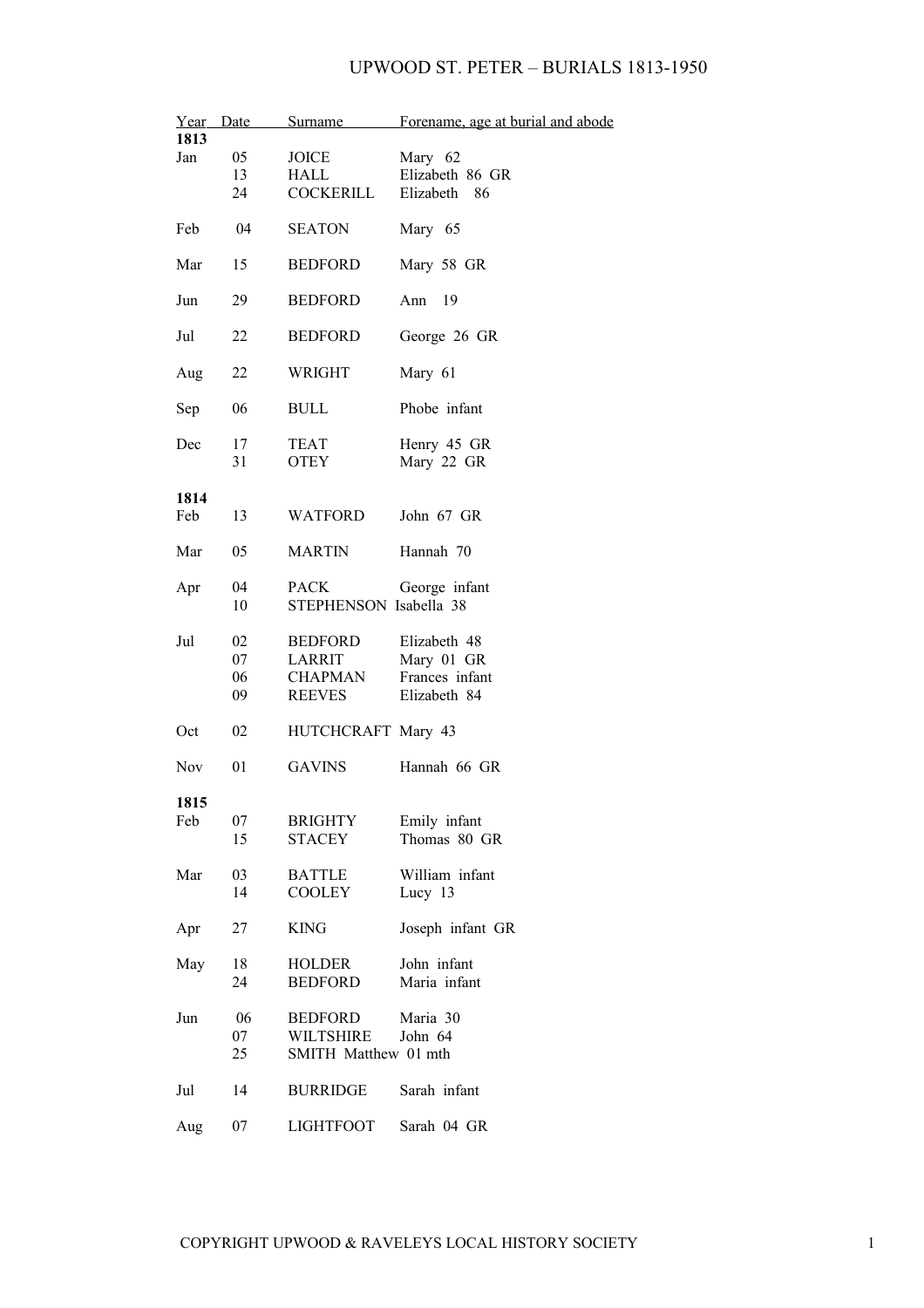| Year Date   |    | Surname            | Forename, age at burial and abode |
|-------------|----|--------------------|-----------------------------------|
| 1815<br>Oct | 07 | ROSE               | Mary 63                           |
| <b>Nov</b>  | 26 | <b>WATFORD</b>     | William 03 GR                     |
| Dec         | 20 | <b>MANN</b>        | Elizabeth 58 GR                   |
|             |    |                    |                                   |
| 1816        |    |                    |                                   |
| Jan         | 10 | JUDD               | Mary infant GR                    |
|             | 12 | <b>CLARKE</b>      | Ann $63$                          |
| Feb         | 14 | <b>POOLEY</b>      | Robert 07                         |
| Mar         | 29 | <b>RENOLDS</b>     | Thomas 67                         |
|             |    |                    |                                   |
| Apr         | 17 | SMITH William 70   |                                   |
|             | 22 | ARGENT             | Mary 53                           |
| Jun         | 04 | GAVINS             | Thomas 69 GR                      |
|             | 13 | TAYLOR             | William 24 GR                     |
| Jul         | 07 | <b>FOSTER</b>      | William 49                        |
|             | 10 | ALLPRESS           | Smith 84                          |
|             |    |                    |                                   |
| Aug         | 06 | <b>BRIGGS</b>      | Frances 45                        |
|             | 08 | <b>BEDFORD</b>     | Carolina 03                       |
|             | 28 | ROSE               | Ann 19                            |
| Sep         | 09 | SLOW               | Thomas 31                         |
|             | 26 | SHELTON            | Jane 03                           |
|             |    |                    |                                   |
| Dec         | 07 | <b>ALLPRESS</b>    | Robert 87                         |
|             | 26 | CLARKE             | Mary 43                           |
| 1817        |    |                    |                                   |
| Jan         | 12 | <b>FOUNTAIN</b>    | John infant                       |
|             | 22 | WILLBERSON Mary 22 |                                   |
| Apr         | 10 | WRIGHT             | John infant GR                    |
|             | 27 | MARTIN             | Boucher 63                        |
| <b>Nov</b>  | 10 | <b>WATFORD</b>     | Elizabeth 25 GR                   |
|             | 16 | HILLS              | Elizabeth infant                  |
|             | 16 | <b>HILLS</b>       | Ann infant                        |
|             | 16 | WATFORD            | John infant GR                    |
| Dec         | 17 | MILLER             | Elizabeth infant GR               |
|             | 20 | <b>BEDFORD</b>     | Mary 25 GR                        |
|             |    |                    |                                   |
| 1818<br>Feb | 25 | MEE                | Richard 47 GR                     |
|             |    |                    |                                   |
| Apr         | 12 | WOODCOCK           | Frances 93                        |
|             | 15 | <b>SINCLAIR</b>    | Elizabeth Burridge<br>68          |
|             | 28 | BRIGHTY            | Barnabas 07 GR                    |
| Jun         | 07 | GREEN Ann 37       |                                   |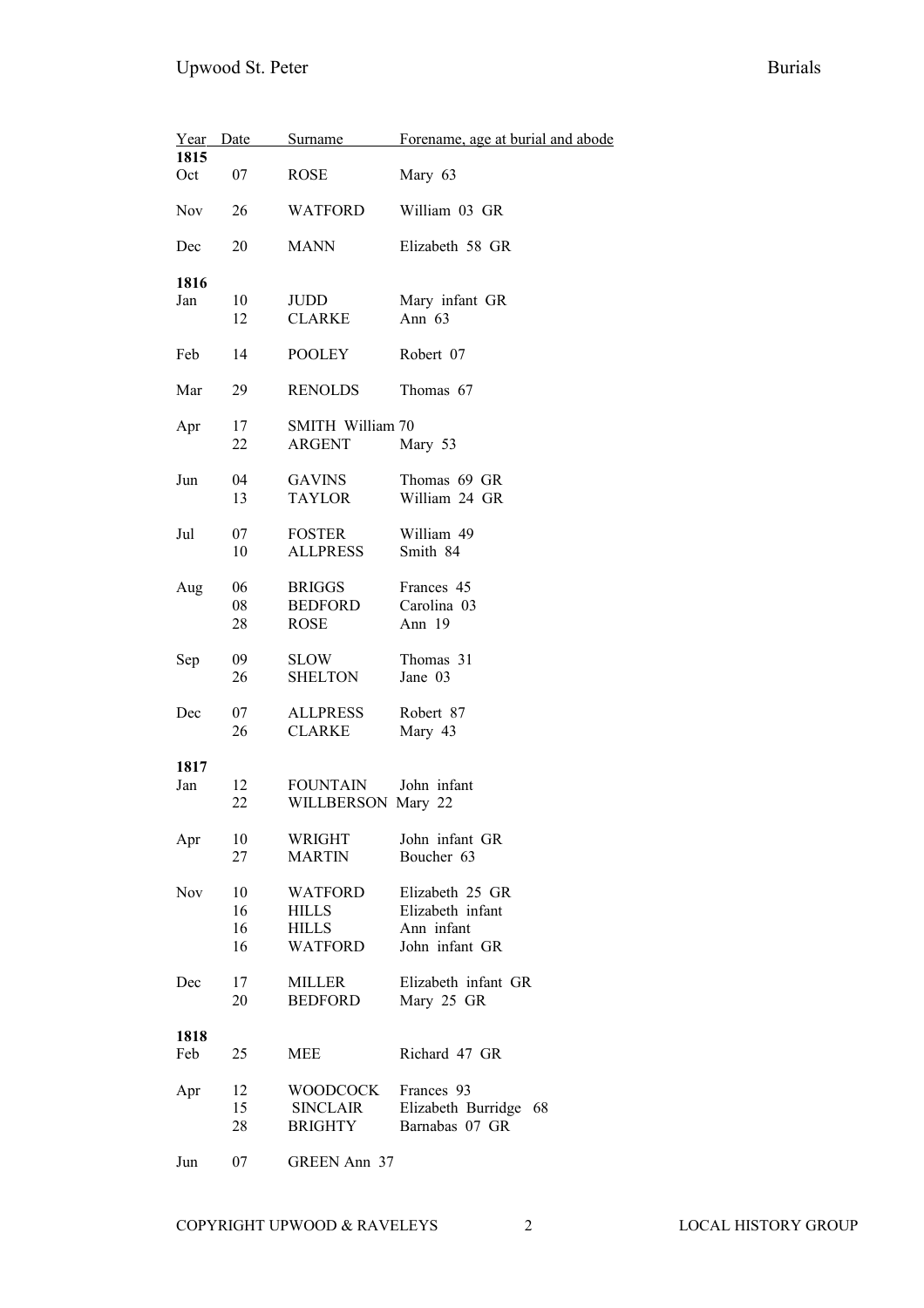| 1818       | <u>Year Date</u> | Surname                                                | Forename, age at burial and abode |
|------------|------------------|--------------------------------------------------------|-----------------------------------|
|            | 19               | <b>BRAWN</b>                                           | Moses Huttson infant              |
| Aug        | 01               | <b>FOUNTAIN</b>                                        | Ann $16$                          |
| Oct        | 15               | <b>STRATTON</b>                                        | George 10 GR                      |
| Dec        | 06               | <b>BARNES</b>                                          | Robert 52 GR                      |
| 1819       |                  |                                                        |                                   |
| Jan        | 06               | COLLS                                                  | Eleanor 68                        |
| Feb        | 26               | <b>MITCHELL</b>                                        | James 16 GR                       |
| Mar        | 27               | <b>BULL</b>                                            | John 36                           |
| Apr        | 14               | <b>DAY</b>                                             | John 65                           |
| May        | 04               | <b>BRIGHTY</b>                                         | Sarah 55 GR                       |
| Aug        | 17<br>29         | HALL<br><b>GOODES</b>                                  | John 66 GR<br>Ann 01              |
| Sept       | 12<br>16<br>17   | WRIGHT<br><b>WARRINGTON William 02</b><br><b>DOBBS</b> | Charlotte 16 GR<br>Martha 52 GR   |
| Oct        | 13               | LANT                                                   | Edward 17                         |
| Nov        | 10               | <b>FOUNTAIN</b>                                        | Mary 45                           |
| Dec        | 08               | <b>BEDFORD</b>                                         | Elizabeth 27                      |
| 1820       |                  |                                                        |                                   |
| Feb        | 03               | HOLDER                                                 | Elizabeth 68                      |
|            | 08               | WRIGHT                                                 | Sarah 44 GR                       |
|            | 19               | HARLICK                                                | George 46                         |
|            | 24               | MILLS Ann 15 GR                                        |                                   |
| Mar        | 09.              | TEAT                                                   | Mary 73                           |
| Apr        | 16               | <b>GREEN Ann 09</b>                                    |                                   |
|            | 27               | <b>BEDFORD</b>                                         | Esther 48 GR                      |
| May        | 16               | <b>HILLS</b>                                           | Amy 04                            |
|            | 14               | <b>CHANDLER</b>                                        | William 01                        |
|            | 19               | KING                                                   | Rebecca 40 GR                     |
| Jul        | 21               | FOSTER                                                 | Ann 58                            |
| Aug        | 26               | CLARKE                                                 | William 21                        |
| Sep        | 21               | <b>RAY</b>                                             | Hannah 40                         |
| <b>Nov</b> | 18               | <b>POOLEY</b>                                          | Charlotte Matilda 03              |
| Dec        | 08               | ASKEWMary 08 GR                                        |                                   |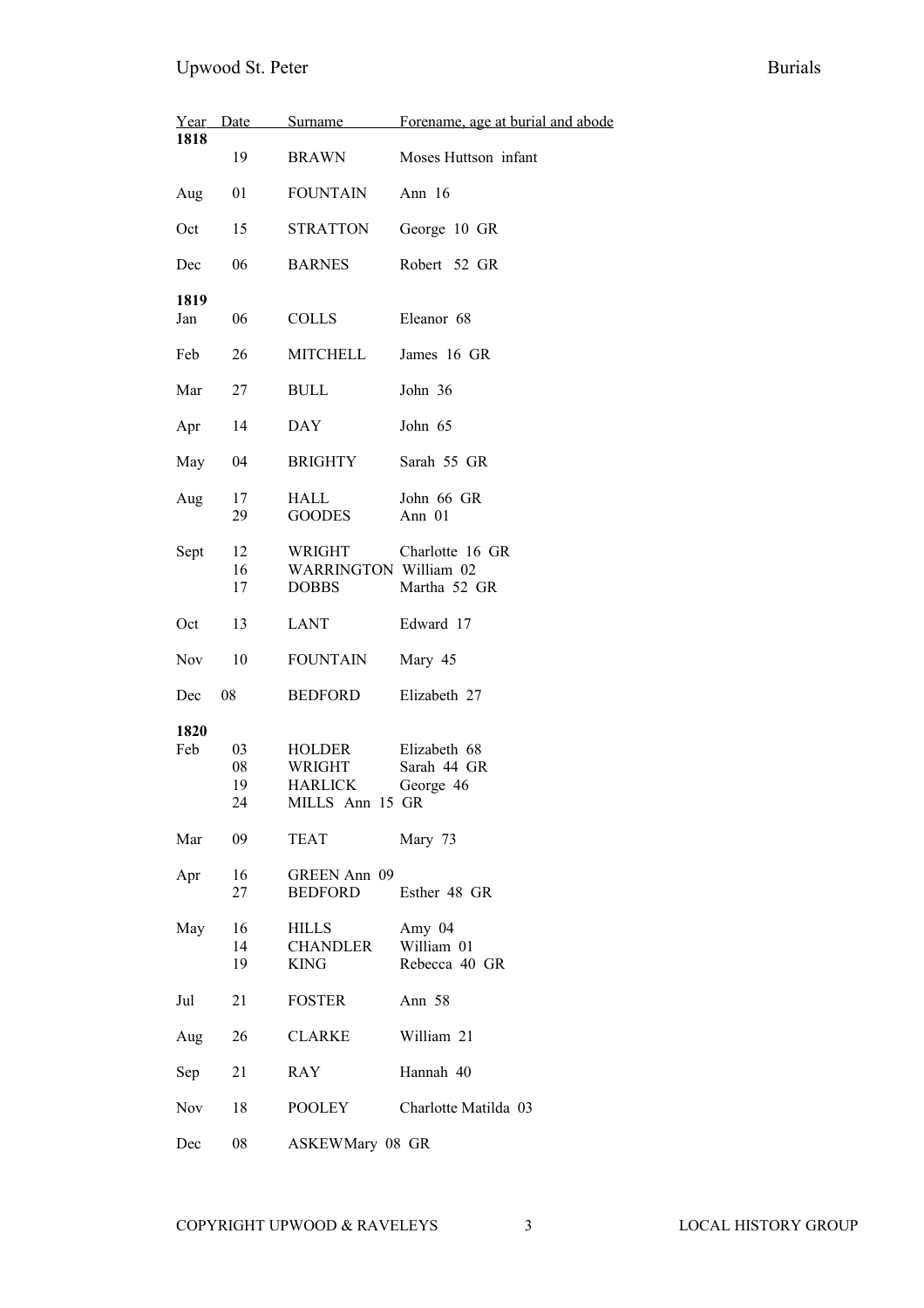| Year Date<br>1821 |          | <u>Surname</u>                     | Forename, age at burial and abode    |
|-------------------|----------|------------------------------------|--------------------------------------|
|                   |          |                                    |                                      |
| Jan               | 19       | WALLIS                             | John 68 Ramsey                       |
| Apr               | 04       | PERRY                              | Elizabeth 64                         |
|                   | 21       | WARRINGTON William 01              |                                      |
| Jul               | 06       | MILLER                             | Mary 04 mths GR                      |
|                   | 18       | <b>HENSON</b>                      | Isaac 01yr 01mth Sutton, Isle of Ely |
| <b>Nov</b>        | 07       | WALLIS                             | Francis 73 GR                        |
|                   | 26       | <b>ALLSOP</b>                      | Sarah 43                             |
|                   |          |                                    |                                      |
| Dec               | 02       | THOMPSON                           | John 52                              |
|                   | 17       | HOLDER                             | Elizabeth 13 mths                    |
|                   |          |                                    |                                      |
| 1822              |          |                                    |                                      |
| Jan               | 10       | <b>PERRY</b>                       | Ann 48 Ramsey                        |
| Mar               | 06       | HOLDER                             | Chandler 68                          |
|                   | 10       | <b>POOLEY</b>                      | Matilda infant of 2 weeks            |
|                   |          |                                    |                                      |
| May               | 06       | <b>BRANSON</b>                     | Mary 31 GR                           |
|                   | 09       | <b>CLARKE</b>                      | Cooley 07 mths                       |
|                   | 22       | <b>BEDFORD</b>                     | George 05 wks GR                     |
|                   |          |                                    |                                      |
| Jun               | 02       | <b>JUDD</b>                        | James 01 mth GR                      |
|                   | 19       | PERRY                              | Henry 74                             |
| Jul               | 18       | <b>BRANSON</b>                     | Jacob 31 GR                          |
|                   |          |                                    |                                      |
| Sep               | 02       | <b>CARTER</b>                      | Mary 31                              |
| Oct               | 04       | <b>GOODES</b>                      | Henry 05 mths                        |
|                   |          |                                    |                                      |
| <b>Nov</b>        | 11<br>17 | <b>FOSTER</b>                      | Jane 08 mths GR<br>Susanna 03 GR     |
|                   | 22       | <b>BULLARD</b><br><b>LIGHTFOOT</b> | Jane 03 GR                           |
|                   | 27       | <b>BEDFORD</b>                     | Ann 06 GR                            |
|                   |          |                                    |                                      |
| Dec               | 04       | LARRIT                             | Jane 01 GR                           |
|                   | 11       | <b>KING</b>                        | Rebecca 04 GR                        |
|                   | 20       | <b>STOREY</b>                      | Ann 08 GR                            |
|                   | 21       | <b>SHEPHERD</b>                    | Ann 18 mths                          |
|                   |          |                                    |                                      |
| 1823              |          |                                    |                                      |
| Jan               | 14       | <b>BROWN</b>                       | Joseph 30<br>Letitia 15 mths         |
|                   | 29       | <b>CROSS</b>                       |                                      |
| Feb               | 14       | <b>BRIGHTY</b>                     | Mary 71                              |
|                   |          |                                    |                                      |
| Mar               | 02       | <b>BUTCHER</b>                     | Stephen 09 mths<br>GR.               |
|                   | 10       | <b>HILLS</b>                       | Sarah 18 mths                        |
|                   | 14       | <b>HILLS</b>                       | Mary 02 mths                         |
|                   | 19       | <b>MEHEW</b>                       | Jacob 03 GR                          |
| Apr               | 03       | <b>BRIGGS</b>                      | Thomas 09 mths                       |
| May               | 19       | <b>CHANDLER</b>                    | Jane 03 mths                         |
|                   |          |                                    |                                      |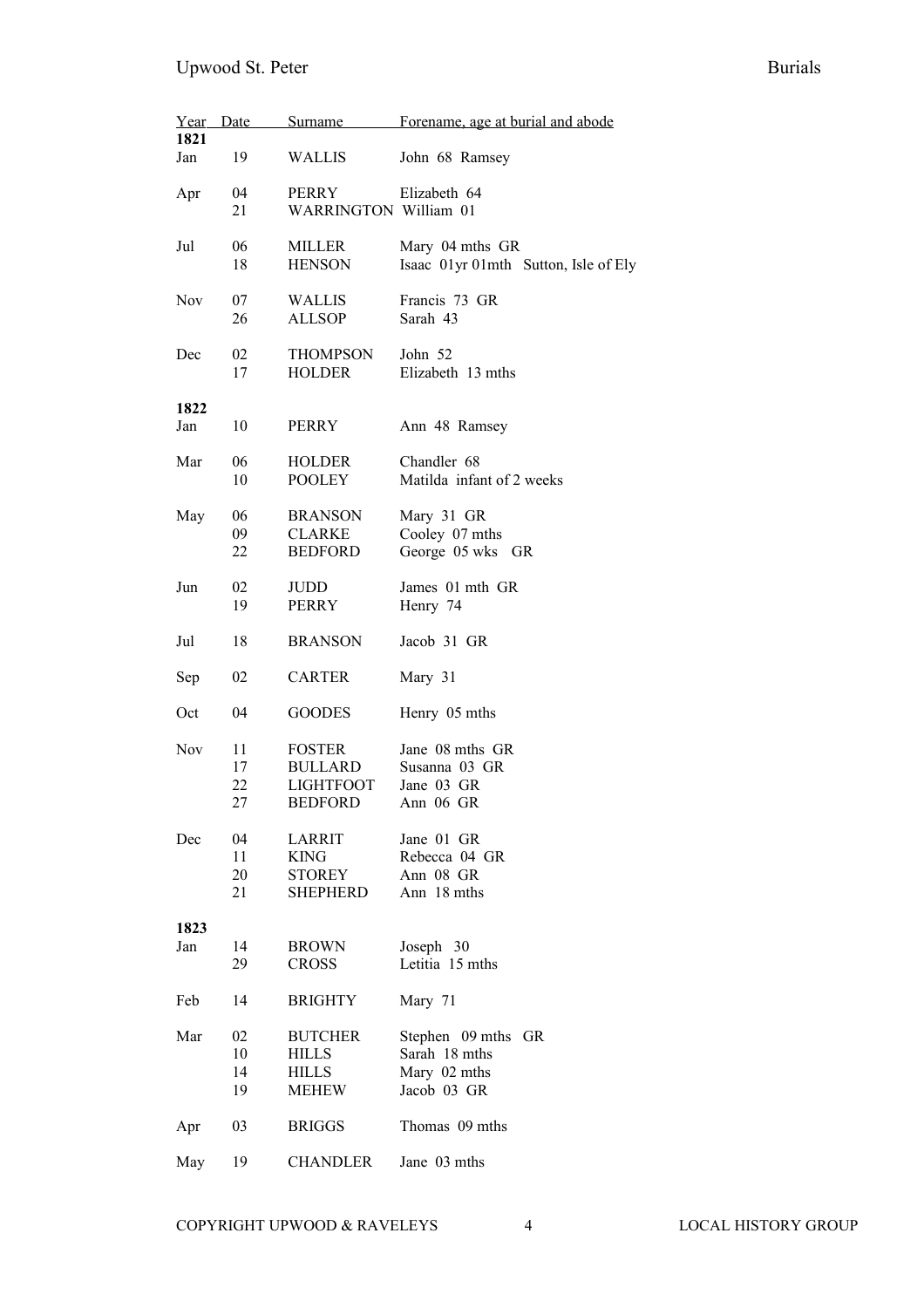|            | Year Date | <u>Surname</u>   | Forename, age at burial and abode |
|------------|-----------|------------------|-----------------------------------|
| 1823       |           |                  |                                   |
| Jun        | 01        | <b>SINCLAIR</b>  | William 03 mths                   |
|            | 02        | MILLS            | Eleanor 04 GR                     |
|            |           |                  |                                   |
| Jul        | 01        | <b>SPRAGGINS</b> | Frances 72                        |
|            | 27        | <b>GOODES</b>    | Frances 26                        |
|            |           |                  |                                   |
|            |           |                  |                                   |
| Aug        | 12        | <b>GOODES</b>    | Ann 01 mth                        |
|            |           |                  |                                   |
| Sep        | 07        | LAW              | Mary 82                           |
|            |           |                  |                                   |
| <b>Nov</b> | 18        | PACK             | John 21                           |
|            |           |                  |                                   |
| Dec        | 22        | CLEMENTS         | William 24                        |
|            | 23        | BEDFORD          | Elizabeth 60 GR                   |
|            | 25        | REYNOLDS         | Elizabeth 78                      |
|            |           |                  |                                   |
|            |           |                  |                                   |
| 1824       |           |                  |                                   |
| Mar        | 27        | MILLER           | Joseph 70 GR                      |
|            |           |                  |                                   |
| Apr        | 08        | <b>KENNEL</b>    | Lydia infant not a month          |
|            | 11        | <b>EVERITT</b>   | Alice 74 GR                       |
|            |           |                  |                                   |
| May        | 03        | <b>SIMPSON</b>   | Thomas 68                         |
|            |           |                  |                                   |
| Jun        | 19        | TEAT             | Mary 22 GR                        |
|            | 24        | <b>WILTSHIRE</b> | Ann 71                            |
|            |           |                  |                                   |
|            |           |                  |                                   |
| Jul        | 05        | <b>BERRIDGE</b>  | Oliver 02 GR                      |
|            | 29        | <b>HOBBS</b>     | Maria 31 GR                       |
|            |           |                  |                                   |
| Aug        | 03        | <b>ALLPRESS</b>  | Mary 05 mths                      |
|            | 11        | <b>CHAPMAN</b>   | Jane 21                           |
|            |           |                  |                                   |
| Sep        | 17        | STACEY           | Ann 73 GR                         |
|            | 23        | <b>SUTTON</b>    | John 62                           |
|            |           |                  |                                   |
| Oct        | 06        |                  | Maria infant                      |
|            |           | <b>SMITH</b>     |                                   |
|            | 07        | <b>BRANSOM</b>   | John 75 GR                        |
|            |           |                  |                                   |
| Dec        | 09        | <b>STRATTON</b>  | Mary 14 GR                        |
|            | 25        | ISELEY           | Sarah 12                          |
|            |           |                  |                                   |
| 1825       |           |                  |                                   |
| Jan        | 09        | ISELEY           | Jane 21                           |
|            | 16        | SMITH            | William 04mths                    |
|            | 16        | WOODCOCK         | William 26                        |
|            |           |                  |                                   |
|            | 28        | CARTER           | Elizabeth 04 mths                 |
|            |           |                  |                                   |
| Mar        | 18        | <b>BOSWELL</b>   | Elizabeth 27                      |
|            |           |                  |                                   |
| Apr        | 01        | <b>BOSWELL</b>   | Elizabeth 01 mth                  |
|            |           |                  |                                   |
| May        | 17        | <b>SPRAGGINS</b> | Frances 15                        |
|            |           |                  |                                   |
| Aug        | 11        | <b>COLLS</b>     | John 73                           |
|            | 19        | <b>BARNES</b>    | Sarah 55 GR                       |
|            |           |                  |                                   |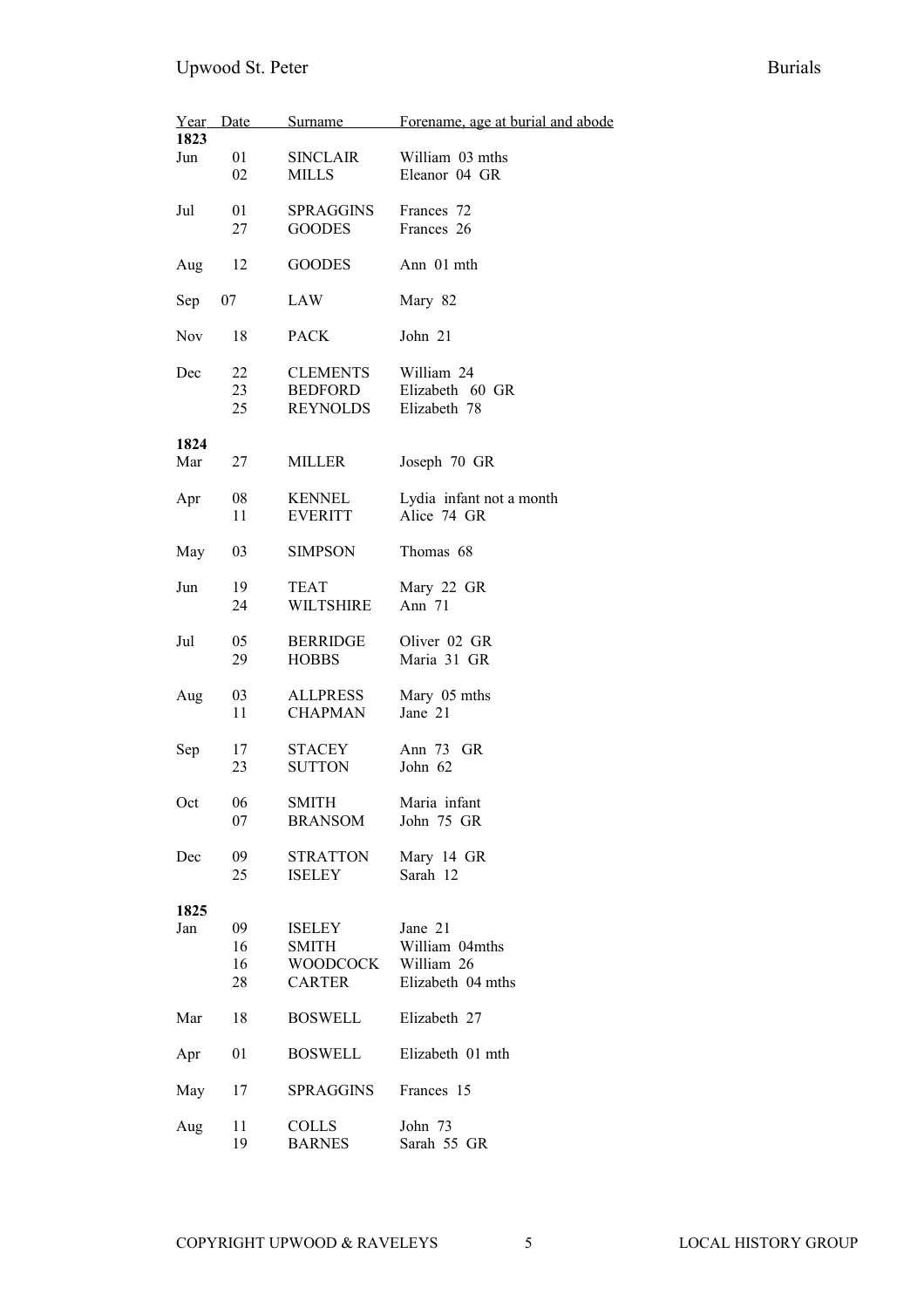| <b>Burials</b> |  |
|----------------|--|
|                |  |

| <u>Year</u> | Date     | SurnameForename, age at burial and abode |                          |
|-------------|----------|------------------------------------------|--------------------------|
| 1825        |          |                                          |                          |
| Aug         | 28       | <b>SHEPHERD</b>                          | Benjamin 02 mths         |
|             | 31       | SMITH                                    | William 74               |
| Oct         | 15       | <b>ALLPRESS</b>                          | Mary 04 mths             |
|             | 26       | <b>BEDFORD</b>                           | Ann 03 mths              |
|             |          |                                          |                          |
| Nov         | 01       | <b>INGLE</b>                             | Maria 27 GR              |
|             | 01       | <b>INGLE</b>                             | Samuel infant GR         |
|             |          |                                          |                          |
| Dec         | 09       | <b>SEATON</b>                            | Warren 46 Wistow         |
|             |          |                                          |                          |
| 1826        |          |                                          |                          |
| Jan         | 19       | CARR                                     | John 55 GR               |
| Feb         | 06       | <b>CLARKE</b>                            | Cooly 03 mths            |
|             |          |                                          |                          |
| Apr         | 02       | <b>TEAT</b>                              | William 54 GR            |
|             |          |                                          |                          |
| Jun         | 01       | LARRIT                                   | Philip 12 GR             |
|             |          |                                          |                          |
| Jul         | 12       | <b>SHEPHERD</b>                          | John 54                  |
|             |          |                                          | Sarah 15 GR              |
| Aug         | 14<br>18 | <b>KING</b><br><b>HARLICK</b>            | Hannah 55                |
|             |          |                                          |                          |
| Sep         | 07       | <b>WATFORD</b>                           | Ann 80 GR                |
|             | 15       | OTEY                                     | Mary 70 GR               |
|             | 22       | <b>SPRAGGINS</b>                         | Mary 12                  |
|             |          |                                          |                          |
| Oct         | 09       | <b>INGLESBY</b>                          | Ann 56                   |
|             | 11       | <b>KING</b>                              | Susanna 04 GR            |
|             | 13       | <b>FOSTER</b>                            | James 02 mths GR         |
| Nov         | 04       | TEAT                                     | Mary 22                  |
|             | 05       | WRIGHT                                   | Robert 88 Bury           |
|             | 12       | <b>KING</b>                              | Maria 27 GR              |
|             | 15       | <b>HOBBS</b>                             | Mary 16 GR               |
|             |          |                                          |                          |
| Dec         | 03       | HALL                                     | Mary 03 mths             |
|             | 13       | <b>TEAT</b>                              | Henry 03 mths            |
| 1827        |          |                                          |                          |
| Jan         | 11       | <b>BICKERTON</b>                         | Jane Frances 60          |
|             |          |                                          |                          |
| Feb         | 16       | <b>TEAT</b>                              | Henry 88 GR              |
|             |          |                                          |                          |
| Mar         | 27       | SMITH                                    | James 08 mths            |
|             |          |                                          |                          |
| Apr         | 13       | <b>ALLPRESS</b>                          | Eleanor 04 mths          |
|             |          |                                          |                          |
| May         | 19       | BRIGHTY<br><b>CHANDLER</b>               | William 72 GR<br>John 59 |
|             | 20       |                                          |                          |
| July        | 02       | CLARKE                                   | Thomas 90 GR             |
|             |          |                                          |                          |
| Aug         | 05       | <b>THOMPSON</b>                          | Joseph 53                |
|             | 19       | <b>SEATON</b>                            | Edward 63                |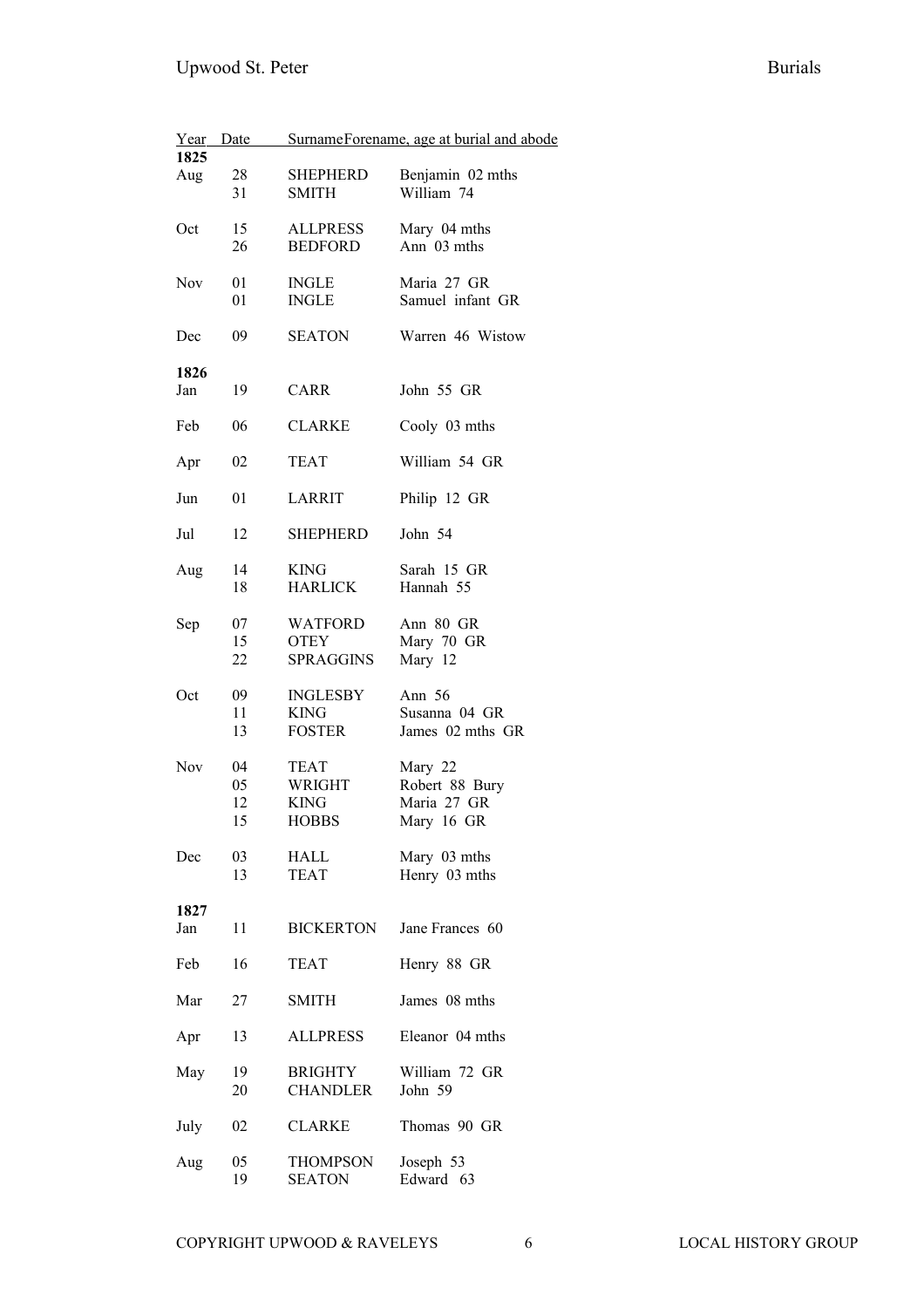|            | Year Date | Surname         | Forename, age at burial and abode |
|------------|-----------|-----------------|-----------------------------------|
| 1827       |           |                 |                                   |
| Aug        | 25        | <b>BUTLER</b>   | George 29 GR                      |
| Sep        | 14        | <b>PACK</b>     | Samuel 06                         |
|            | 25        | <b>CHANDLER</b> | Mary 63                           |
| Oct        | 12        | ASKEW           | William 24 GR                     |
|            | 15        | COWLING         | James 28                          |
|            | 16        | <b>BATTLE</b>   | Henry 05 mths                     |
|            | 19        | <b>BERRIDGE</b> | Henry 07 GR                       |
|            | 21        | SMITH           | Jane 13 mths                      |
|            | 28        | ASKEW           | Mary 48 GR                        |
| Oct        | 29        | WALKER          | Elizabeth 70 GR                   |
| <b>Nov</b> | 16        | <b>BRANSOM</b>  | Ann 75 GR                         |
| Dec        | 02        | <b>BEDFORD</b>  | Frances 19                        |
|            | 19        | <b>BEDFORD</b>  | Caroline 04 GR                    |
|            | 22        | MEHEW           | Jane 02 GR                        |
|            | 23        | MEHEW           | Isaac 05 GR                       |
|            | 27        | CARTER          | Samuel 04 mths                    |
| 1828       |           |                 |                                   |
| Jan        | 20        | SEATON          | Rebecca 76                        |
|            | 26        | SNITCH          | Mary 10 mths GR                   |
|            | 28        | <b>KENNEL</b>   | Isaac infant                      |
|            | 30        | INGERMILLS      | John 05 GR                        |
| Feb        | 13        | <b>ROSS</b>     | Jane infant                       |
|            | 25        | YOUNG           | Millicent 75                      |
| Mar        | 09        | <b>POOLEY</b>   | Mary 85                           |
|            | 21        | <b>KENNEL</b>   | William 65                        |
|            | 29        | <b>JUDD</b>     | James 02 GR                       |
|            | 11        | <b>HOLDER</b>   | Sarah 04                          |
| Apr        | 13        | CLARKE          | Harriot 01                        |
|            | 16        | <b>KINGSTON</b> | Maria 02 mths                     |
| Apr        | 20        | <b>PACK</b>     | Elizabeth 01                      |
| May        | 25        | ALLPRESS        | James 03 mths                     |
| Jul        | 13        | <b>BEDFORD</b>  | Saunders 66 GR                    |
|            | 20        | ISLEY           | James 04 mths                     |
|            | 22        | <b>SETCHELL</b> | Maria 06                          |
| Aug        | 05        | HUTCHCRAFT      | Susanna 03                        |
|            | 21        | <b>WOODCOCK</b> | George 09 mths                    |
|            | 25        | BRADSHAW        | John 28                           |
| Sep        | 15        | <b>SETCHELL</b> | James 02                          |
| Oct        | 05        | <b>ROBERTS</b>  | Robert 77                         |
|            | 26        | WRIGHT          | Ann 58                            |
| Dec        | 24        | JOYCE           |                                   |
|            |           |                 | Joseph 86                         |
| 1829       |           |                 |                                   |
| Feb        | 01        | CLARKE          | Nathaniel 83                      |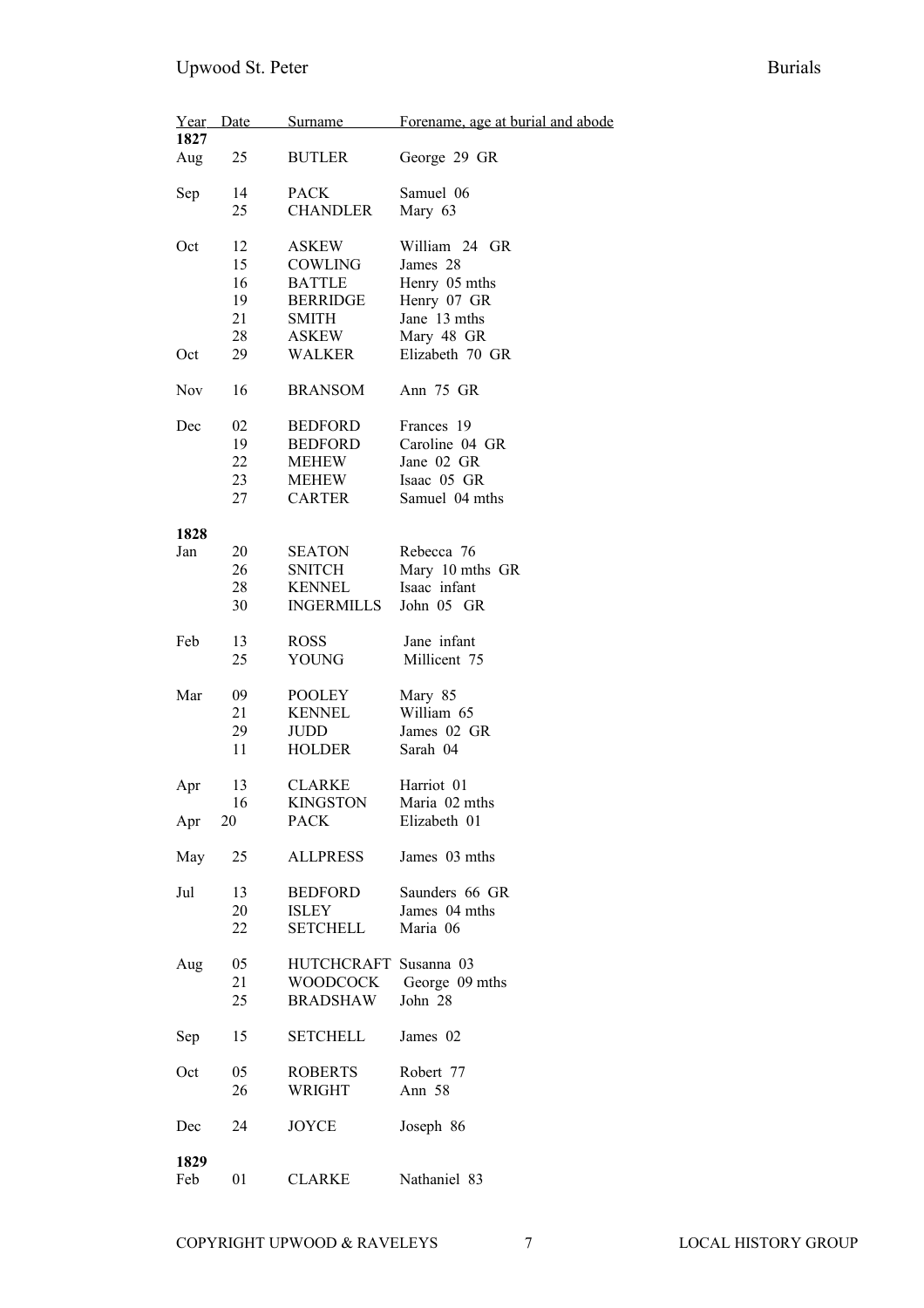| Buriais |  |
|---------|--|
|         |  |

| Year       | Date | <u>Surname</u>        | Forename, age at burial and abode |
|------------|------|-----------------------|-----------------------------------|
| 1829       |      |                       |                                   |
| Feb        | 05   | <b>INGLE</b>          | Sarah 52 GR                       |
|            | 24   | WALLIS                | Henry 09 GR, now Upwell           |
| Mar        | 01   | MILLS Henry infant GR |                                   |
| Apr        | 08   | <b>ROSS</b>           | Elizabeth 74                      |
|            | 11   | BRIGHTY               | John 74                           |
|            | 25   | BROWN                 | James 10 Upwood, GR               |
| May        | 06   | REDHEAD               | Thomas 33 GR                      |
|            | 17   | <b>PACK</b>           | Ann 06                            |
|            |      |                       |                                   |
| Jun        | 08   | AMBRICK               | John 01 GR                        |
|            | 23   | WATFORD               | Mary 50 GR                        |
| Aug        | 23   | HALL                  | Mary 74                           |
|            |      |                       |                                   |
| Sep        | 04   | THOMPSON              | Ann 58                            |
|            | 24   | ARGENT                | John 77                           |
| <b>Nov</b> | 04   | <b>CROSS</b>          | Ann $46$                          |
|            | 24   | <b>BUTLER</b>         | William 69 GR                     |
|            | 24   | SMITH                 | Elizabeth 21                      |
|            |      |                       |                                   |
| 1830       |      |                       |                                   |
| Feb        | 07   | <b>EVERET</b>         | Thomas 80 GR                      |
| Mar        | 22   | LARRIT                | Frances 01 GR                     |
|            |      |                       |                                   |
| May        | 20   | <b>SHELTON</b>        | William 08                        |
|            | 31   | <b>CLARKE</b>         | Mary 85                           |
| Dec        | 06   | <b>CUMPTON</b>        | Hannah 17                         |
|            | 11   | <b>SMITH</b>          | Thomas 25                         |
|            | 30   | <b>CLEMENTS</b>       | Henry 04 mths GR                  |
|            |      |                       |                                   |
| 1831       |      |                       |                                   |
| Jan        | 09   | SEATON                | Rebecca 56                        |
|            | 09   | STOREY                | Ann 66 GR                         |
| Mar        | 19   | <b>SMITH</b>          | Frances 83                        |
|            |      |                       |                                   |
| May        | 30   | <b>INGLESBY</b>       | Mary 23                           |
|            | 31   | <b>GAMBLIDGE</b>      | Jane 01 mth GR                    |
| Jun        | 22   | <b>POOLEY</b>         | Thomas 63 Little Raveley          |
|            |      |                       |                                   |
| Jul        | 19   | <b>COUSINS</b>        | Susanna infant GR                 |
| Aug        | 09   | <b>GREEN</b>          | Ann 02                            |
|            | 14   | AMBRICK               | William 35 GR                     |
|            | 20   | <b>ROSS</b>           | Edward 35                         |
|            |      |                       |                                   |
| Sep        | 02   | <b>ROSS</b>           | Thomas 75                         |
|            | 13   | <b>BEATLES</b>        | Robert 48 GR                      |
|            |      |                       |                                   |
| Oct        | 13   | <b>SPRAGGINS</b>      | William 14                        |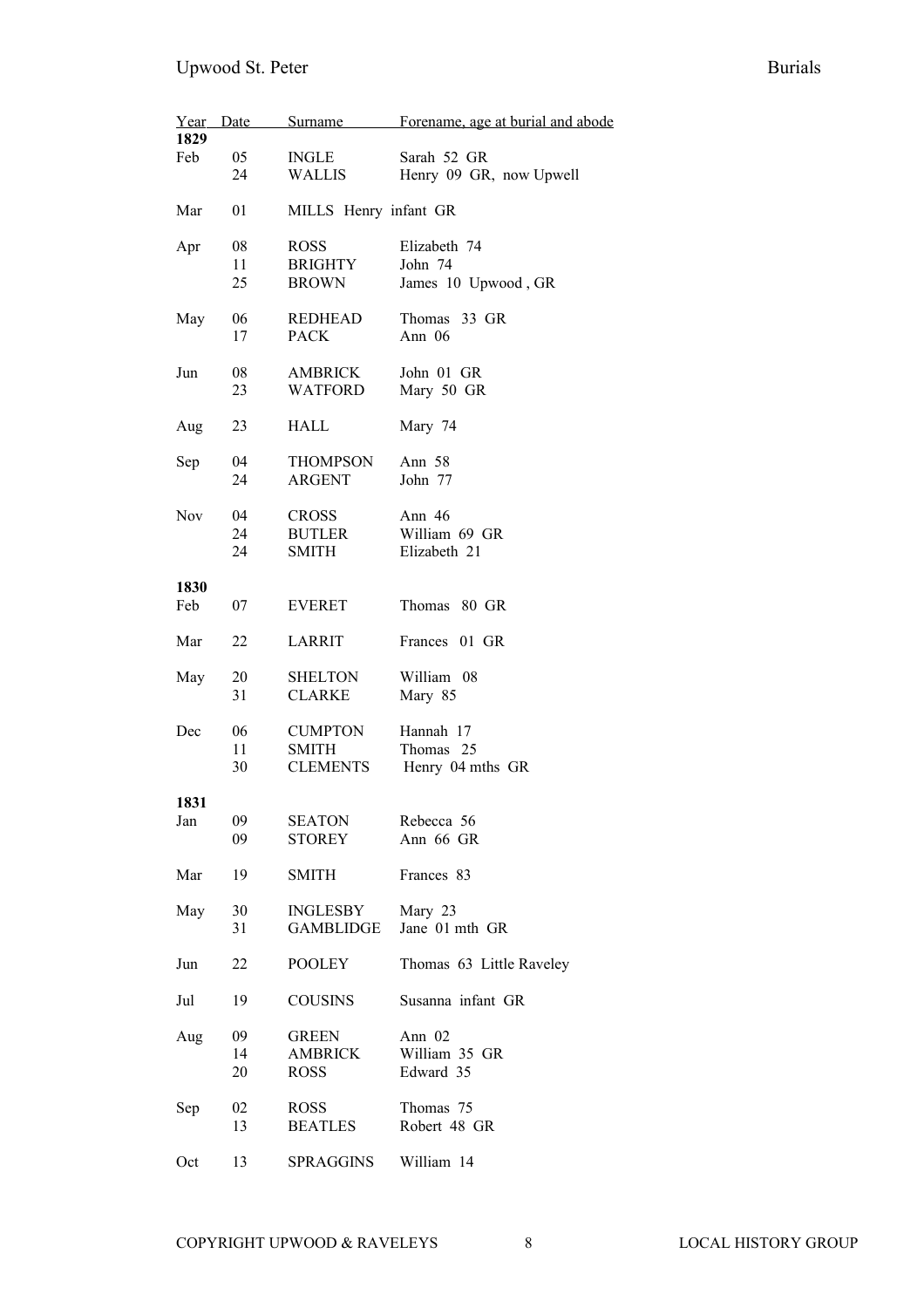| Year Date  |    | <u>Surname</u>   | Forename, age at burial and abode |
|------------|----|------------------|-----------------------------------|
| 1831       |    |                  |                                   |
| <b>Nov</b> | 02 | FOSTER           | Jane 08 mths GR                   |
|            | 18 | <b>SEATON</b>    | James infant GR                   |
|            | 20 | <b>AMBRICK</b>   | John 19 mths GR                   |
|            | 22 | POOLEY           | Claudine Jane 04 mths             |
|            |    |                  |                                   |
| Dec        | 31 | SHELTON          | Mary 49                           |
|            |    |                  |                                   |
| 1832       |    |                  |                                   |
| Jan        | 07 | ISELY            | Eliza 15 wks                      |
|            | 15 | KENNELL          | Isaac 05 mths                     |
|            | 19 | <b>SPRAGGINS</b> | William 56 GR                     |
|            | 25 | <b>HILLS</b>     | Edward 73                         |
|            |    |                  |                                   |
| Mar        | 02 | <b>KINGSTON</b>  | Thomas 03 mths                    |
| May        | 03 | SMITH            | Sarah 18                          |
| Jun        | 23 | <b>DENTON</b>    | Thomas 27 GR                      |
|            | 27 | <b>CARR</b>      | Sarah 70 GR                       |
|            |    |                  |                                   |
| Jul        | 31 | <b>HILLS</b>     | John 41                           |
| Aug        | 04 | <b>HILLS</b>     | Ann 36                            |
|            | 18 | ISLEY            | Theophilus 66                     |
|            | 18 | <b>PHILLIPS</b>  | Sarah 43                          |
|            |    |                  |                                   |
|            | 20 | <b>PACK</b>      | John 63                           |
|            | 20 | <b>SPRAGGINS</b> | Jonas 54                          |
|            | 22 | <b>KENNELL</b>   | Ann 72                            |
|            | 25 | <b>BRADSHAW</b>  | William 69                        |
|            | 26 | <b>SLACK</b>     | Joseph 37                         |
|            | 26 | SINCLAIR         | William 03                        |
|            |    |                  |                                   |
|            | 26 | <b>PACK</b>      | Mary 23                           |
|            | 28 | ISELEY           | Ann $22$                          |
|            | 29 | <b>BOSWORTH</b>  | Ann 30                            |
|            | 31 | SMITH            | Martha 31                         |
|            |    |                  |                                   |
| Sep        | 30 | <b>SHEPHERD</b>  | Sarah 52                          |
| Dec        | 06 | <b>INGLE</b>     | John 03 mths GR                   |
|            |    |                  |                                   |
| 1833       |    |                  |                                   |
| Feb        | 15 | WATFORD          | Mary 36                           |
|            | 26 | <b>CLEMENTS</b>  | Vashti? 11 mths GR                |
|            |    |                  |                                   |
| Apr        | 10 | <b>FOUNTAIN</b>  | Sarah 38                          |
|            |    |                  |                                   |
| May        | 12 | <b>CLEMENTS</b>  | Susanna 28 GR                     |
|            |    |                  |                                   |
| Jun        | 01 | <b>FOUNTAIN</b>  | Hannah 16 wks                     |
|            | 30 | KINGSTON         | Frederick 09                      |
|            |    |                  |                                   |
|            |    |                  |                                   |
| Aug        | 08 | TEAT             | William 02 mths GR                |
|            | 15 | MEE              | Benjamin 06 mths GR               |
|            | 24 | <b>FOUNTAIN</b>  | Eliza 03                          |
|            | 27 | ASKEW            | John 36 GR                        |
|            |    |                  |                                   |
| Sep        | 01 | SEATON           | Mary 09 wks GR                    |
|            | 08 | BULLEN           | Mary Ann 08 mths GR               |
|            |    |                  |                                   |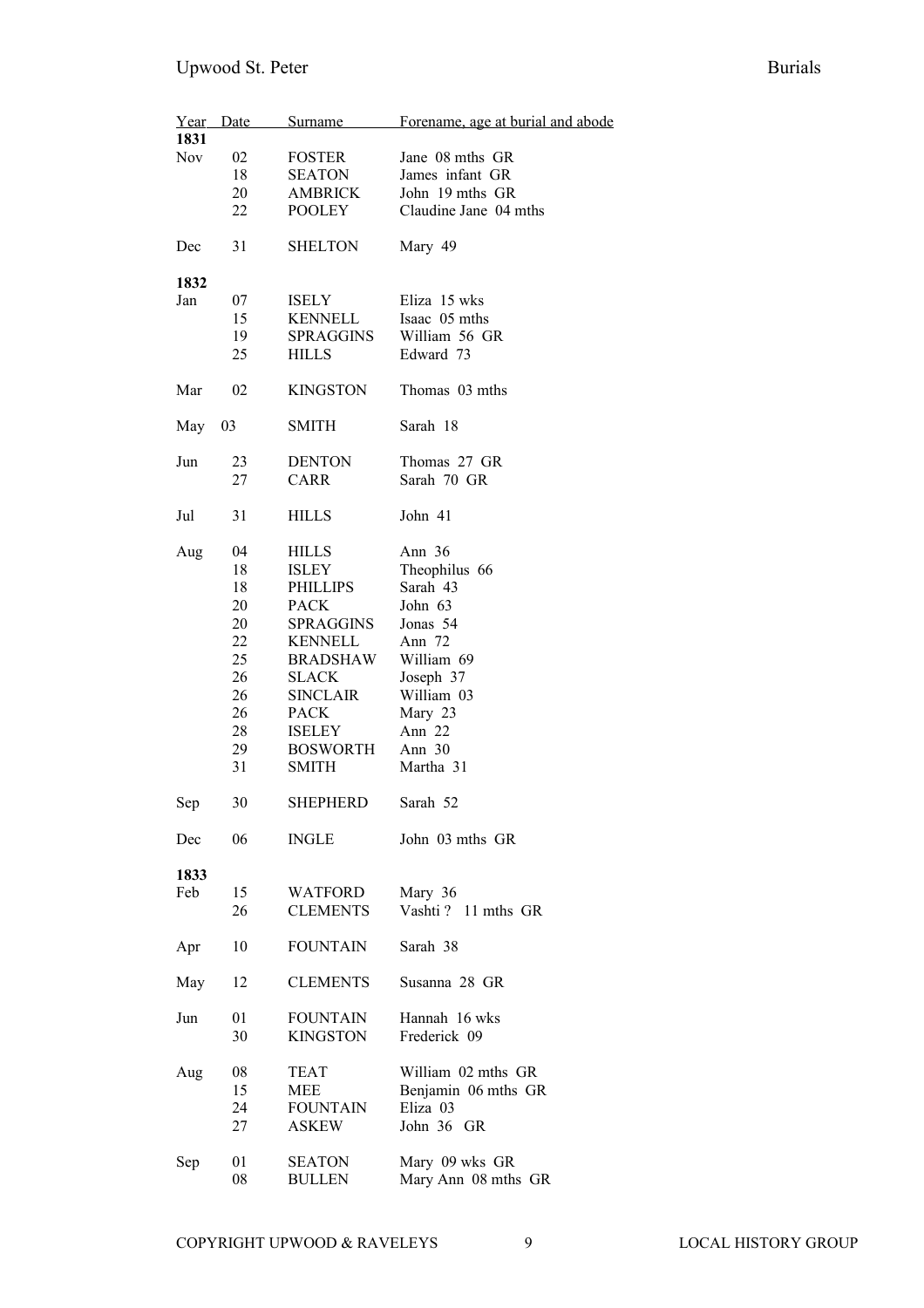| Year        | Date     | <u>Surname</u>                  | Forename, age at burial and abode |
|-------------|----------|---------------------------------|-----------------------------------|
| 1833        |          |                                 | Frances 02 1/2 GR                 |
| Nov         | 21       | MILLS                           |                                   |
| 1834        |          |                                 |                                   |
| Jan         | 21       | <b>SIMPSON</b>                  | Ann $67$                          |
| Feb         | 05       | <b>BATTLE</b>                   | William Henry infant              |
|             | 09       | <b>LENTON</b>                   | Rebecca 31 GR                     |
|             |          |                                 |                                   |
| Apr         | 14       | COX                             | William infant GR                 |
|             | 22       | FOUNTAIN                        | Sam 70                            |
|             | 27       | <b>BROWN</b>                    | William 02 GR                     |
|             | 28       | <b>SPRAGGINS</b>                | William 83                        |
| Jul         | 29       | <b>SLOW</b>                     | Mary 58                           |
| Aug         | 08       | FARRER                          | Nicholas 32                       |
| Sep         | 30       | BRADSHAW                        | Elizabeth 27                      |
| Oct         | 07       | <b>KNIGHT</b>                   | William 54                        |
|             |          |                                 |                                   |
| <b>Nov</b>  | 18       | ROSE                            | John 84                           |
| 1835        |          |                                 |                                   |
| Jan         | 08       | WRIGHT                          | John 64                           |
|             |          |                                 |                                   |
| Feb         | 04<br>06 | <b>BRIGGS</b><br><b>CHAPMAN</b> | George 61<br>John 55              |
|             | 18       |                                 | HUTCHCRAFT Rachael 17 mths        |
|             |          |                                 |                                   |
| Mar         | 27       | <b>FOSTER</b>                   | Mary Ann 06                       |
|             | 31       | <b>BEDFORD</b>                  | Maria 13                          |
| Apr         | 06       | <b>BEDFORD</b>                  | Elizabeth 16                      |
|             | 08       | FOSTER                          | John 02                           |
|             | 10       | <b>SNITCH</b>                   | James 36 GR                       |
|             |          |                                 |                                   |
| May         | 15       | <b>KNIGHT</b>                   | Alfred 15 wks GR                  |
|             | 22       | <b>WATFORD</b>                  | William 56 GR                     |
|             | 24       | <b>FOSTER</b>                   | Alfrid 19 wks GR                  |
| Jun         | 30       | <b>POOLEY</b>                   | Claudine Jane 09 mths             |
| Jul         | 21       | RAPPIT                          | Ann 76                            |
|             | 22       | CLARK                           | John 71                           |
| Sep         | 29       | <b>KNIGHT</b>                   | Elizabeth 11 mths GR              |
|             |          |                                 |                                   |
| Oct         | 04       | <b>SETCHELL</b>                 | Mary Ann 22                       |
| <b>Nov</b>  | 01       | <b>HAWKINS</b>                  | John 65                           |
|             | 13       | <b>HUCKLES</b>                  | William 74 GR                     |
|             | 15       | <b>GREEN</b>                    | Thomas 36                         |
|             |          |                                 |                                   |
| 1836<br>Feb | 14       | <b>BIRD</b>                     | John 06                           |
|             |          |                                 |                                   |
| Mar         | 03       | JUDD                            | infant GR<br>Thomas               |
|             | 18       | LENTON                          | William 34 GR                     |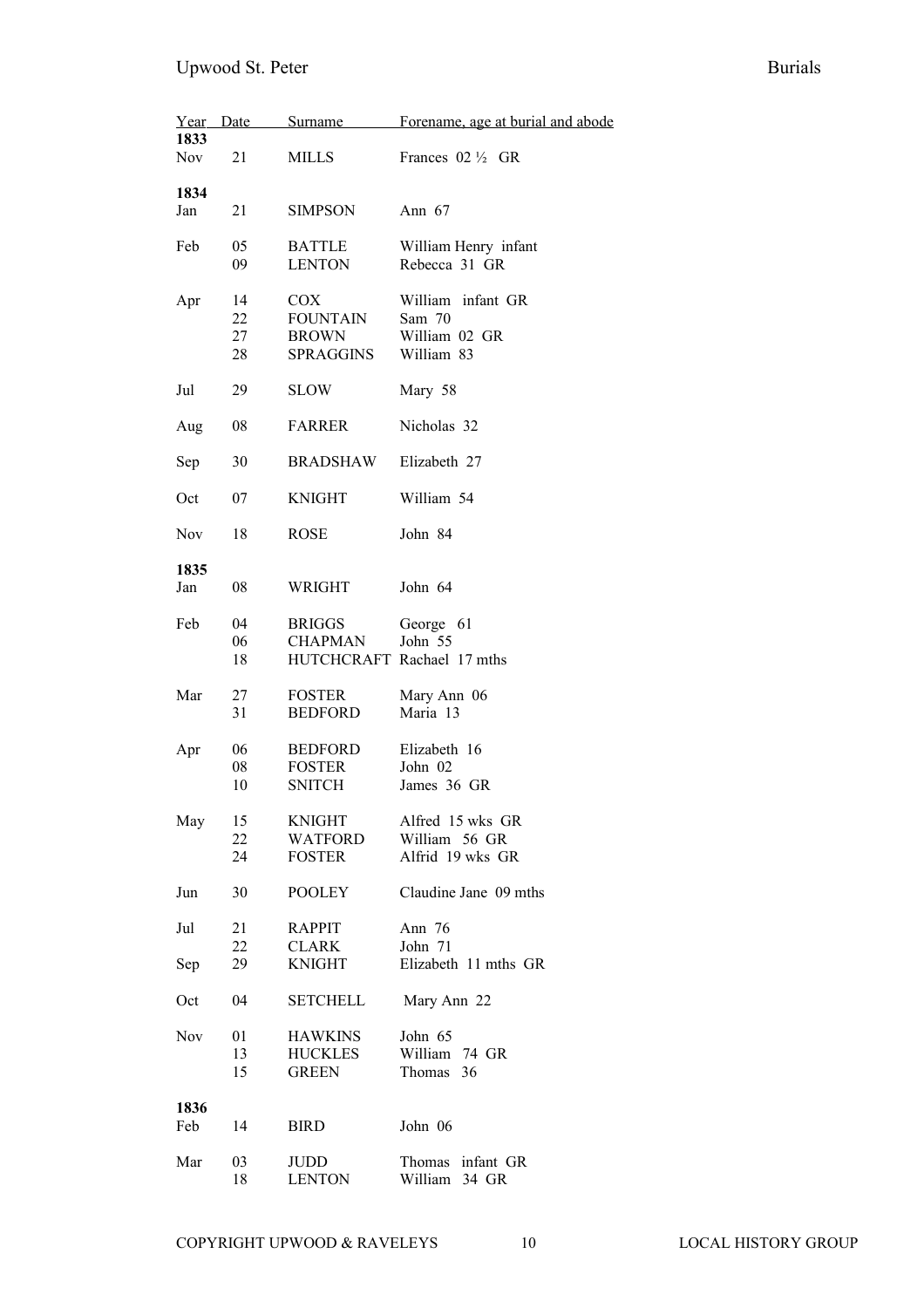| <b>Burials</b> |  |
|----------------|--|
|                |  |

| Year       | Date | Surname               | Forename, age at burial and abode |
|------------|------|-----------------------|-----------------------------------|
| 1836       |      |                       |                                   |
| Mar        | 25   | KEY                   | Sarah Ann 03 mths                 |
| May        | 18   | <b>BEDFORD</b>        | John 82                           |
| Jun        | 01   | <b>WATFORD</b>        | William 61 GR                     |
|            | 05   | <b>TEAT</b>           | Robert 68 GR                      |
|            |      |                       |                                   |
| July       | 29   | <b>BALL</b>           | John Thomas 10 wks                |
| Sep        | 13   | <b>GREEN</b>          | Joseph 59                         |
| Jan        | 27   | DAY                   | Elizabeth 74<br>out of place      |
| Oct        | 03   | ISLEY                 | Sarah 25                          |
| Dec        | 09   | <b>POOLEY</b>         | John 30 Alconbury                 |
| 1837       |      |                       |                                   |
| Jan        | 10   | HUTCHCRAFT Stephen 63 |                                   |
|            | 18   | WALKER                | Thomas<br>82                      |
|            | 26   | CARTER                | Mary 31                           |
| Feb        | 04   | <b>KNIGHT</b>         | John 62 GR                        |
|            | 26   | COX                   | George 10 GR                      |
|            |      |                       |                                   |
| Mar        | 16   | <b>BEDFORD</b>        | Robert 83                         |
|            | 18   | WALKER                | John 06 mths                      |
| Apr        | 10   | <b>FOWLER</b>         | Rebecca 71                        |
|            | 22   | <b>KENNEL</b>         | Thomas 10 wks                     |
|            | 26   | <b>TEAT</b>           | Susan 21                          |
| May        | 29   | MILLS                 | John 53 GR                        |
| Jul        | 30   | <b>SEATON</b>         | Ann 82                            |
| Aug        | 27   | ISLEY                 | Jimmy 22 wks                      |
|            |      |                       |                                   |
| Sep        | 10   | <b>BEDFORD</b>        | George 21 GR                      |
|            | 17   | <b>HAWKE</b>          | Louisa Ann 03 days                |
|            | 25   | SMITH                 | William 65                        |
| <b>Nov</b> | 13   | <b>FOSTER</b>         | John 11 mths GR                   |
| Dec        | 22   | PERRY                 | William 60 Ramsey                 |
| 1838       |      |                       |                                   |
| Mar        | 28   | <b>INGLESBY</b>       | Frances 75                        |
|            |      |                       |                                   |
| May        | 06   | <b>ISLEY</b>          | Caroline infant                   |
| Jun        | 28   | <b>ROSE</b>           | Edward 86                         |
| Jul        | 17   | <b>GRANGE</b>         | Ann Shepherd 06 months            |
| Aug        | 11   | <b>MARTIN</b>         | Jonathan 70 Broughton             |
| Sep        | 05   | <b>BUTLER</b>         | Martha 18 Gt Gidding              |
|            |      |                       |                                   |
| Nov        | 10   | PACK                  | Sarah 17 wks                      |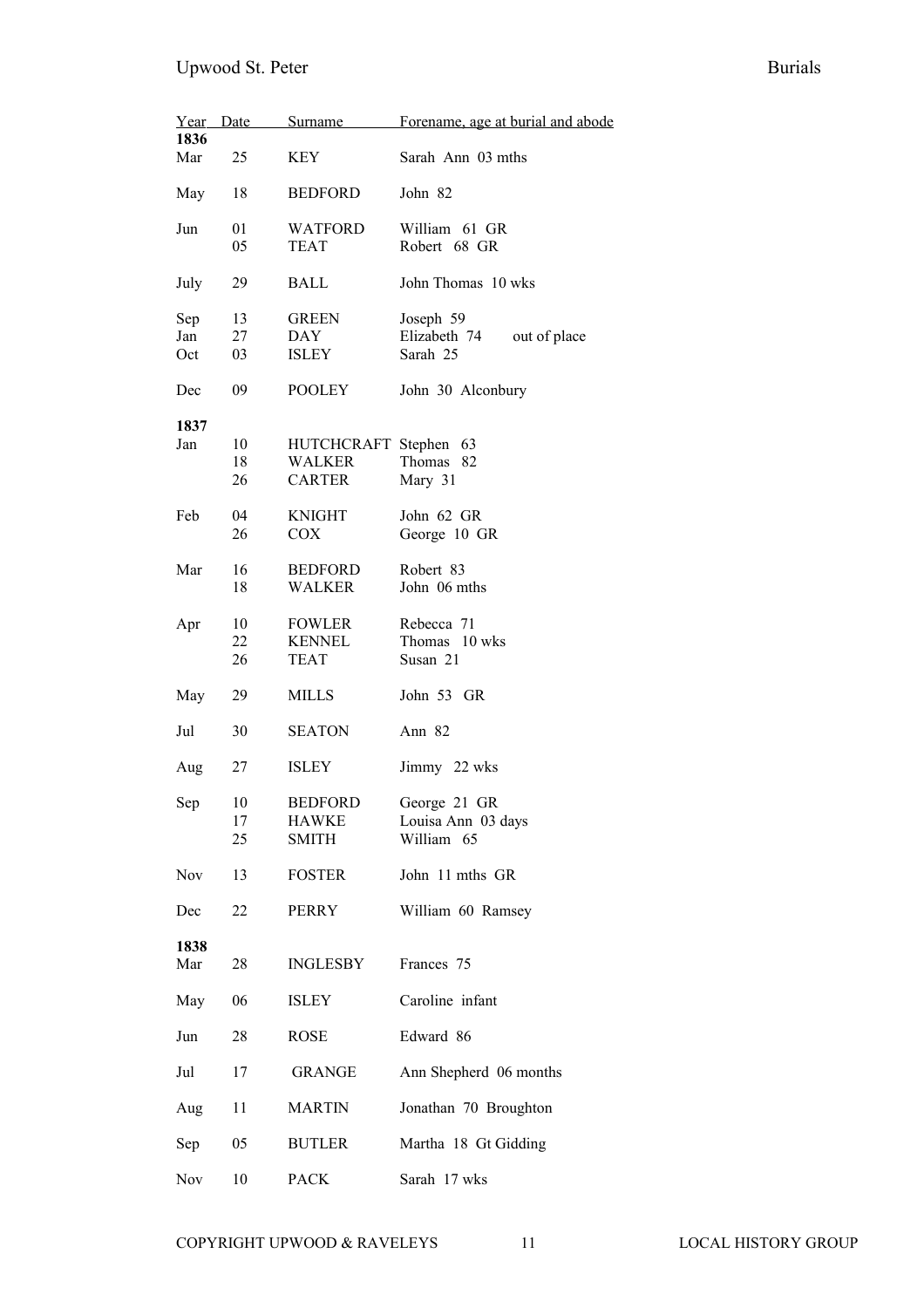| Year Date |    | Surname                        | Forename, age at burial and abode |
|-----------|----|--------------------------------|-----------------------------------|
| 1838      |    |                                |                                   |
| Dec       | 13 | <b>KNIGHT</b>                  | Lydia 02 GR                       |
|           |    |                                |                                   |
| 1839      |    |                                |                                   |
| Jan       | 15 | DOBBS William 66 GR            |                                   |
|           | 21 | <b>LANT</b>                    | Ellen 66                          |
| Mar       | 28 | <b>POOLEY</b>                  |                                   |
|           | 28 |                                | Georgiana 02 yrs 09 mths          |
|           |    | <b>POOLEY</b>                  | Laura Louisa01 yr 7 mths          |
| Apr       | 16 | CLARK                          | Thomas 77                         |
|           | 18 | <b>PACK</b>                    | William 28                        |
|           |    |                                |                                   |
| May       | 05 | <b>KING</b>                    | Mary 40 GR                        |
|           |    |                                |                                   |
| Jun       | 30 | <b>SNITCH</b>                  | George 08 wks GR                  |
|           |    |                                |                                   |
| Aug       | 09 | <b>BATTLE</b>                  | Elizabeth 42                      |
|           | 18 | <b>FOWLER</b>                  | John 76                           |
|           | 21 | <b>FOSTER</b>                  | Peter 10 Woodwalton               |
|           |    |                                |                                   |
| Sep       | 09 | <b>MARTIN</b>                  | Stephen 72 Ramsey                 |
|           |    |                                |                                   |
| Nov       | 06 | <b>SNITCH</b>                  | Hannah 18 mths GR                 |
|           |    |                                |                                   |
| Dec       | 01 | HOWE                           | William 41                        |
|           |    |                                |                                   |
| 1840      |    |                                |                                   |
| Apr       | 30 | <b>CATLING</b>                 | Mary 31                           |
|           | 30 | <b>BRIGHTY</b>                 | Henry 32 Doddington               |
|           |    |                                |                                   |
| May       | 05 | <b>CATTLING</b>                | infant<br>Thomas                  |
|           | 12 | <b>BEDFORD</b>                 | George 74                         |
| Jun       | 05 |                                | Ann 18                            |
|           |    | <b>KINGTON</b><br><b>MAHEW</b> | Sarah 55 GR                       |
|           | 15 |                                |                                   |
| Aug       | 06 | <b>CLARK</b>                   | Anthony 72                        |
|           | 08 | <b>SUTTON</b>                  | Elizabeth 74                      |
|           |    | <b>BULLEN</b>                  |                                   |
|           | 17 |                                | Christopher 14 mths GR            |
| Sep       | 10 | <b>WOODS</b>                   | James 01 GR                       |
|           | 14 | <b>LIGHTFOOT</b>               | Alfred 13 wks GR                  |
|           |    |                                |                                   |
| Dec       | 01 | SMITH                          | Phillip infant                    |
|           | 23 | TEAT                           | Ann 31 GR                         |
|           |    |                                |                                   |
| 1841      |    |                                |                                   |
| Jan       | 03 | <b>BAXTER</b>                  | Mary                              |
|           | 23 | TEAT                           | Rachael 69 GR                     |
|           |    |                                |                                   |
| Mar       | 07 | <b>SINCLAIR</b>                | Daniel 56                         |
|           | 07 | <b>BIRD</b>                    | Elizabeth 15 mths                 |
|           | 20 | <b>AYRES</b>                   | Charlotte 01 GR                   |
|           |    |                                |                                   |
| Jun       | 02 | <b>KINGTON</b>                 | William 15                        |
|           | 17 | <b>SETCHELL</b>                | Ann 76                            |
|           | 18 | STORY                          | Thomas 82 GR                      |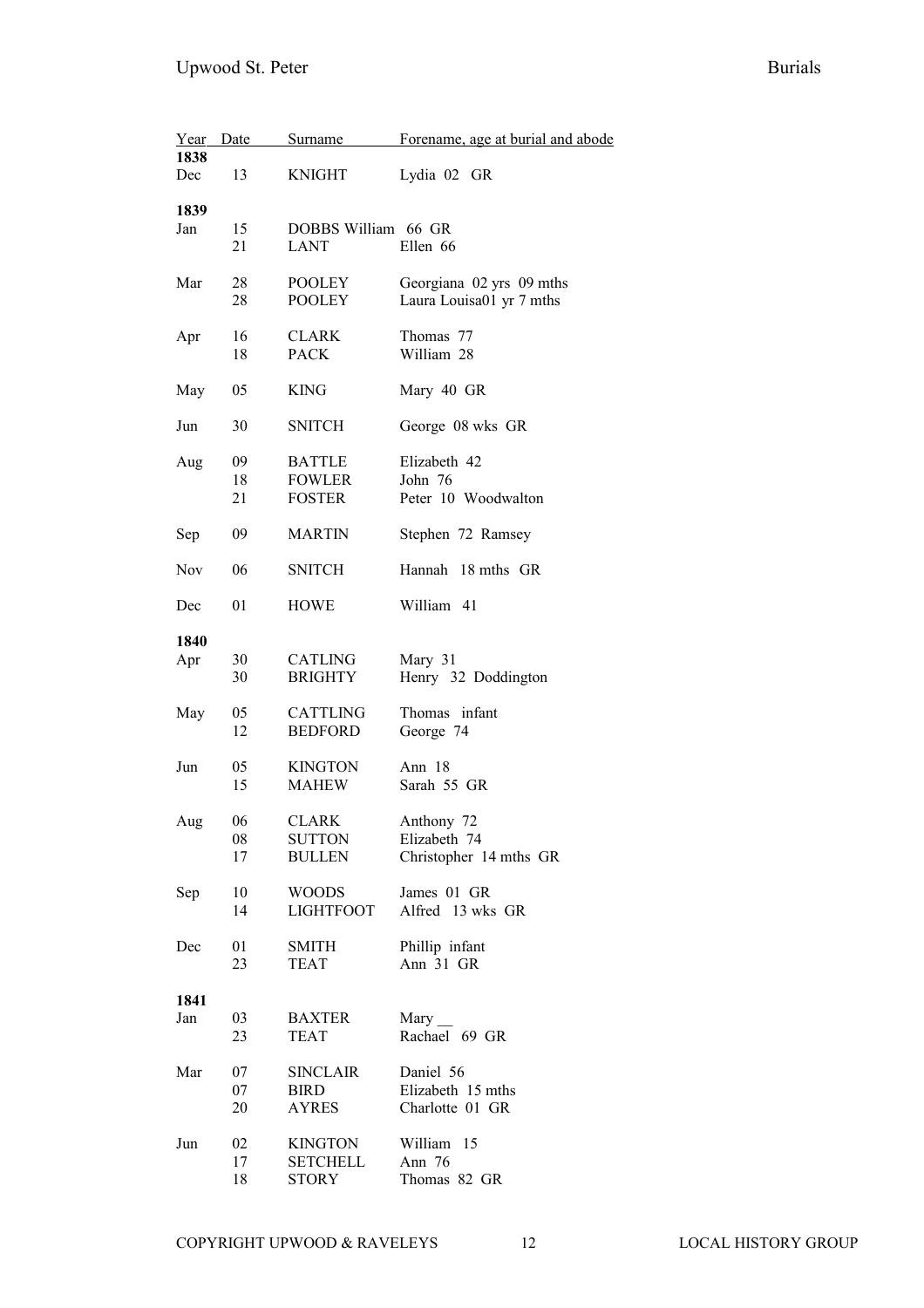| Year        | Date | Surname          | Forename, age at burial and abode |
|-------------|------|------------------|-----------------------------------|
| 1841<br>Jun | 21   | <b>BATTLE</b>    | James 10                          |
|             |      |                  |                                   |
| Jul         | 01   | JAY              | Henry 05 mths Cambridge           |
| Oct         | 09   | LANGFORD         | Susanna 06 mths GR                |
| Dec         | 13   | CORDELL          | Ann 48 Benwick                    |
| 1842        |      |                  |                                   |
| Jan         | 18   | <b>BEDFORD</b>   | Mary 81 GR                        |
| Mar         | 07   | WALKER           | William 41                        |
|             | 09   | <b>REED</b>      | Rebecca 55                        |
|             | 11   | <b>BRADSHAW</b>  | Ann 28 Bury                       |
| Apr         | 03   | KINGTON          | Frances Eliza $4\frac{1}{2}$      |
| May         | 16   | <b>BEDFORD</b>   | Hannah 72                         |
| May         | 18   | <b>POOLEY</b>    | Mary Augusta 09                   |
|             | 19   | <b>LIGHTFOOT</b> | Mary 26 GR                        |
| Jun         | 14   | <b>ROSS</b>      | Thomas 19                         |
| Jul         | 04   | <b>CROSS</b>     | Alfred infant                     |
| Aug         | 03   | <b>HALL</b>      | John 47                           |
|             | 12   | <b>MEAHEW</b>    | Thomas 32                         |
|             |      |                  |                                   |
| Sep         | 17   | WALKER           | Richard $2\frac{1}{2}$            |
| <b>Nov</b>  | 10   | <b>FOUNTAIN</b>  | John 72                           |
|             | 13   | <b>SHELTON</b>   | Joseph 15                         |
|             |      |                  |                                   |
| 1843<br>Jan | 01   | MILLS            | Jane infant GR                    |
|             | 04   | <b>SNITCH</b>    | Mary 17 GR                        |
|             |      |                  |                                   |
| Feb         | 16   | BIRD             | Henry 04 mths                     |
|             | 16   | BRIARS           | Edward 84 GR                      |
|             | 18   | CLARK            | William 01                        |
|             | 27   | SMITH            | Elizabeth 73                      |
| Jul         | 02   | <b>WATFORD</b>   | Hannah 68 GR                      |
| Sept        | 10   | <b>CLEMENTS</b>  | Elizabeth Ann 11 mths GR          |
| Oct         | 04   | MILLER           | Mary 56 GR                        |
|             | 19   | CLARK            | Harriet 12                        |
|             |      |                  |                                   |
| Nov         | 19   | <b>BRAWN</b>     | John 74                           |
| 1844        |      |                  |                                   |
| Jan         | 05   | <b>JUDD</b>      | William 56 GR                     |
|             |      |                  |                                   |
| May         | 31   | SLACK            | Mary Ann Brighty 03               |
| Jun         | 25   | BIRD             | Mary Ann 26                       |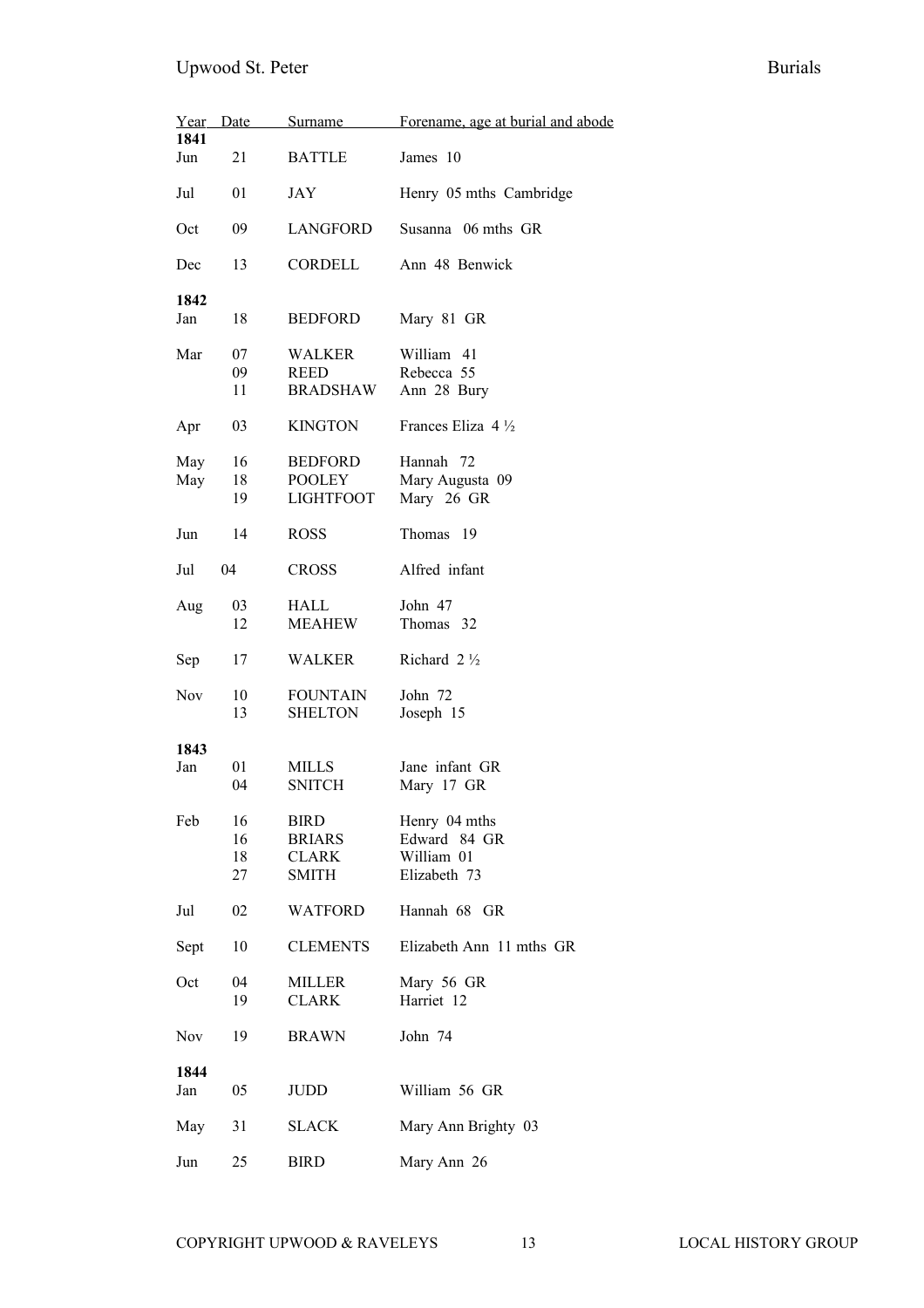| Year Date  |    | <u>Surname</u>      | Forename, age at burial and abode |
|------------|----|---------------------|-----------------------------------|
| 1844       |    |                     |                                   |
| Jul        | 11 | <b>CLARK</b>        | Hannah 11 mths                    |
|            |    |                     |                                   |
|            | 28 | <b>SETCHELL</b>     | Mary $1\frac{1}{2}$               |
|            | 29 | <b>BROWN</b>        | Charlotte 01 GR                   |
|            |    |                     |                                   |
| Aug        | 16 | KNIGHT              | Samuel 10 mth GR                  |
|            | 19 | KNIGHT              | Samuel 16 mths GR                 |
|            | 22 | FOSTER              | Susanna 10 mths GR                |
|            | 25 | <b>FOSTER</b>       | John 18 mths GR                   |
|            |    |                     |                                   |
| Sept       | 08 | <b>GREEN</b>        | George 71                         |
|            |    |                     |                                   |
| Oct        | 17 | <b>RAY</b>          | William 30                        |
| <b>Nov</b> | 03 | <b>CHAPMAN</b>      | Jeremiah 26                       |
|            |    |                     |                                   |
| Dec        | 26 | WHATFORD            | Catherine 11                      |
|            |    |                     |                                   |
| 1845       |    |                     |                                   |
| Jan        | 13 | HALL                | Ann 84 GR                         |
|            |    |                     |                                   |
| Feb        | 03 | WALKER              | Charlotte 10                      |
|            |    |                     |                                   |
|            | 22 | <b>BEETON</b>       | Ann 18                            |
|            |    |                     |                                   |
| Mar        | 20 | CARTER              | Ann $28$                          |
|            | 28 | <b>FOSTER</b>       | Jane 11wks GR                     |
|            | 30 | <b>BEDFORD</b>      | William 06mths GR                 |
|            |    |                     |                                   |
| Apr        | 02 | <b>CHAPMAN</b>      | Edward 02                         |
|            |    |                     |                                   |
|            | 16 | HUTCHCRAFT Moses 09 |                                   |
|            |    |                     |                                   |
| Jun        | 29 | <b>GEE</b>          | Ann 19                            |
|            |    |                     |                                   |
| Jul        | 14 | <b>CHAPMAN</b>      | Ann 71                            |
|            | 19 | SPRAGGINS           | Ruth 60                           |
|            | 30 | <b>BICKERTON</b>    | Maria 79                          |
|            |    |                     |                                   |
| Aug        | 19 | <b>CROSS</b>        | George 26                         |
|            |    |                     |                                   |
| Sep        | 12 | <b>BRIGHTY</b>      | Louisa 01yr 09mths                |
|            |    |                     |                                   |
|            | 21 | <b>DARLOW</b>       | Mary Ann 06 GR                    |
|            |    |                     |                                   |
| Oct        | 05 | <b>TEAT</b>         | Mary 21 GR                        |
|            |    |                     |                                   |
| Dec        | 02 | <b>FOUNTAIN</b>     | Mary 71                           |
|            | 04 | <b>CLEMENTS</b>     | Elizabeth 73 GR                   |
|            | 17 | <b>FOSTER</b>       | Joseph 57 Woodwalton              |
|            |    |                     |                                   |
| 1846       |    |                     |                                   |
|            |    |                     |                                   |
| Feb        | 06 | <b>CLEMENTS</b>     | Henry 77 GR                       |
|            | 17 | <b>BRADSHAW</b>     | Josiah infant                     |
|            |    |                     |                                   |
| Mar        | 18 | <b>ROSE</b>         | Edward 59                         |
|            |    |                     |                                   |
| Jun        | 09 | <b>MEHEW</b>        | George infant GR                  |
|            |    |                     |                                   |
| Jul        | 05 | <b>BEDFORD</b>      | George 03mths GR                  |
|            | 16 | <b>WHATFORD</b>     | Mary 39 GR                        |
|            |    |                     |                                   |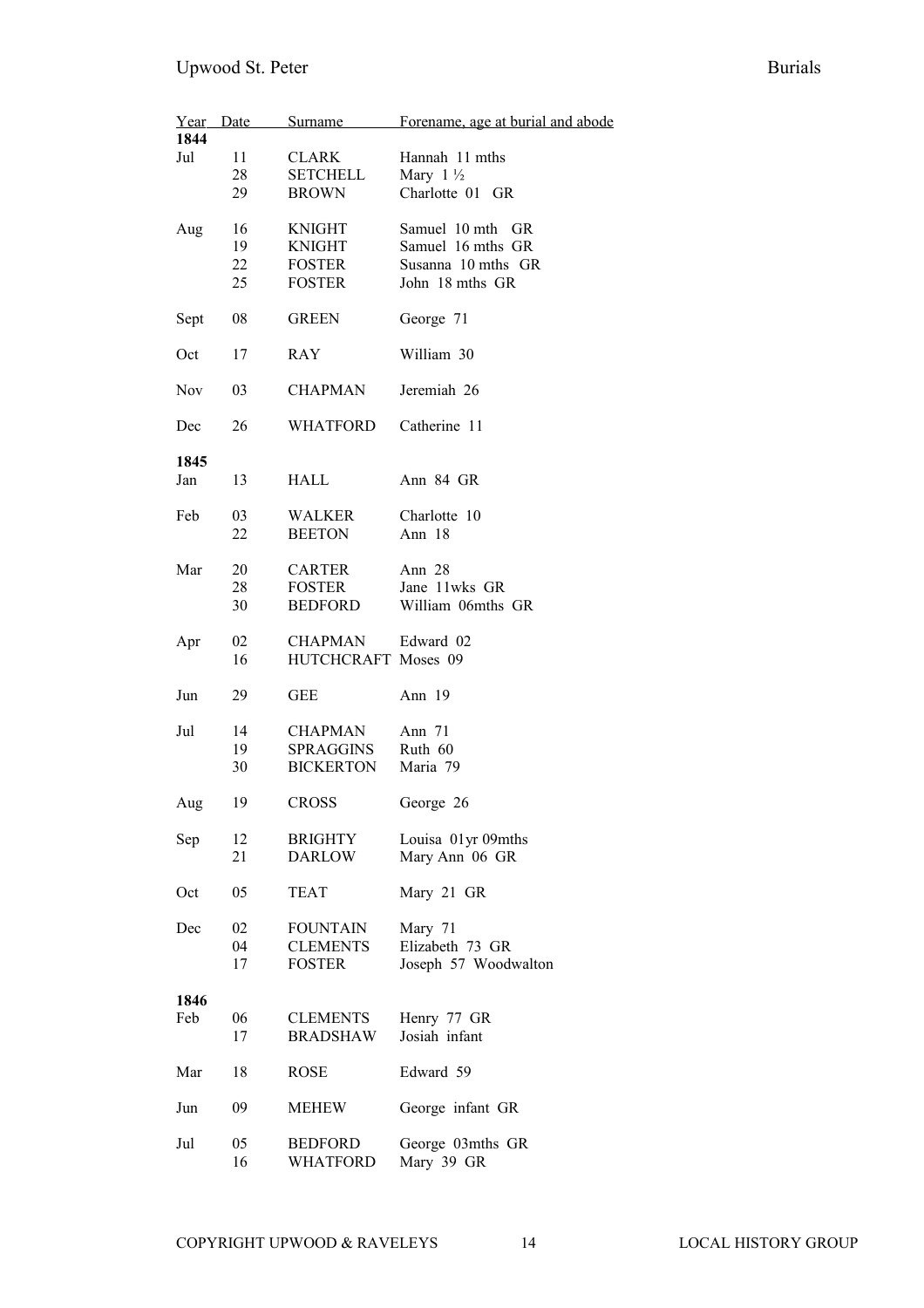| 1845       | Year Date      | Surname                            | Forename, age at burial and abode                          |
|------------|----------------|------------------------------------|------------------------------------------------------------|
| Oct        | 01<br>18       | JUDD<br>SMITH                      | William 27 GR<br>Sarah 12                                  |
| 1846       |                |                                    |                                                            |
| <b>Nov</b> | 17             | SHEPHARD                           | William 29                                                 |
| Dec        | 08<br>14       | MILLS<br><b>BEDFORD</b>            | Ann 70 GR<br>William 14 GR                                 |
| 1847       |                |                                    |                                                            |
| Jan        | 03<br>31       | <b>KING</b><br><b>BEDFORD</b>      | Mary 30 Whimblington<br>Frances 08 GR                      |
| Feb        | 04             | <b>FOUNTAIN</b>                    | John Edward 01yr 04mths                                    |
| Mar        | 07<br>24       | MILLER<br>GINN                     | William 57 GR<br>John 02yrs 11mths                         |
| Apr        | 22<br>29       | <b>SETCHELL</b><br><b>KING</b>     | William 63<br>Hannah Ray 04                                |
| May<br>May | 13<br>16       | CLARKE<br><b>SHELTON</b>           | Emma 13<br>Elizabeth 11                                    |
|            | 16             | HILL                               | Amy 79                                                     |
| Jun        | 26             | CORDELL                            | Martha 21 Benwick                                          |
| Jul        | 22<br>24<br>30 | <b>BIRD</b><br>TAYLOR<br>TOWNSHEND | John 74<br>Elizabeth 50 GR<br>Lucy 73 By Coroner's Warrant |
| Aug        | 07             | <b>BEDFORD</b>                     | John 38                                                    |
| Oct        | 22<br>30       | <b>FOSTER</b><br><b>WHATFORD</b>   | John 01yr 4mths GR<br>James 44 GR                          |
| Nov        | 28             | <b>BULLEN</b>                      | John 24 GR                                                 |
| Dec        | 12             | CLARK                              | Lavinia 05 mths                                            |
|            |                |                                    |                                                            |
| 1848       |                |                                    |                                                            |
| Jan        | 02<br>10       | <b>BEDFORD</b><br><b>MASON</b>     | Elenor Jane 06 GR<br>John 74                               |
|            | 18             | <b>RAPPITT</b>                     | John 85                                                    |
|            | 27             | <b>POOLEY</b>                      | John 75                                                    |
|            | 28             | WARD                               | Mary 69                                                    |
| Feb        | 29             | <b>DARLOW</b>                      | William 40 GR                                              |
| Mar        | 16             | MILLS                              | Henry 33 GR                                                |
| May        | 04<br>16       | <b>SEATON</b><br><b>BERRIDGE</b>   | Sarah 01 GR<br>Susannah 59 GR                              |
| Jun        | 09             | COX                                | Bartholomew 07mths GR                                      |
| Dec        | 15             | <b>BATTLE</b>                      | James 59                                                   |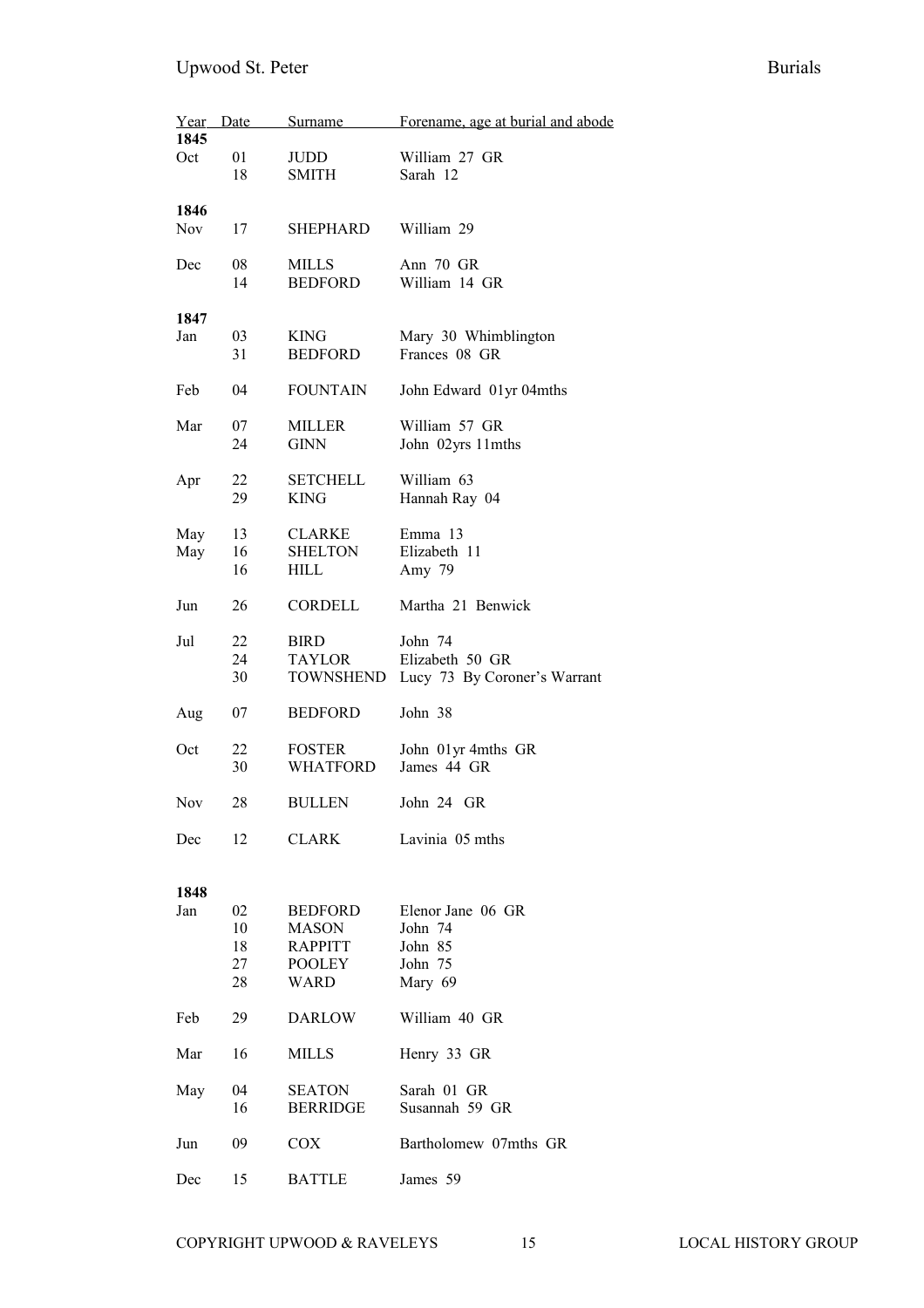| Year Date   |          | Surname                | Forename, age at burial and abode |
|-------------|----------|------------------------|-----------------------------------|
| 1848<br>Dec | 21       |                        | Thomas 62 GR                      |
|             |          | <b>HOBBS</b>           |                                   |
| 1849        |          |                        |                                   |
| Feb         | 19       | <b>BRIGHTY</b>         | Susannah 71                       |
|             | 20       | <b>GALE</b>            | Henery 23                         |
|             |          |                        |                                   |
| May         | 01       | <b>KING</b>            | John 71 GR                        |
|             | 06       | <b>BUTCHER</b>         | Susan 47 GR                       |
| Jun         | 20       | WHATFORD               | Eliel Brighty 03 GR               |
|             | 26       | <b>CLARK</b>           | Ann $27$                          |
|             |          |                        |                                   |
| Aug         | 14       | CLARK                  | Dennis 74                         |
|             | 30       | <b>SEATON</b>          | Henry 07mths GR                   |
| Sep         | 23       | LANGFORD               | Fanny 08mths GR                   |
|             |          |                        |                                   |
| Dec         | 14       | <b>SETCHELL</b>        | Sarah 32                          |
| 1850        |          |                        |                                   |
| Jan         | 07       | MARTIN                 | Sarah 80 Little Raveley           |
|             | 18       | <b>SETCHELL</b>        | Martha 61                         |
|             | 28       |                        | Edward 66                         |
|             |          | HOLDER                 |                                   |
|             | 29       |                        | <b>MARRINGTON Frances 56 GR</b>   |
|             | 29       | BRANSOM                | Lydia 04 GR                       |
|             | 31       | COWLING                | Ellen 75 Ramsey                   |
| Feb         | 13       | <b>BRANSOME</b>        | Mary 01yr 08mths GR               |
| Mar         | 14       | <b>MEHEW</b>           | Mary 43                           |
| Apr         | 21       | <b>GALE</b>            | William Henry 07mths              |
|             |          |                        |                                   |
| May         | 31       | <b>DOGGETT</b>         | Ellen 26                          |
|             |          |                        |                                   |
| Jun         | 25<br>25 | <b>CHAPMAN</b>         | Thomas 34                         |
|             |          | <b>CHAPMAN</b>         | Tom 01yr 04mths                   |
| Aug         | 19       | <b>FOSTER</b>          | Emily Jane infant GR              |
|             | 25       | <b>BRIGHTY</b>         | Mary Ann 38 Sandy                 |
|             |          |                        |                                   |
| Sep         | 09       | <b>BRADSHAW</b>        | Josiah 04mths                     |
| Oct         | 07       | RAY                    | John 09mths                       |
|             |          |                        |                                   |
| <b>Nov</b>  | 01       | SINCLAIR               | Sarah Hannah 01yr 10mths          |
|             |          |                        |                                   |
| Dec         | 09       | <b>POOLEY</b>          | Mary 78 Little Raveley            |
|             | 29       | MARRINGTON Henry 58 GR |                                   |
| 1851        |          |                        |                                   |
| Jan         | 02       | <b>BRAWN</b>           | Ann 77                            |
|             | 28       | <b>KNIGHT</b>          | Joseph 38 GR                      |
|             |          |                        |                                   |
| Apr         | 16       | BRIGHTY                | William Henry 17 GR               |
|             | 27       | WOODWARD               | Mary 22                           |
|             |          |                        |                                   |
| May         | 16       | <b>RAY</b>             | Eliza infant                      |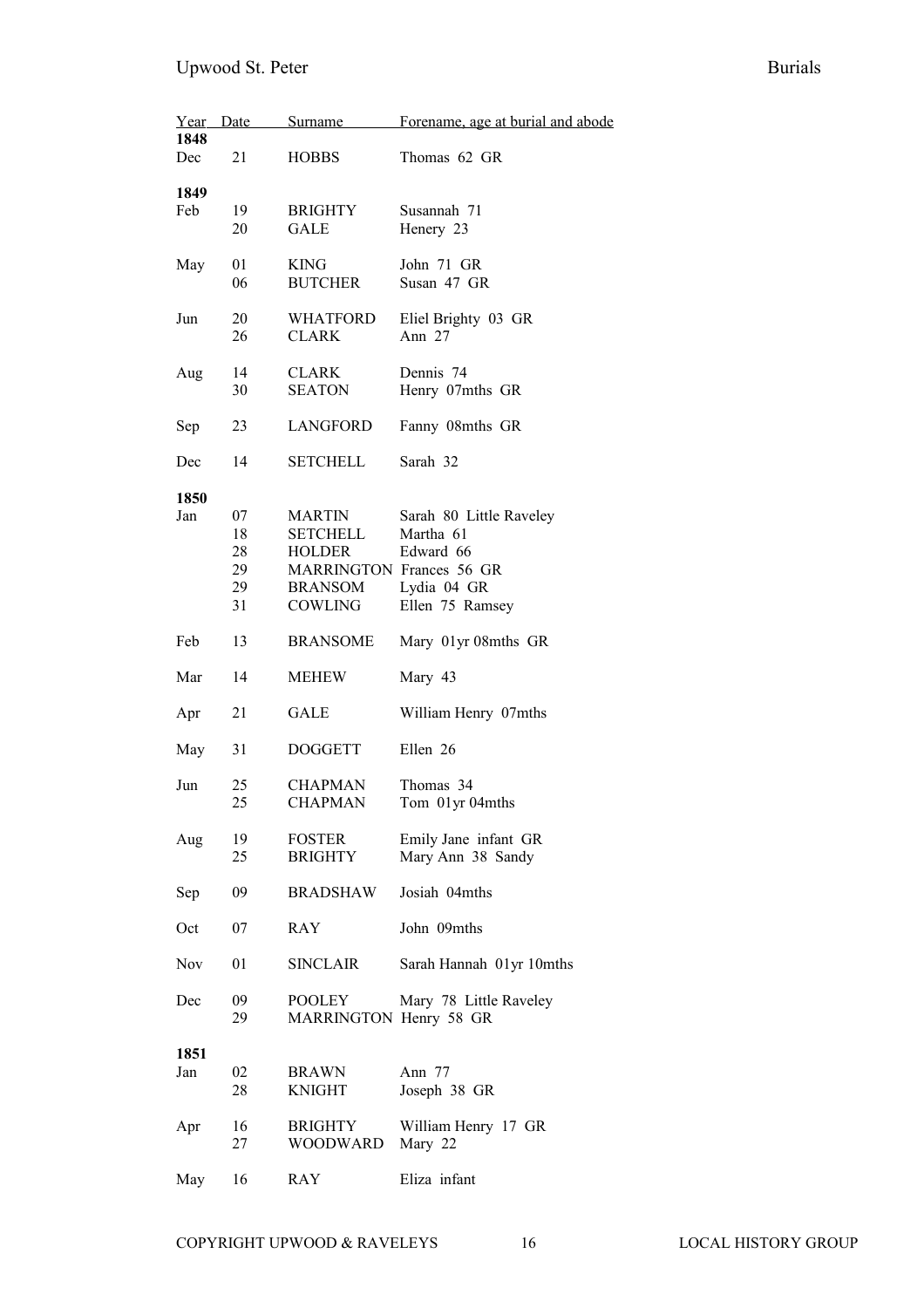| Year Date   |                      | Surname                                 | Forename, age at burial and abode                                   |
|-------------|----------------------|-----------------------------------------|---------------------------------------------------------------------|
| 1851        |                      |                                         |                                                                     |
| Jul         | 16                   | KING                                    | James 02yrs 08mths                                                  |
|             | 30                   | HUTCHCRAFT Kezia 15                     |                                                                     |
| Aug         | 01                   | <b>WATFORD</b>                          | Ann 24 GR                                                           |
| Oct         | 14                   | <b>KINGTON</b>                          | Maria 21                                                            |
| <b>Nov</b>  | 05                   | <b>SNITCH</b>                           | Mary Ann 07 GR                                                      |
| Dec         | 07<br>31             | TILLEY<br>BRADSHAW                      | John 78<br>Phillis 84                                               |
| 1852        |                      |                                         |                                                                     |
| Jan         | 17                   | <b>ELDERKIN</b>                         | James 02                                                            |
| Feb         | 05                   | BEDFORD                                 | John 60 GR                                                          |
| Apr         | 09<br>29             | <b>CHAPMAN</b><br>RAY.                  | Mary Ann 11<br>Sarah 32                                             |
| May         | 09<br>14<br>18       | TEAT<br><b>TEAT</b><br><b>CHAPMAN</b>   | Emma 03 GR<br>Mary 33 GR<br>William 43                              |
| Jun         | 15                   | MILLS                                   | Jesse 08 GR                                                         |
| Jul         | 15<br>23             | RAY<br>CLARK                            | Mary 55<br>Hannah 79                                                |
| Aug         | 15                   | <b>FOSTER</b>                           | Esther Ann 04mths GR                                                |
| Sep         | 10<br>28             | <b>CANNARD</b><br>SMITH                 | Samual 63<br>James 46 GR                                            |
| Oct         | 11                   | RAY                                     | Elizabeth 67                                                        |
| Nov         | 01<br>16             | <b>SEATON</b><br><b>BROWN</b>           | Julia 70<br>Margaret 08 GR                                          |
| Dec         | 14<br>25<br>28       | HALL<br><b>SCOTNEY</b><br><b>DOBBS</b>  | Ann 20 GR<br>James 25<br>Mary 76 Ramsey                             |
| 1853<br>Jan | 19                   | ELDERKIN                                | Betsy 12                                                            |
| Feb         | 06<br>11<br>18<br>25 | GINN<br>DARLOW<br>RAY<br><b>CHAPMAN</b> | William Henry 01<br>Catherine 01<br>Eliza 10mths<br>Sarah Hannah 12 |
| Mar         | 16                   | <b>CRANE</b>                            | Thomas 80                                                           |
| Apr         | 12                   | TEAT                                    | William 34 GR                                                       |
| May         | 01<br>06             | <b>DOGGIT</b><br><b>BULL</b>            | Ann 09 GR<br>John 43                                                |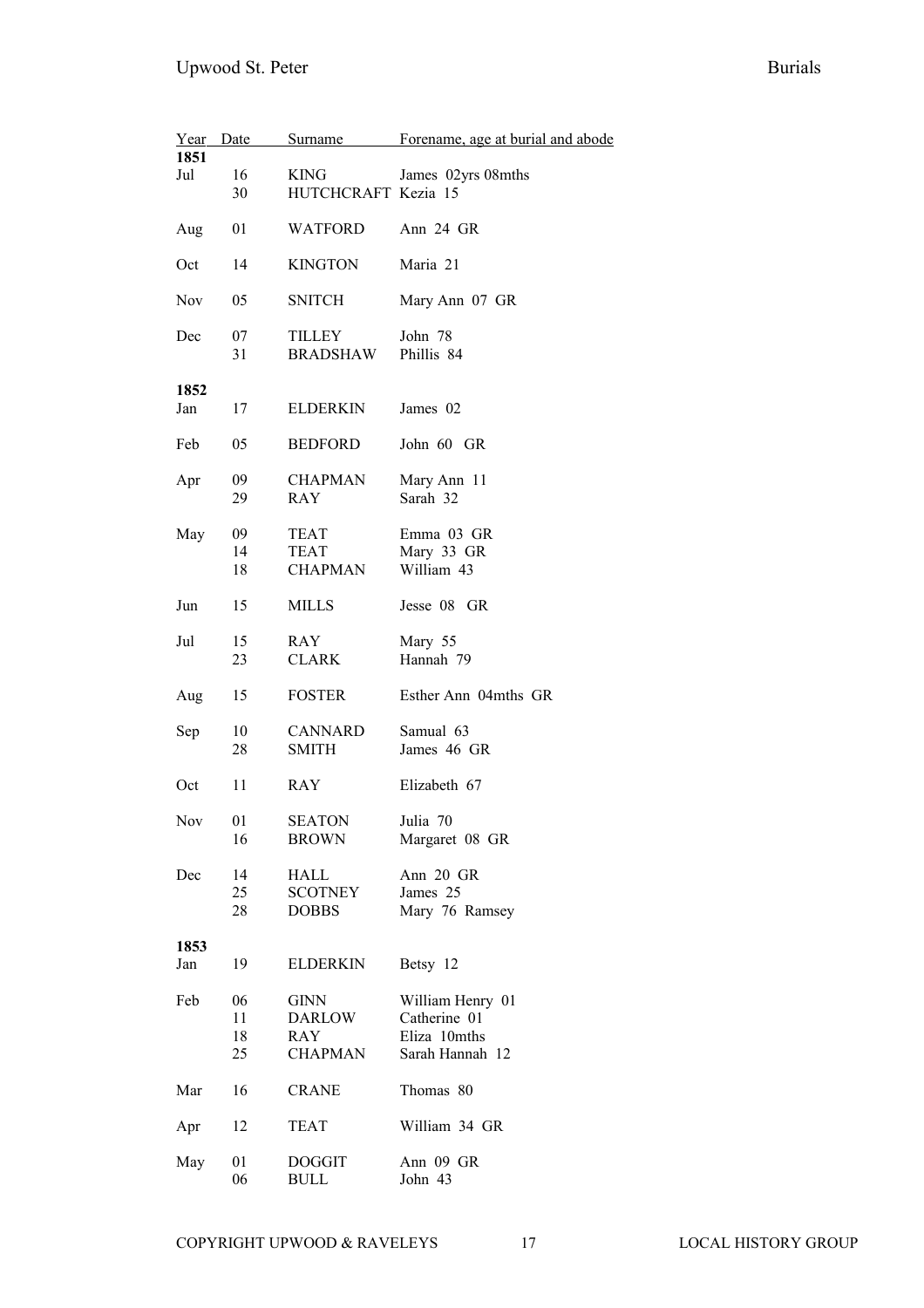| Year Date   |                      | Surname                                                      | Forename, age at burial and abode                                  |
|-------------|----------------------|--------------------------------------------------------------|--------------------------------------------------------------------|
| 1853        |                      |                                                              |                                                                    |
| May         | 10                   | <b>ISLEY</b>                                                 | Mary 77                                                            |
| Aug         | 07                   | <b>SETCHELL</b>                                              | Mary 04mths                                                        |
| Sep         | 22                   | <b>HARLOCK</b>                                               | Susanna 01                                                         |
| <b>Nov</b>  | 06<br>12             | <b>LIGHTFOOT</b><br><b>KENNELL</b>                           | Elizabeth 76 GR<br>Hannah 59                                       |
| Dec         | 04<br>06             | <b>BROWN</b><br>WALKER                                       | Mary 70 GR<br>Joseph 21                                            |
| 1854        |                      |                                                              |                                                                    |
| Feb         | 26                   | <b>MILLS</b>                                                 | William Henry 06mths GR                                            |
| Jul         | 05                   | <b>TEAT</b>                                                  | William Henry 07 wks                                               |
| Aug         | 04<br>25             | <b>TEAT</b><br><b>ASKEW</b>                                  | Elizabeth 32 GR<br>Susan 91                                        |
| Sep         | 15<br>19<br>25       | <b>KENNELL</b><br><b>DENTON</b><br>MEHEW                     | Elizabeth 22<br>Frances 24 GR<br>Jacob 72 GR                       |
| Oct         | 31                   | <b>CLARK</b>                                                 | Anthoney 51 Alconbury Weston                                       |
| <b>Nov</b>  | 01<br>29             | <b>KING</b><br><b>MILLS</b>                                  | Mary 31<br>Sarah Ann 18 GR                                         |
| Dec         | 12                   | LEE                                                          | Ann 68                                                             |
|             |                      |                                                              |                                                                    |
| 1855        |                      |                                                              |                                                                    |
| Jan         | 03<br>07             | <b>BIRD</b><br><b>LIGHTFOOT</b>                              | Tom 09<br>John 80 GR                                               |
| Feb         | 14<br>21<br>25<br>28 | <b>WOODCOCK</b><br><b>KINGTON</b><br><b>KINGTON</b><br>SLACK | Amelia Jessie 01<br>Sarah Shortland 15<br>Thomas 22<br>Emma infant |
| Mar         | 16                   | ELDERKIN                                                     | Elizabeth 38 GR                                                    |
| Apr         | 05<br>08<br>25       | MAY<br>RAY<br><b>BRADSHAW</b>                                | Henry 49 GR<br>Fredric 08mths<br>Harriet 07wks                     |
| May         | 28                   | <b>BUTLER</b>                                                | Daniel 60 GR                                                       |
| Jul         | 03                   | <b>TEAT</b>                                                  | Sarah Ann infant                                                   |
| Oct         | 07<br>24             | ABBOTT<br><b>MILLS</b>                                       | George 06mths GR<br>James Smith 53 GR                              |
|             |                      |                                                              |                                                                    |
| 1856<br>Jan | 29                   | <b>LARRITT</b>                                               | Ann 67 GR (LARRATT in BTs)                                         |
| Apr         | 19<br>29             | JUDD<br><b>FOSTER</b>                                        | William 01yr 08mths GR<br>Mary Ann 19                              |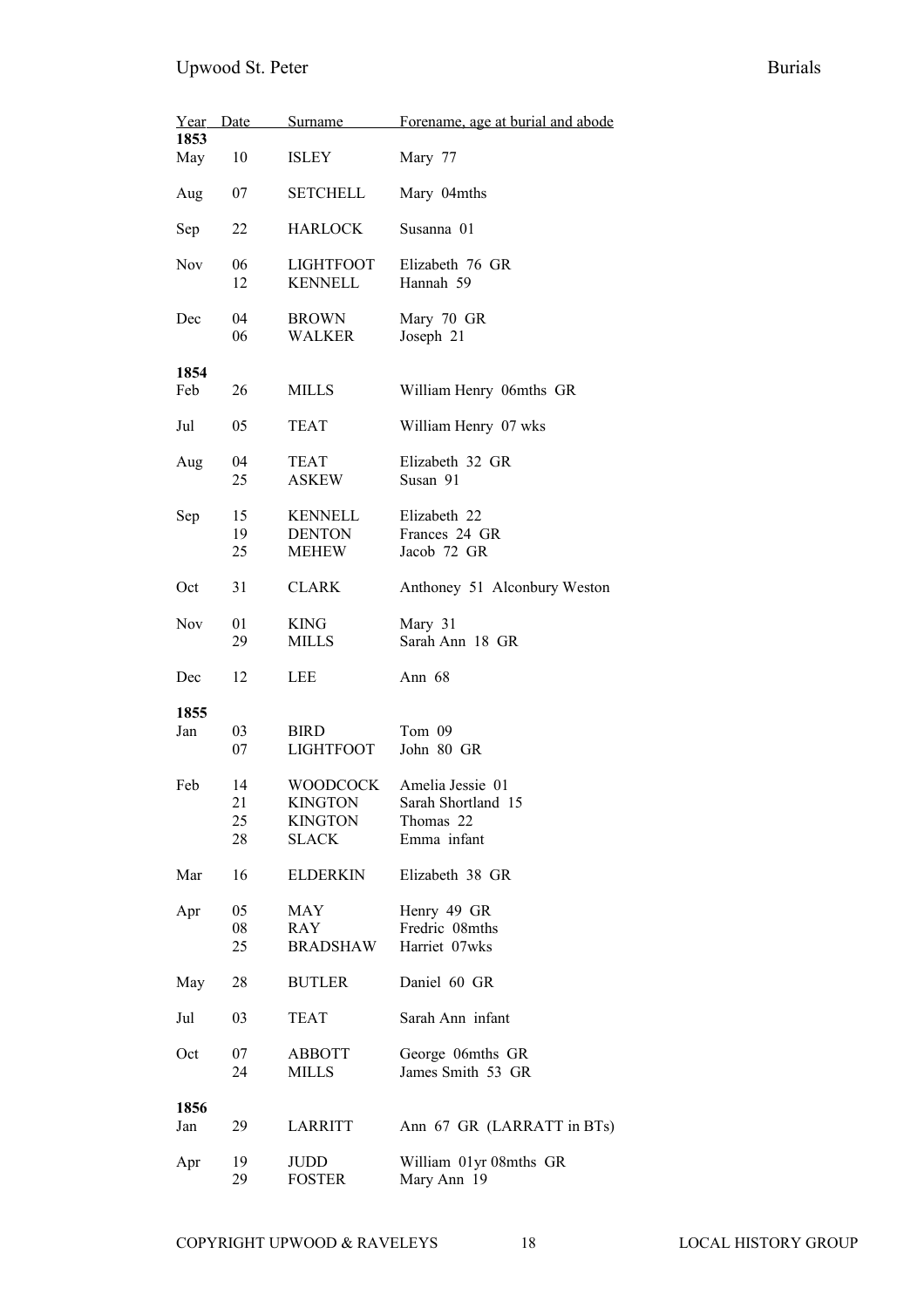| Year       | Date                 | Surname                                        | Forename, age at burial and abode                             |
|------------|----------------------|------------------------------------------------|---------------------------------------------------------------|
| 1856       |                      |                                                |                                                               |
| May        | 07                   | <b>DARLOW</b>                                  | Sarah 32                                                      |
| Aug        | 13                   | <b>KINGTON</b>                                 | Jane 21                                                       |
| Oct        | 19                   | <b>HOBBS</b>                                   | Sarah Hannah 02 GR                                            |
| <b>Nov</b> | 16                   | <b>SMITH</b>                                   | Matthew 70                                                    |
| Dec        | 01<br>05<br>18       | MAY<br>MEHEW<br>RAY                            | James 26 GR<br>John Thomas 09mths GR<br>Elizabeth 01yr 08mths |
| 1857       |                      |                                                |                                                               |
| Jan        | 16<br>16             | <b>BRIGHTY</b><br><b>RIDER</b>                 | Henry 43<br>Ann $62$                                          |
| Mar        | 05<br>19<br>22<br>28 | SNITCH<br><b>GOWLER</b><br><b>BIRD</b><br>RAY. | George 06 GR<br>Ann 05 GR<br>Elizabeth 83<br>William 57       |
| Apr        | 05                   | MILLS                                          | Dorothy 80 GR                                                 |
| May        | 08<br>27             | <b>BRANSOME</b><br>KEY                         | George 03mths GR<br>Thomas 69                                 |
| Aug        | 25                   | TOWNSHEND                                      | Ann 23                                                        |
| Sep        | 13<br>26             | <b>ABBOTT</b><br><b>CHAPMAN</b>                | Lettitia 09mths GR<br>Jane 19                                 |
| Oct        | 22                   | <b>INGLE</b>                                   | Samuel 02 GR                                                  |
| 1858       |                      |                                                |                                                               |
| Feb        | 17<br>26             | <b>MASON</b><br>TOWNSHEND                      | Mary 77<br>John 84                                            |
| Mar        | 07                   | <b>FOUNTAIN</b>                                | Louisa 04mths                                                 |
| Apr        | 29                   | <b>COZENS</b>                                  | John 72                                                       |
| Jun        | 30                   | <b>HARLOCK</b>                                 | George 01                                                     |
| Jul        | 08<br>24             | <b>SHELTON</b><br><b>CROSS</b>                 | John 28<br>John 81                                            |
| Sep        | 23<br>24             | <b>ISLEY</b><br><b>BROWN</b>                   | Jim 19<br>John 84 GR                                          |
| Oct        | 24<br>31             | <b>ABBOTT</b><br><b>SINCLAIR</b>               | George 06mths GR<br>Salome 03                                 |
| <b>Nov</b> | 10                   | <b>BEDFORD</b>                                 | Elizabeth Ann 01yr 08mths                                     |
| 1859       |                      |                                                |                                                               |
| Feb        | 09<br>25             | <b>BEDFORD</b><br><b>SINCLAIR</b>              | Saunders 60 GR<br>Joseph 37                                   |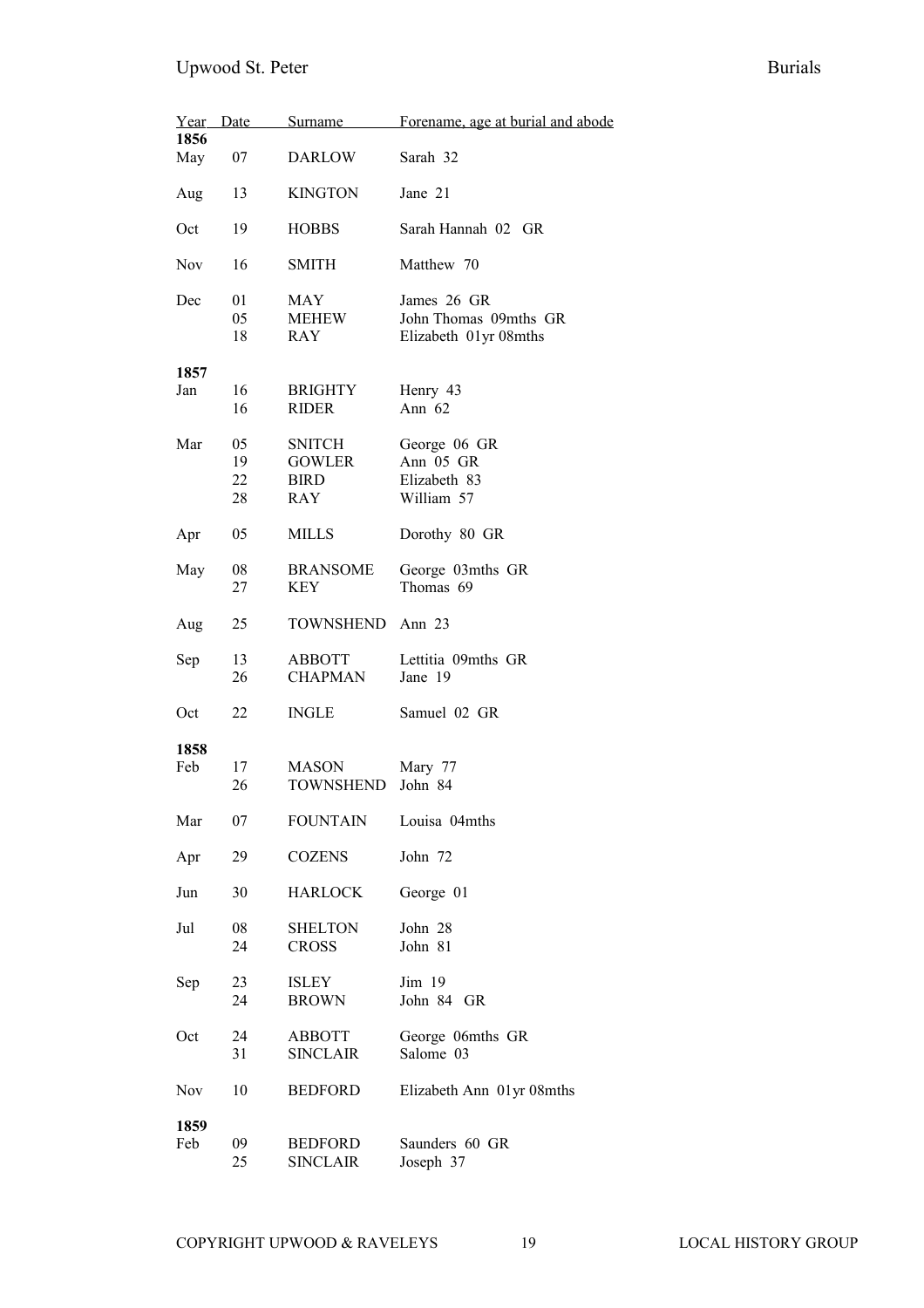| Year<br>1859 | Date                 | Surname                                                      | Forename, age at burial and abode                       |
|--------------|----------------------|--------------------------------------------------------------|---------------------------------------------------------|
| Mar          | 26                   | <b>BRIGHTY</b>                                               | Eliza 47 GR                                             |
| Apr          | 10<br>26             | <b>CROSS</b><br><b>FOUNTAIN</b>                              | Mary 69<br>Martha Ann infant                            |
| Aug          | 07<br>20             | <b>BRANSOM</b><br>COX                                        | Sally 41 GR<br>Hannah 08mths GR                         |
| Sep          | 04<br>14             | MAY<br>KNIGHT                                                | Elizabeth 13mths GR<br>Edward Fountain 08mths           |
| Oct          | 02                   | KNIGHT                                                       | Ann 33 GR                                               |
| <b>Nov</b>   | 29                   | BRIGHTY                                                      | Emily 14mths                                            |
| Dec          | 18<br>18<br>27       | <b>CANNARD</b><br><b>BRAYBROOK</b><br>MILLS                  | James 16<br>Mary Ann 06mths GR<br>Henry 81 GR           |
| 1860         |                      |                                                              |                                                         |
| Jan          | 10                   | HUTCHCRAFT Jane 36                                           |                                                         |
| Feb          | 09<br>12             | WHATFORD<br>ABBOTT                                           | Deborah 62 GR<br>Sarah 03mths GR                        |
| Mar          | 02<br>15<br>15<br>22 | LARRITT<br><b>SQUIRES</b><br><b>SQUIRES</b><br><b>GRANGE</b> | Ann 39 GR<br>Stephen 09mths<br>Maria 05<br>Elizabeth 03 |
| Apr          | 04<br>10<br>12       | <b>VOSS</b><br><b>HEPWELL</b><br><b>SNITCH</b>               | Samuel 71<br>Solden 77<br>George 03yr 06mths GR         |
| May          | 07                   | BRADSHAW                                                     | Middleton Clack 06 GR                                   |
| Jun          | 12<br>26             | TILLEY<br><b>RAPPITT</b>                                     | Sarah 87<br>Mary 86                                     |
| Jul          | 12<br>31             | <b>SEATON</b><br>RAY                                         | Mary 56 GR<br>Charles 12                                |
| Sep          | 22                   | TAYLOR                                                       | William 71 GR                                           |
| Oct          | 13                   | <b>CROSS</b>                                                 | William 12                                              |
| <b>Nov</b>   | 24                   | <b>POOLEY</b>                                                | Jane 81 Oundle                                          |
| Dec          | 02                   | <b>FOUNTAIN</b>                                              | William 01yr 08mths                                     |
| 1861<br>Jan  | 11<br>24             | BRADSHAW<br>SHELTON                                          | Mary Ann 27<br>John 77 Ramsey                           |
| Feb          | 19                   | <b>BRIGHTY</b>                                               | John 82                                                 |
| Mar          | 28                   | MAY                                                          | Louisa 10mths GR                                        |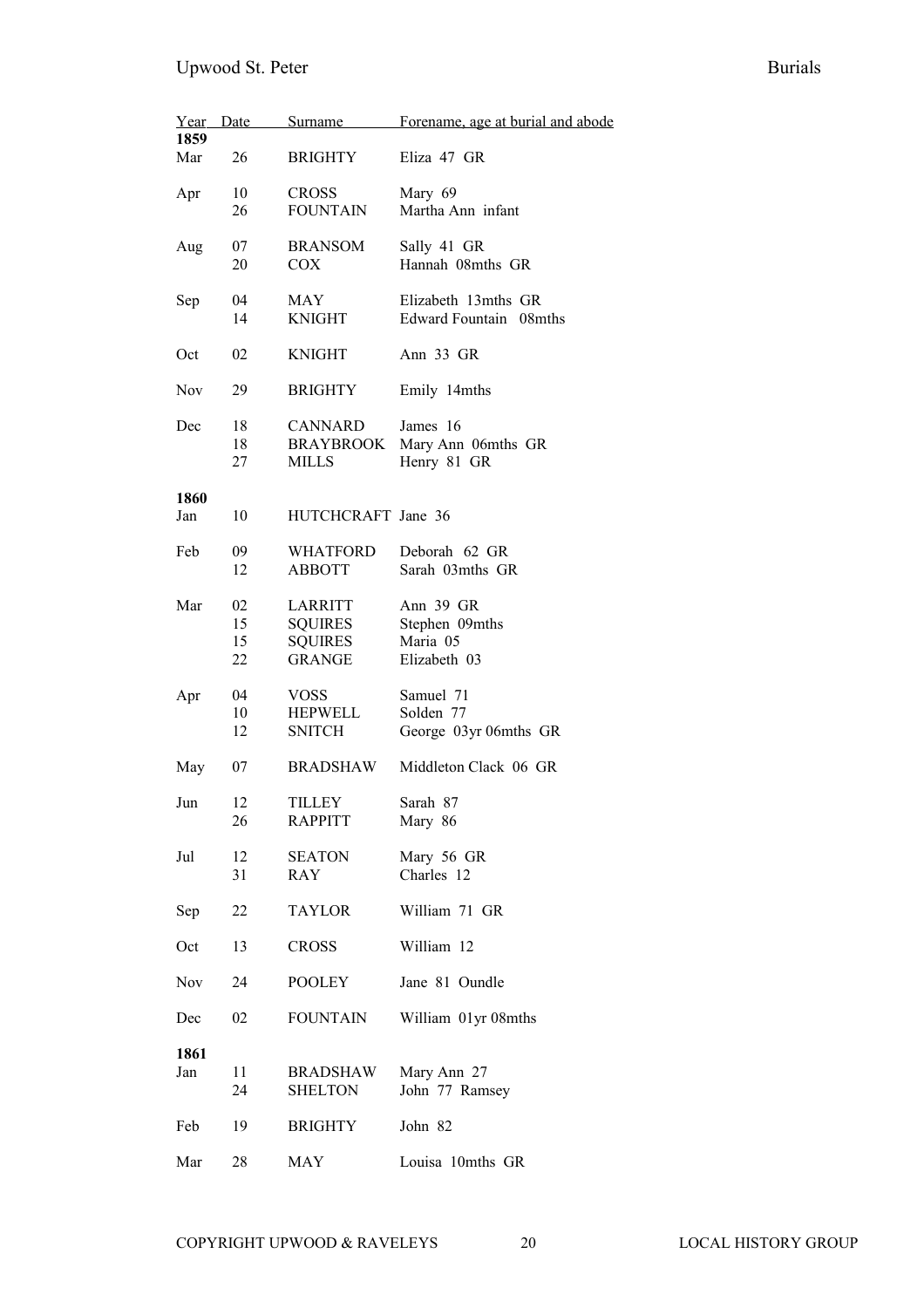| Year Date<br>1861 |          | Surname                        | Forename, age at burial and abode                     |
|-------------------|----------|--------------------------------|-------------------------------------------------------|
| May               | 05       | <b>BEDFORD</b>                 | Luke 75                                               |
|                   | 19       | DEW                            | John 03mths GR                                        |
|                   | 26       | RAY                            | Thomas 82                                             |
|                   | 27       | <b>HEPWELL</b>                 | Elizabeth 76                                          |
| Jun               | 06       | SOUTHWELL                      | Jane 83 GR                                            |
|                   | 16       | FAIRLEY                        | Mary 80 St. Ives                                      |
| Jul               | 09       | ABBOTT                         | Seling [Selina?] 03mths GR                            |
|                   | 28       | <b>SINCLAIR</b>                | Frederick 07                                          |
| Aug               | 05       | MAY                            | William 52 GR                                         |
| Sep               | 15       | SHELTON                        | Frances 56                                            |
|                   | 19       | WHATFORD                       | James 61                                              |
| Oct               | 03       | HALL                           | John 61 GR                                            |
|                   | 07       | <b>PENTELOW</b>                | Joseph 10                                             |
|                   | 15       | MAY                            | William 51 GR                                         |
|                   | 31       | <b>BRIGGS</b>                  | Ann 38                                                |
| Dec               | 30       | <b>CLEMENTS</b>                | Joseph 53                                             |
| 1862              |          |                                |                                                       |
| Mar               | 05       | MILLS                          | Hannah 02yrs 06mths GR                                |
| Apr               | 02       | <b>GRANGE</b>                  | Sarah 54                                              |
| Jul               | 20       | <b>FOSTER</b>                  | Thirza 07mths GR                                      |
| Aug               | 26       | HALL                           | Hannah 76 (Aug 25 in BT's)                            |
| Sep               | 01       | <b>ELSTON</b>                  | Elizabeth Ann 03mths GR                               |
|                   | 04       | KEY                            | Thomas William 03mths GR                              |
|                   |          |                                |                                                       |
| <b>Nov</b>        | 21       | <b>KNIGHT</b>                  | Henry Fountain 06mths                                 |
| Dec               | 26       | <b>SKELTON</b>                 | George 02yrs09mths GR                                 |
| 1863              |          |                                |                                                       |
| Feb               | 06       | <b>BOSWORTH</b>                | George 70                                             |
| Mar               | 03       | <b>BRIGHTY</b>                 | Mary 80 Huntingdon                                    |
|                   | 25       | <b>SEATON</b>                  | James 50 GR                                           |
|                   | 31       | <b>CROSS</b>                   | Elizabeth 15                                          |
|                   |          |                                |                                                       |
| Apr               | 15       | SNITCH                         | Jane 36 Bury                                          |
| May               | 02       | <b>BISHOP</b>                  | Mary Ann Thompson 01mth GR                            |
| Jun               | 05       | <b>INGLE</b>                   | William 67 GR                                         |
|                   | 17       | LANT                           | Ann 78                                                |
| Jul               | 06       | <b>THOMPSON</b>                | Cornelius 03yrs06mths GR                              |
|                   |          |                                |                                                       |
| Aug               | 09<br>19 | <b>BISHOP</b><br><b>FOSTER</b> | Hannah Elizabeth 02 GR<br>Sidney John 02yrs 09mths GR |
|                   | 19       | <b>KEY</b>                     | Alice Augusta infant                                  |
|                   |          |                                |                                                       |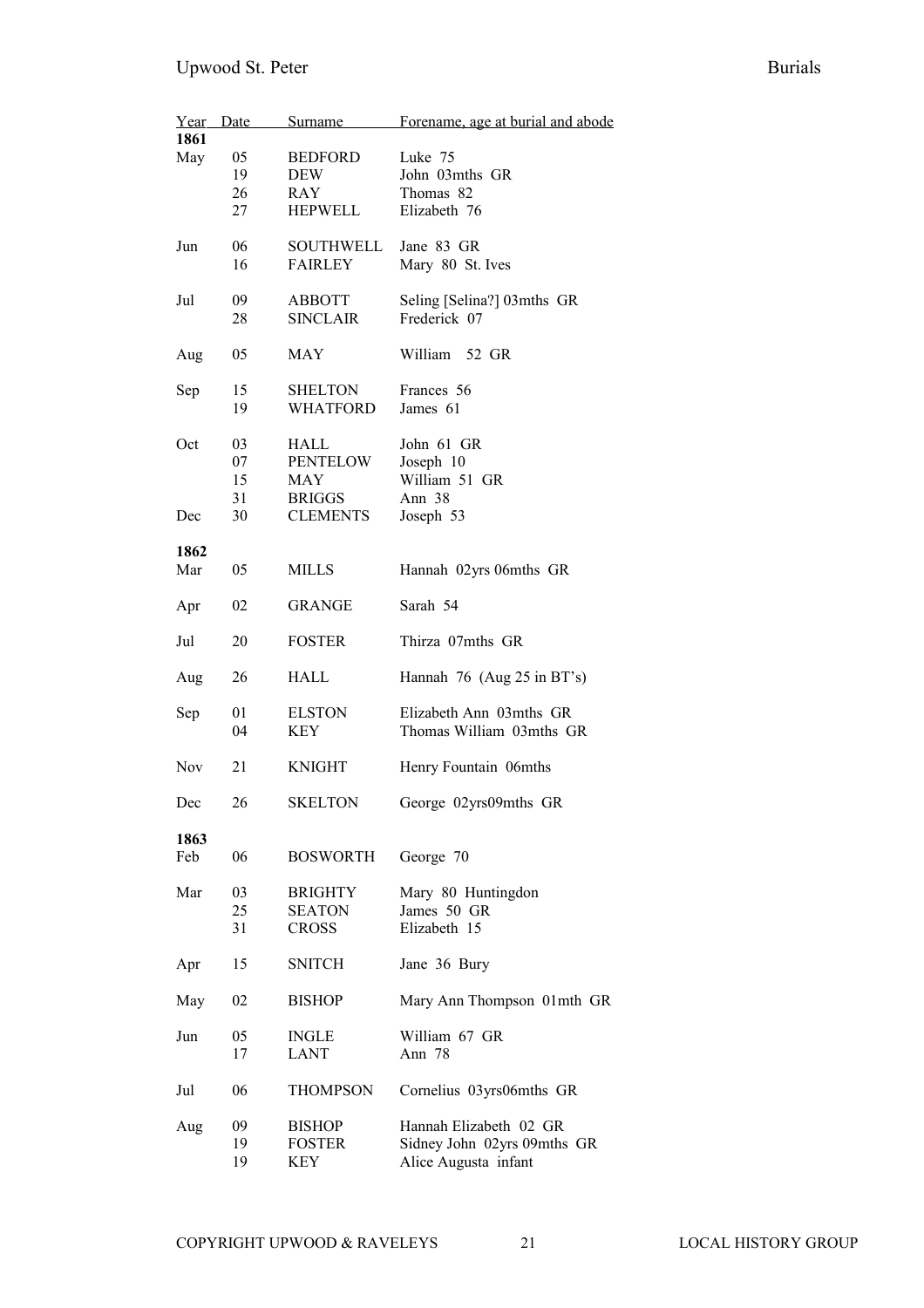| <b>Burials</b> |  |
|----------------|--|
|                |  |

| Year       | Date | <u>Surname</u>  | Forename, age at burial and abode |
|------------|------|-----------------|-----------------------------------|
| 1863       |      |                 |                                   |
| Sep        | 27   | <b>BIRD</b>     | Edward 03                         |
| Oct        | 03   | MEHEW           | Benjamin 06 GR                    |
|            | 04   | MEHEW           | Alfred 03 GR                      |
|            | 06   | <b>BIRD</b>     | Tom 04                            |
|            | 11   | BIRD            | Sarah 01yr11mths                  |
|            |      |                 |                                   |
| <b>Nov</b> | 20   | SEATON          | James 53 GR                       |
| 1864       |      |                 |                                   |
| Jan        | 10   | <b>SUTTON</b>   | Mary 68                           |
|            |      |                 |                                   |
| Jun        | 16   | <b>SMITH</b>    | Sarah Elizabeth 01yr11mths        |
|            | 16   | <b>KENNELL</b>  | Ann Maria 02mths                  |
|            |      |                 |                                   |
| Jul        | 07   | <b>SETCHELL</b> | George Dring 37                   |
|            | 13   | <b>TOWNSEND</b> | William 61                        |
|            |      |                 |                                   |
| Aug        | 07   | <b>BISHOP</b>   | Thomas 04mths GR                  |
|            |      |                 |                                   |
| Sep        | 01   | <b>BEDFORD</b>  | Gimber 70                         |
|            | 13   | MEHEW           | Elizabeth 70 GR                   |
|            | 25   | <b>LANT</b>     | Edward 93                         |
|            |      |                 |                                   |
| Oct        | 12   | <b>SINCLAIR</b> | Joanna 05                         |
|            | 25   | <b>MARTIN</b>   | Peter 64 Little Raveley           |
|            |      |                 |                                   |
| Dec        | 16   | <b>HARLOCK</b>  | Francis 64                        |
|            |      |                 |                                   |
| 1865       |      |                 |                                   |
| Jan        | 05   | <b>SETCHELL</b> | Amelia 05                         |
|            | 15   | <b>BISHOP</b>   | Eliza 24 GR                       |
|            |      |                 |                                   |
| Mar        | 02   | <b>KNIGHT</b>   | Emma 27 GR                        |
|            | 16   | <b>BRIGHTY</b>  | Mary Ann 75                       |
|            |      |                 |                                   |
| May        | 22   | JUDD            | Mary 77 GR                        |
|            |      |                 |                                   |
| Jun        | 30   | HALL            | Thomas 68 GR                      |
|            |      |                 |                                   |
| Jul        | 18   | <b>DEWBERY</b>  | Mark 66                           |
|            |      |                 |                                   |
| Aug        | 01   | <b>SQUIRES</b>  | Joseph 15                         |
|            |      |                 |                                   |
| Sep        | 09   | <b>KENNEL</b>   | Mary 36                           |
|            | 23   | <b>KENNEL</b>   | Hannah 08mths                     |
|            |      |                 |                                   |
| Oct        | 22   | <b>KNIGHT</b>   | Elizabeth 83                      |
|            | 29   | <b>FOUNTAIN</b> | Mary Ann Rebecca 06mths           |
|            |      |                 |                                   |
| <b>Nov</b> | 19   | <b>BISHOP</b>   | Stephen 08 GR                     |
|            |      |                 |                                   |
| Dec        | 10   | GRANGE          | Emma 09mths Higney, Ramsey        |
|            | 14   | <b>KINGTON</b>  | William Henry 23                  |
|            |      |                 |                                   |
| 1866       |      |                 |                                   |
| Mar        | 18   | BULLEN          | Daniel 71 GR                      |
|            |      |                 |                                   |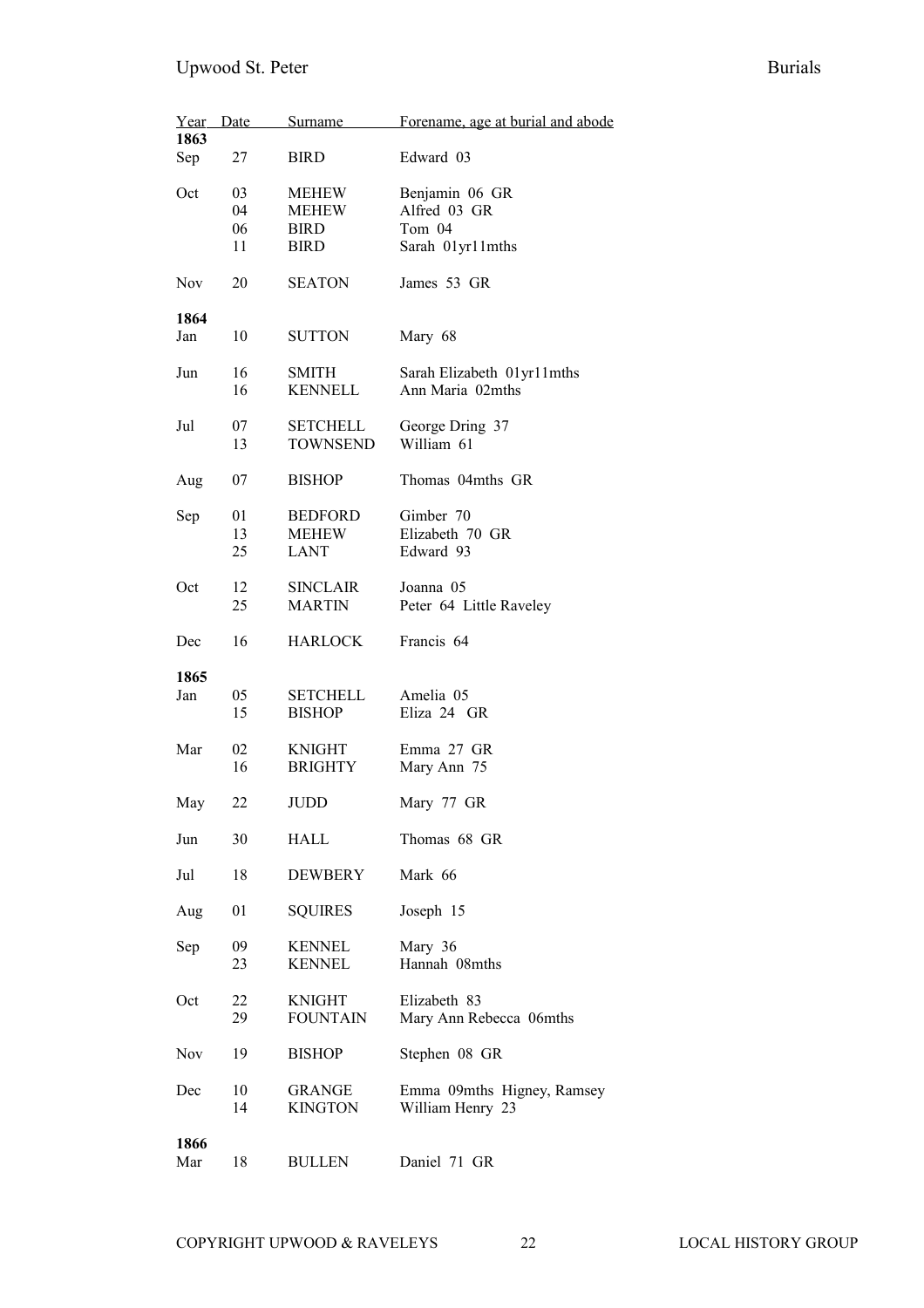| 1866  | <u>Year Date</u> |                        | Surname Forename, age at burial and abode     |
|-------|------------------|------------------------|-----------------------------------------------|
| Apr   | 14               | TEAT                   | Henry 03mths GR                               |
|       | 02               | <b>FEAKINS</b>         | Henry 69, Out of order                        |
| May   | 01               | TOWNSHEND Elizabeth 62 |                                               |
|       | 22               | <b>GREEN</b>           | Sarah 59                                      |
|       | 31               | SNITCH                 | John 41 Bury                                  |
| Jun   | 21               | <b>DOBBS</b>           | Sarah 79 GR                                   |
| Jul   | 23               | <b>WHATFORD</b>        | James 52 GR                                   |
|       | 28               | <b>FOSTER</b>          | Sarah 52 GR                                   |
|       |                  |                        |                                               |
|       |                  |                        |                                               |
| Aug   | 23               | <b>SEATON</b>          | Edward 78 GR                                  |
|       | 30               | MOORE                  | Thomas Simon infant                           |
| Sep   | 26               | <b>ABBOTT</b>          | Clara infant GR                               |
| Oct   | 19               | <b>GILSON</b>          | Robert 05mths GR                              |
|       |                  |                        |                                               |
| 1867  |                  |                        |                                               |
|       |                  |                        |                                               |
| Jan   | 22               | <b>HOBBS</b>           | Elizabeth 84 GR                               |
|       |                  |                        |                                               |
| Feb   | 24               | <b>SNITCH</b>          | John 70 GR                                    |
|       |                  |                        |                                               |
| Apr   | 25               | <b>BERRIDGE</b>        | Thomas 80 GR                                  |
|       |                  |                        |                                               |
| May   | 03               | <b>CARTER</b>          | Thomas 79                                     |
|       | 17               | HALL                   | John 04mths Ramsey                            |
|       |                  |                        |                                               |
| Jun   | 06               | <b>BULLEN</b>          | Ann 71 GR                                     |
|       | 29               | WHATFORD               | Ruth 83 GR                                    |
|       |                  |                        |                                               |
| Aug   | 04               | <b>HARLOCK</b>         | Adam 58                                       |
|       |                  |                        |                                               |
| Oct   | 16               | <b>GRANGE</b>          | John 32 Higney, St Marys Ramsey               |
|       |                  |                        |                                               |
| Nov   | 25               | <b>TEAT</b>            | Henry 69 Upwood, Huntingdon Union Workhouse   |
|       |                  |                        |                                               |
| Dec   | 02               | <b>BUTLER</b>          | William 47 GR                                 |
|       | 12               | FAIRLEY                | Thomas 82 GR                                  |
|       | 18               | CORDELL                | Richard 79 Upwood, Huntingdon Union Workhouse |
|       | 18               | PENTELOW               | Ebenezer 12                                   |
|       |                  |                        |                                               |
| 1868  |                  |                        |                                               |
| Jan   | 15               | JARVIS                 | Frederick infant                              |
|       | 25               | <b>VOSS</b>            | Mary 71                                       |
|       |                  |                        |                                               |
| April | 08               | <b>BEDFORD</b>         | William 12                                    |
|       | 12               |                        | Smith 75                                      |
|       |                  | <b>SHELTON</b>         |                                               |
|       | 19               | <b>SETCHEL</b>         | Lavinia infant 19days                         |
|       | 24               | <b>JUDD</b>            | Alfred 03 GR                                  |
|       |                  |                        |                                               |
| May   | 20               | <b>SEATON</b>          | John 07mths GR                                |
|       | 23               | <b>TEAT</b>            | William 43                                    |
|       |                  |                        |                                               |
| Jun   | 29               | <b>LIGHTFOOT</b>       | Alfred 18mths GR                              |
|       |                  |                        |                                               |
| Aug   | 20               | <b>ALPRESS</b>         | Martha 78                                     |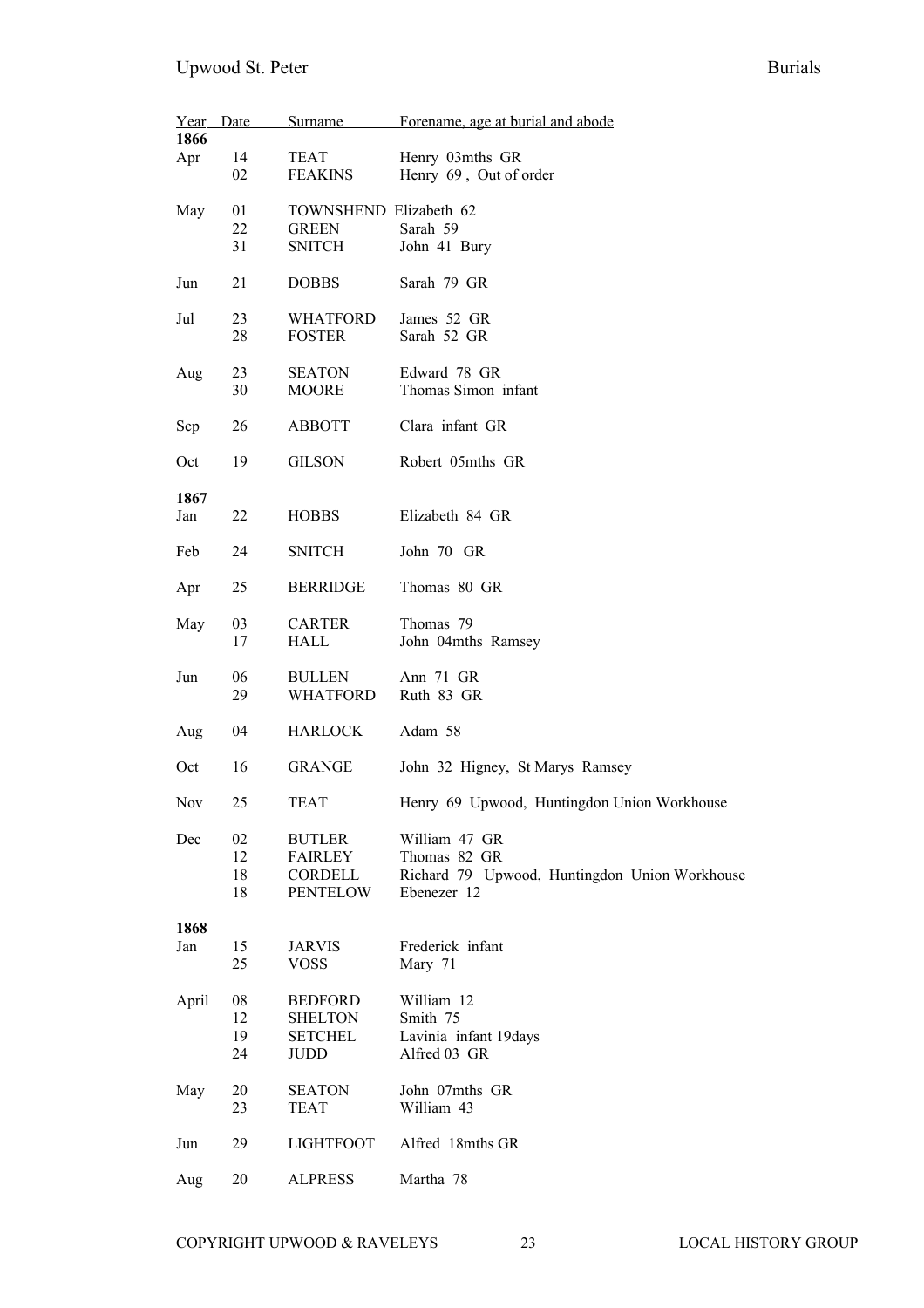| Year       | Date | <b>Surname</b>              | Forename, age at burial and abode                |
|------------|------|-----------------------------|--------------------------------------------------|
| 1868       |      |                             |                                                  |
| Aug        | 21   | <b>CARTER</b>               | John 78                                          |
| Sep        | 25   | LEACH                       | John Thomas 18mths GR                            |
| <b>Nov</b> | 29   | <b>BROWN</b>                | George Christopher 02mths                        |
| Dec        | 29   | <b>PAIN</b>                 | Robert 28                                        |
| 1869       |      |                             |                                                  |
| Jan        | 14   | <b>HARDY</b>                | Charlotte 75 GR                                  |
| Feb        | 11   | <b>BIRD</b>                 | Charles 56 Union Workhouse Huntingdon            |
|            | 16   | <b>FAIRLEY</b>              | Thomas 57 GR                                     |
| Mar        | 09   | <b>SETCHELL</b>             | John 88                                          |
| Apr        | 02   | <b>SQUIRES</b>              | Mary Jane 08mths                                 |
|            | 04   | <b>KNIGHT</b>               | Hagar Mary 05 GR                                 |
|            | 07   | <b>SNITCH</b>               | John Thomas infant GR                            |
|            | 28   | <b>TOWNSEND</b>             | John 63 Union Workhouse Huntingdon               |
| Jun        | 13   | <b>LIGHTFOOT</b>            | William 61 GR                                    |
|            |      |                             |                                                  |
| Jul        | 10   | WALKER                      | George William infant                            |
|            | 31   | <b>STALLON</b>              | Hannah Elisabeth infant                          |
| Aug        | 02   | <b>GOVIER</b>               | William Thomas 10mths GR                         |
| Oct        | 09   | <b>WHATFORD</b>             | Thomas 87 St Mary's Ramsey                       |
| <b>Nov</b> | 03   | <b>GRANGE</b>               | Thomas 02                                        |
| <b>Nov</b> | 19   | <b>TEAT</b>                 | Sarah infant GR                                  |
|            | 23   | <b>STALLON</b>              | Elizabeth 21                                     |
|            |      |                             |                                                  |
| 1870       |      |                             |                                                  |
| Mar        | 04   |                             | HUTCHCRAFT Stephen 67 Union Workhouse Huntingdon |
| May        | 02   | <b>WARRINGTON Robert 78</b> |                                                  |
|            | 22.  | <b>COUSINS</b>              | Jane 56                                          |
|            | 25   | MEE                         | Elizabeth 65 GR                                  |
|            |      |                             |                                                  |
| Jul        | 11   | <b>TEAT</b>                 | Mary Elizabeth 10wks GR                          |
| Aug        | 27   | <b>WALKER</b>               | Ann infant                                       |
| Sep        | 07   | <b>KNIGHT</b>               | George 17mths GR                                 |
| Oct        | 11   | <b>BRIGHTY</b>              | Susanah 68 GR                                    |
| <b>Nov</b> | 04   | WALKER                      | John 39                                          |
| 1871       |      |                             |                                                  |
| Jan        | 16   | <b>MURFIN</b>               | Ada 02mths                                       |
|            | 27   | <b>TOFT</b>                 | Eliza 32 GR                                      |
|            | 27   | <b>STALLAN</b>              | William George 01mth GR                          |
|            |      |                             |                                                  |
| Feb        | 13   | <b>HOBBS</b>                | Augusta infant GR                                |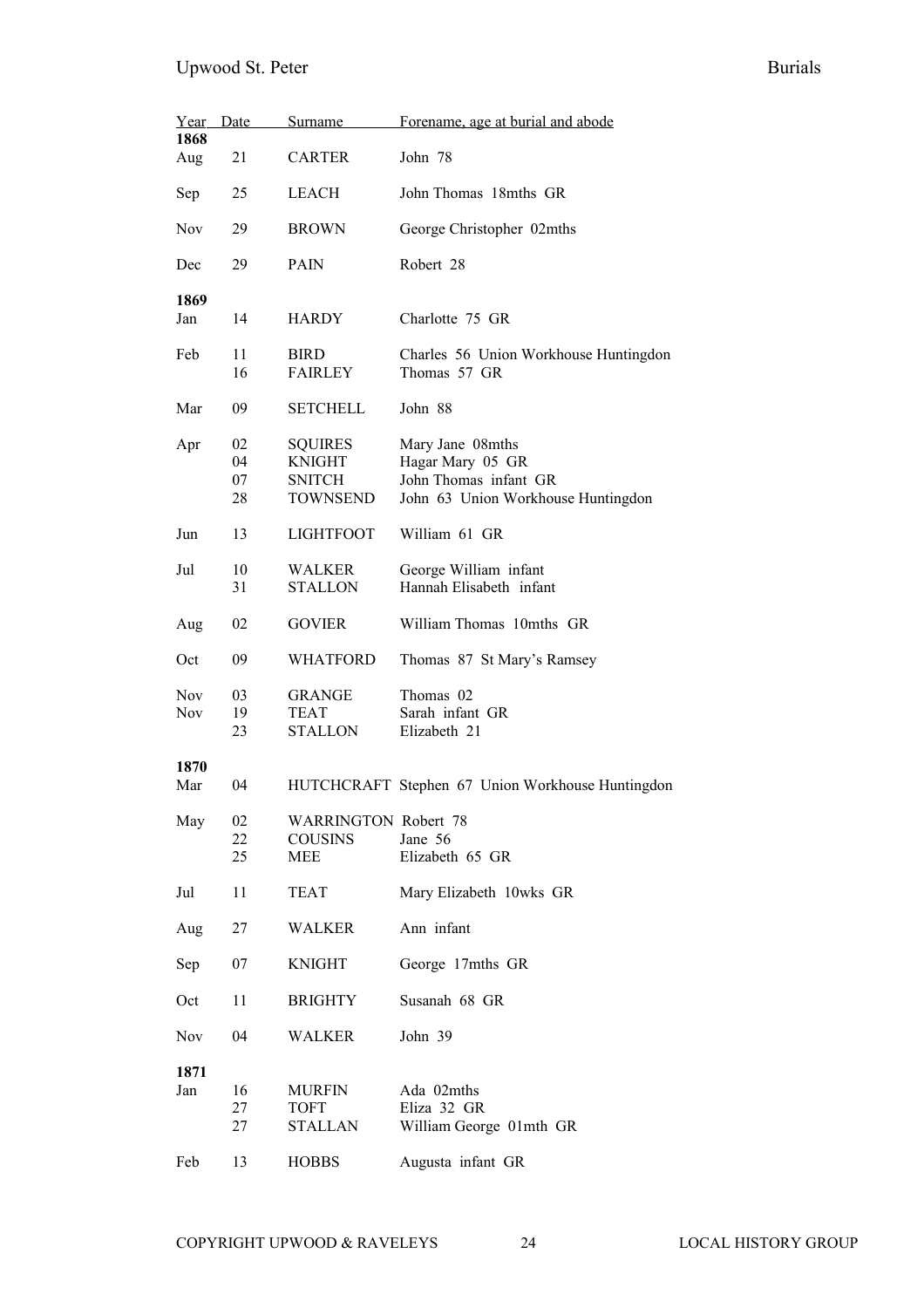| Year Date<br>1871 |    | Surname                        | Forename, age at burial and abode                     |
|-------------------|----|--------------------------------|-------------------------------------------------------|
| Mar               | 07 | SMITH                          | Elisabeth 83                                          |
|                   | 22 | <b>PACK</b>                    | Jane 19                                               |
|                   |    |                                |                                                       |
| May               | 01 | <b>AYRES</b>                   | Sidney John infant GR                                 |
| Jun               | 17 | <b>ALPRESS</b>                 | John 82                                               |
| Jul               | 04 | <b>BRIGHTY</b>                 | Robert<br>29 GR                                       |
|                   | 20 | <b>TEAT</b>                    | George 05mths GR                                      |
|                   | 28 | <b>BRIGGS</b>                  | Jane 83 Union Workhouse Huntingdon                    |
| <b>Nov</b>        | 01 | <b>HILLS</b>                   | Mary 69                                               |
|                   | 09 | WHITNEY                        | Matilda infant                                        |
|                   | 09 | WHITNEY                        | William George infant                                 |
|                   | 14 | <b>AUSTEN</b>                  | Charles William 05mths                                |
| Dec               | 20 | <b>FOSTER</b>                  | Thomas 68                                             |
| 1872              |    |                                |                                                       |
| Feb               | 15 | <b>RAY</b>                     | John 71 Union Workhouse Huntingdon                    |
| Mar               | 05 | <b>PEACH</b>                   | Emma Ann infant [margin note: Emma Jane not Emma Ann] |
|                   | 22 | <b>GOODING</b>                 | Frederick infant                                      |
|                   |    |                                |                                                       |
| Apr               | 01 | DEW                            | Walter James infant GR                                |
|                   | 10 | <b>FOSTER</b>                  | Martha infant                                         |
|                   |    |                                |                                                       |
| May               | 08 | LARUTT                         | Richard 84 Bury                                       |
|                   | 11 | <b>SINCLAIR</b>                | Sarah 86 Abbots Ripton                                |
| Jun               | 25 | <b>SEATON</b>                  | Sarah Elizabeth infant GR                             |
| Aug               | 22 | SMITH                          | John 73                                               |
|                   |    |                                |                                                       |
| Sep               | 10 | <b>SEATON</b>                  | Arthur 17mths GR                                      |
| Dec               | 21 | <b>BRANSOM</b>                 | Mary Ann 09 GR                                        |
|                   |    |                                |                                                       |
| 1873              |    |                                |                                                       |
| Jan               | 24 | <b>FOUNTAIN</b>                | Ann 61                                                |
|                   | 26 | <b>BRADSHAW</b>                | William Henry 20                                      |
|                   | 24 |                                |                                                       |
| Feb               | 24 | <b>PALMER</b><br><b>PALMER</b> | Louisa 28 Yaxley                                      |
|                   |    |                                | Willie 05mths Yaxley                                  |
| Mar               | 21 | <b>ELDERKIN</b>                | Mary Ann 20                                           |
|                   | 26 | <b>EDWARDS</b>                 | Amos 10mths GR                                        |
|                   |    |                                |                                                       |
| Jun               | 07 | COX                            | Lucy 44 GR                                            |
|                   | 26 | <b>SETCHEL</b>                 | Rose 75                                               |
|                   |    |                                |                                                       |
| Jul               | 06 | <b>HARLOCK</b>                 | Richard 09                                            |
|                   | 09 | BIRD                           | Louisa 24                                             |
|                   | 25 | ELDERKIN                       | Charlotte 48                                          |
|                   |    |                                |                                                       |
| Aug               | 10 | MILLS                          | John 56 GR                                            |
| Sep               | 14 | COX                            | George 80 GR                                          |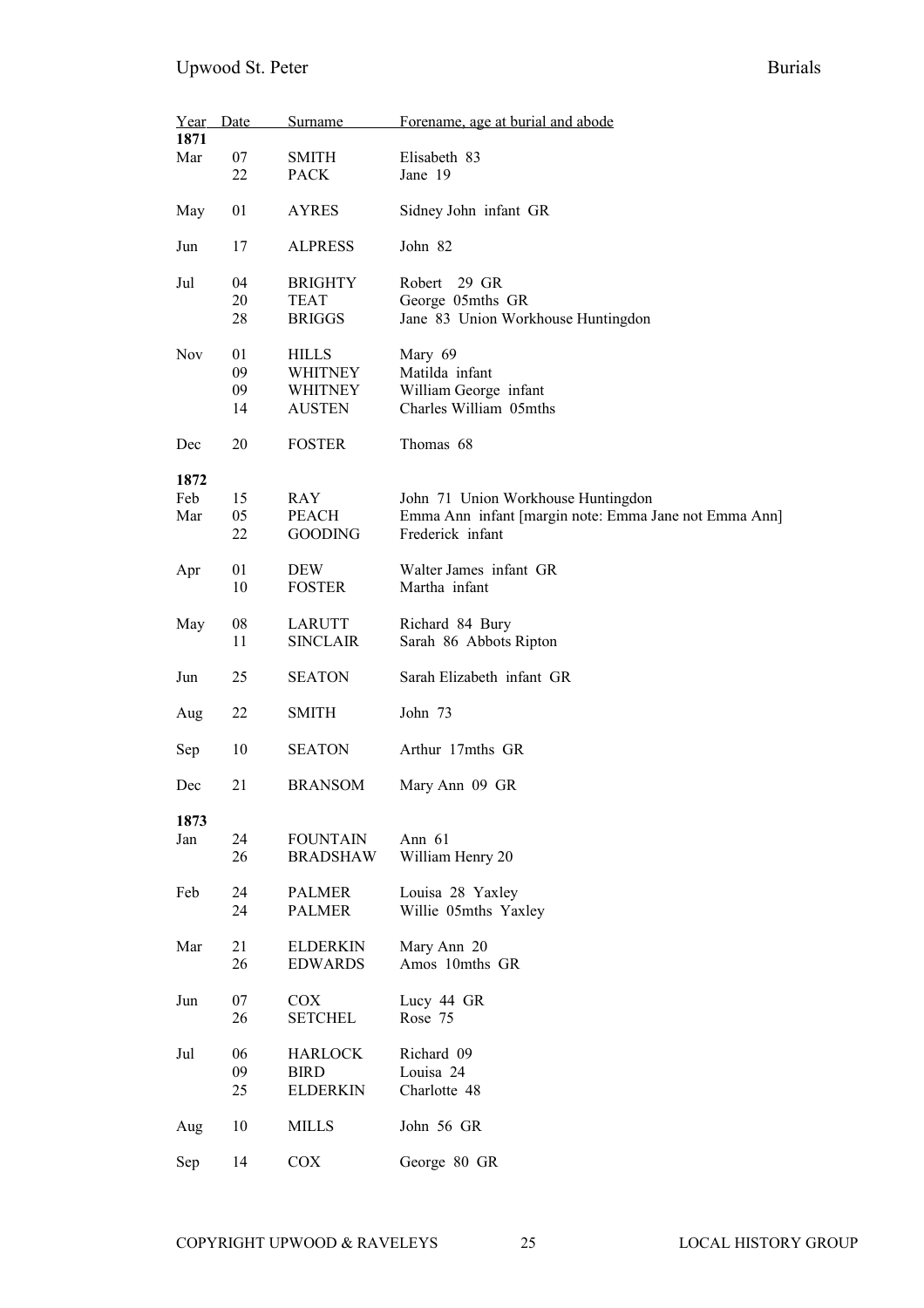| Adam 79 Ramsey for a few days before death at              |
|------------------------------------------------------------|
|                                                            |
|                                                            |
| Howard 11 Upwood having come to reside there and dying the |
|                                                            |
|                                                            |
|                                                            |
|                                                            |
|                                                            |
|                                                            |
|                                                            |
|                                                            |
|                                                            |
|                                                            |
|                                                            |
|                                                            |
|                                                            |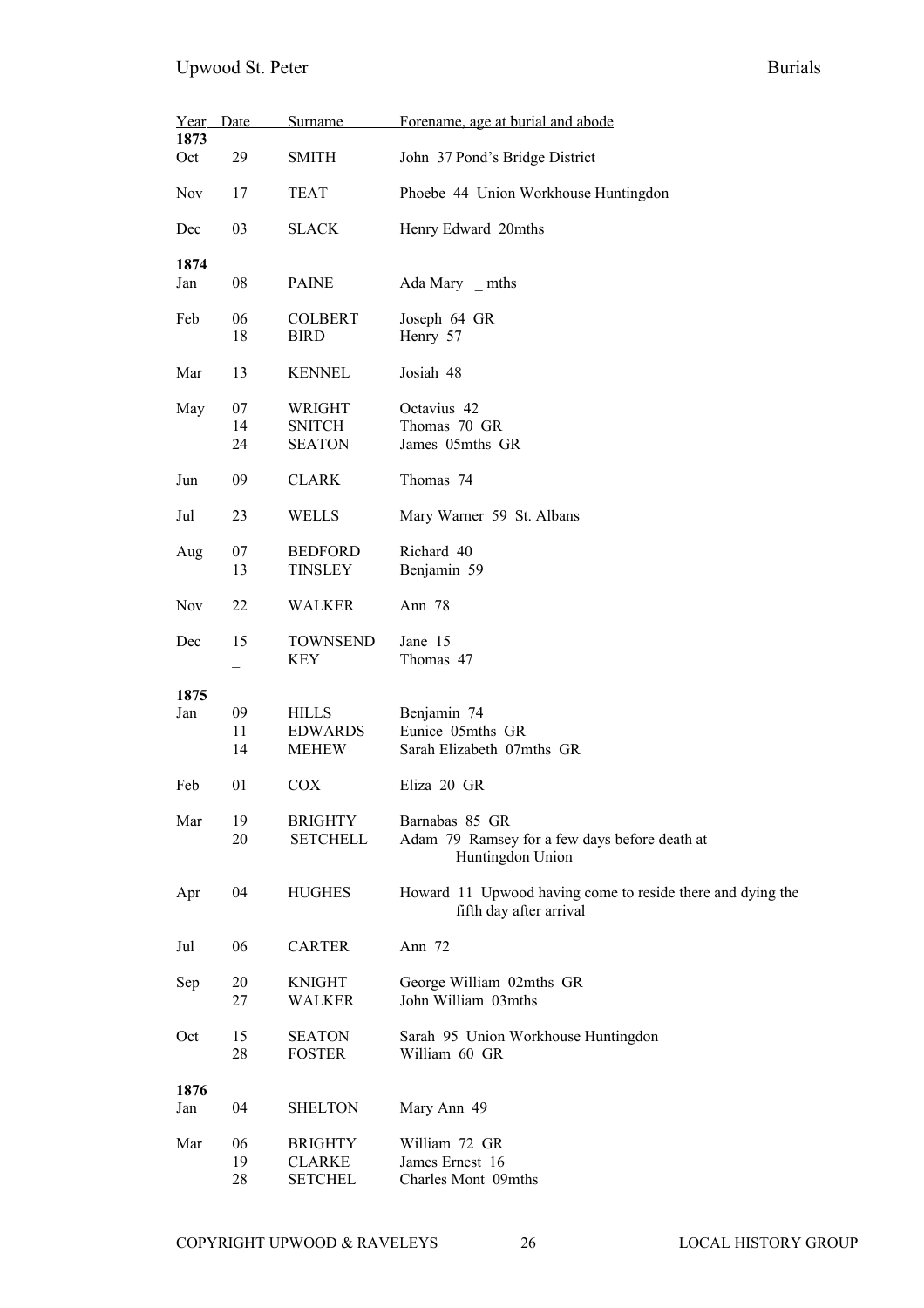| Year<br>1876  | Date           | Surname         | Forename, age at burial and abode          |    |
|---------------|----------------|-----------------|--------------------------------------------|----|
| Apr           | 04             | ISLEY           | Lydia 46                                   |    |
|               | 06             | <b>SMITH</b>    | Richard 67                                 |    |
|               |                |                 |                                            |    |
| Jul           | 26             | <b>SEATON</b>   | Arthur 08wks                               |    |
|               | 30             | <b>SEATON</b>   | Tom $_{\rm yrs}$ GR                        |    |
|               |                | <b>BRIGHTY</b>  | Jane 69 Ramsey                             |    |
|               |                |                 |                                            |    |
| Nov           |                | <b>FOUNTAIN</b> | Edward $_{\rm{yrs}}$                       |    |
|               |                |                 |                                            |    |
| 1877<br>Feb   | 13             | <b>SEATON</b>   |                                            |    |
|               |                | <b>AUSTEN</b>   | Mary 61 GR<br>Minnie Cecilia infant        |    |
|               |                |                 |                                            |    |
| Mar           | 08             | <b>BIRD</b>     | John 40                                    |    |
|               | 14             | <b>BOND</b>     | William 42                                 |    |
|               | 16             | <b>BIRD</b>     | Clara 03mths                               |    |
|               | 28             | <b>CAWCUTT</b>  | Eliza 52                                   |    |
|               |                |                 |                                            |    |
| Jun           | 19             | <b>ROSS</b>     | Ann 82 Union Workhouse Huntingdon          |    |
| Jul           | 13             | WALKER          | Agnes 03mths (buried on 14 <sup>th</sup> ) |    |
|               |                |                 |                                            |    |
| 1877          |                |                 |                                            |    |
| Oct           | 17             | COUSINS         | James $_{\rm yrs}$                         |    |
|               | 20             | RAY             | Frances $_{\text{yrs}}$                    |    |
|               | 31             | <b>SEATON</b>   | Ernest infant GR                           |    |
|               |                |                 |                                            |    |
| 1878          |                |                 |                                            |    |
| Feb           | 10             | <b>ISLEY</b>    | Ellis 06mths Whittlesea                    |    |
|               | 22             | <b>ELDERKIN</b> | George 59                                  |    |
| Apr           | 22             | <b>PACK</b>     | George 64                                  |    |
|               |                |                 |                                            |    |
| May           | 31             | <b>ELDERKIN</b> | George 08mths                              |    |
|               |                |                 |                                            |    |
| Jun           | 08             | <b>KNIGHT</b>   | James Fountain 21                          |    |
| Jun           | 10             | WRIGHT          | Robert 74                                  |    |
|               | 20             | <b>FARLEY</b>   | Martha 68 Wistow                           |    |
|               |                |                 |                                            |    |
| Jul           | 08             | <b>MEHEW</b>    | Mary Ann 20 GR                             |    |
| Oct           | 04             | <b>KENNEL</b>   | Josiah 84 Union Workhouse Huntingdon       | 08 |
|               | <b>SHELTON</b> |                 | Elizabeth Rose Townsend 25                 |    |
|               |                |                 |                                            |    |
| <b>Nov</b>    | 22             | <b>PEACH</b>    | Jane 67 GR                                 |    |
|               |                |                 |                                            |    |
| 1879          |                |                 |                                            |    |
| Jan           | 29             | <b>CANNARD</b>  | Ann 79                                     |    |
|               |                |                 |                                            |    |
| Apr           | 01             | <b>BEEBY</b>    | John 65                                    |    |
|               | 15             | <b>GLOVER</b>   | Eliza Ann 06 GR                            |    |
|               | 18             | <b>JACOBS</b>   | James 68                                   |    |
| $_{\rm{Jul}}$ | 26             | <b>TABURN</b>   | Mary 72 Union Workhouse Huntingdon         |    |
|               |                |                 |                                            |    |
| Aug           | 21             | <b>CATTLING</b> | Thomas 75                                  |    |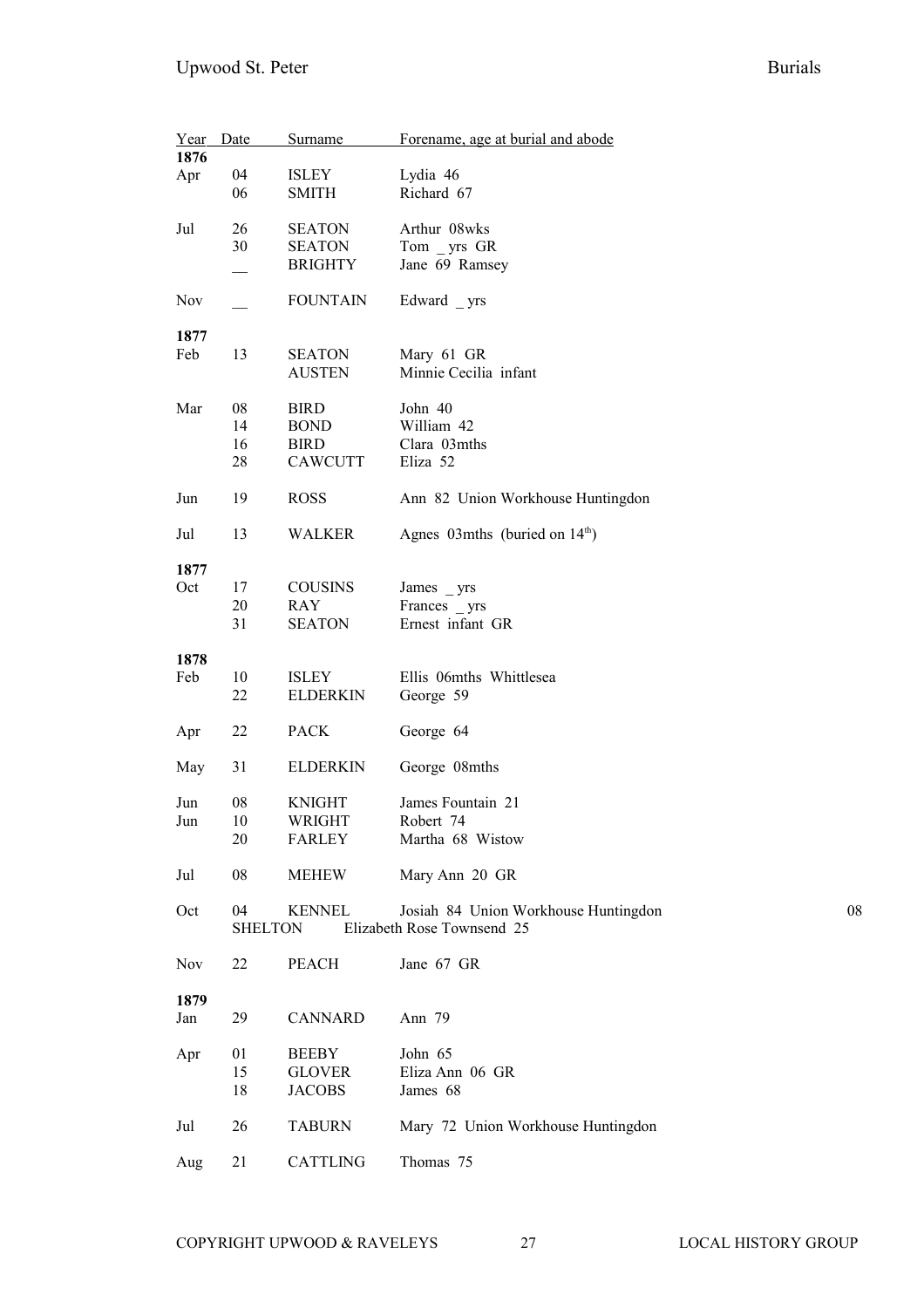| Sep         | 16             | WALKER                                             | Ann 06days                                                |
|-------------|----------------|----------------------------------------------------|-----------------------------------------------------------|
| <b>Nov</b>  | 14<br>23<br>23 | <b>SHELTON</b><br><b>ELDERKIN</b><br><b>BISHOP</b> | Smith 18mths<br>Priscilla 02<br>Louisa 09                 |
| Dec         | 05<br>08<br>17 | <b>BISHOP</b><br>MILLS<br><b>COX</b>               | Thomas Key 06<br>Mary Ann 32 GR<br>Hannah 80 GR           |
| 1880        |                |                                                    |                                                           |
| Jan         | 15<br>17       | <b>COTTON</b><br><b>SHELTON</b>                    | Clara Jane 10mths<br>Bertie Townsend 02                   |
| Feb         | 10             |                                                    | HUTCHCRAFT Elizabeth 86 Union Workhouse Huntingdon        |
| Mar         | 17<br>28<br>31 | <b>COUSINS</b><br><b>SHELTON</b><br><b>SEATON</b>  | Mary Ann 45<br>Elizabeth 56<br>Henry Arthur 14mths GR     |
| Jul         | 29             | WARRINGTON Phoebe 88                               |                                                           |
| Sep         | 05             | <b>SEATON</b>                                      | Ann 73 GR                                                 |
| Oct         | 21             | DEW                                                | Charles Robert 11                                         |
| Dec         | 21             | MARRINGTON Hannah 59 GR                            |                                                           |
| 1881<br>Jan | 27             | <b>PEACH</b>                                       | Mary Maria 11 GR                                          |
| May         | 02<br>12<br>27 | <b>SHELTON</b><br><b>BROWN</b><br><b>SNITCH</b>    | Frederick Sinclair 03<br>Clement 68 GR<br>Elizabeth 79 GR |
| Jul         | 28             | <b>SHEPHERD</b>                                    | Samuel 70                                                 |
| Aug         | 19             | <b>KNIGHT</b>                                      | Mary 75 GR                                                |
| 1882<br>Jan | 14             | <b>FOUNTAIN</b>                                    | Jane 75                                                   |
| Apr         | 22             | <b>SHELTON</b>                                     | Charles 20                                                |
| May         | 13             | <b>TEAT</b>                                        | Ellen Jane 40                                             |
| Jun         | 06<br>18       | <b>SQUIRES</b><br><b>GOODING</b>                   | Mary 70<br>James 41                                       |
| Aug         | 16             | SHEPHERD                                           | Sarah 63                                                  |
| Oct         | 20<br>29       | <b>SEATON</b><br><b>BRANSOME</b>                   | John 75 GR<br>George 62 GR                                |
| Dec         | 17<br>18       | <b>MILLS</b><br><b>BOLTON</b>                      | Elizabeth 67 GR<br>Sarah Jane 15                          |
| 1883<br>Jan | 19             | <b>FOSTER</b>                                      | Elizabeth 78                                              |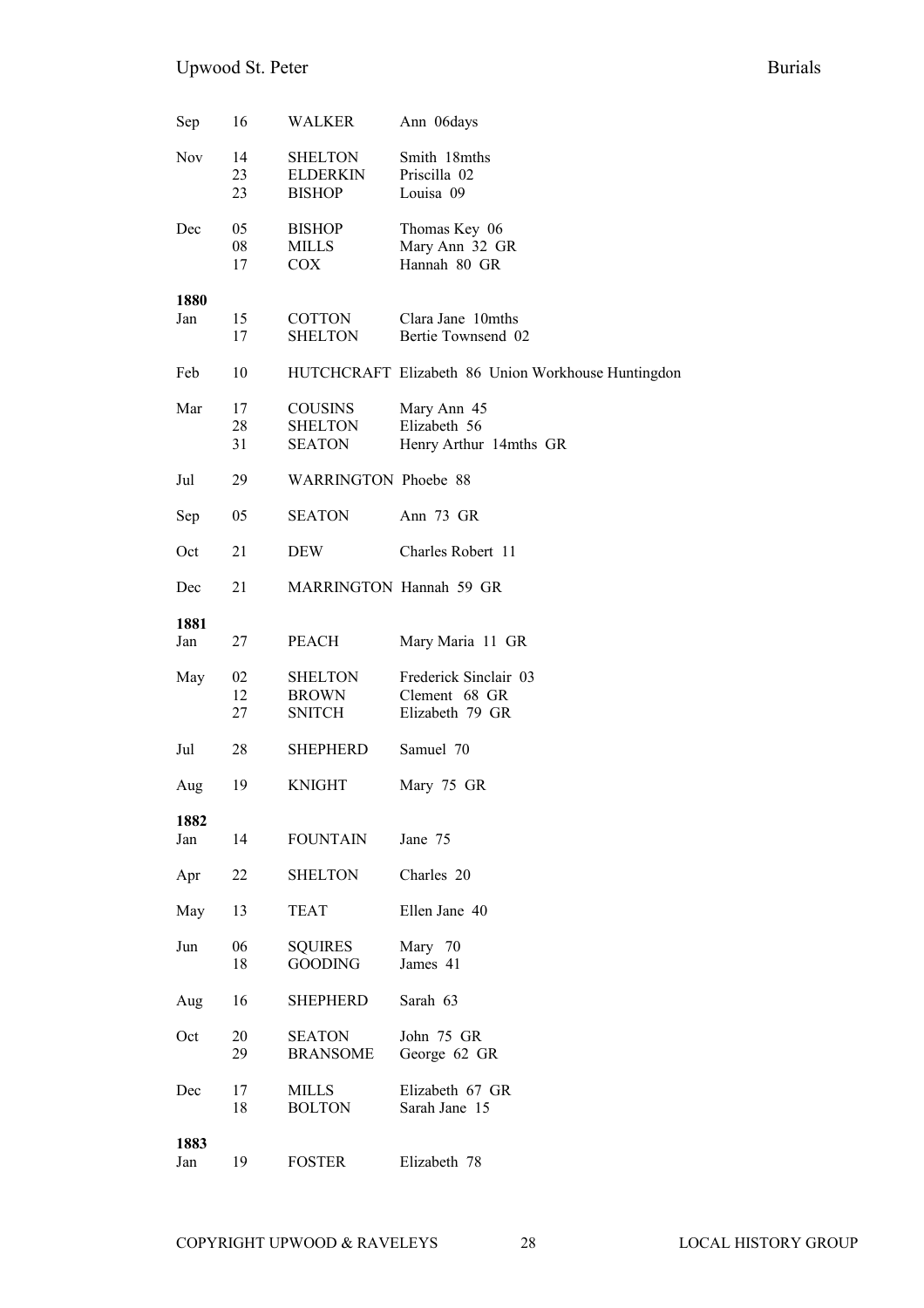| Year Date<br>1883 |              | Surname                        | Forename, age at burial and abode                                  |
|-------------------|--------------|--------------------------------|--------------------------------------------------------------------|
| May               | 13           | <b>GREEN</b>                   | Richard 78                                                         |
|                   | 15           | <b>BERRIDGE</b>                | George 63 GR                                                       |
| Jun               | 07           | <b>BOLTON</b>                  | Elizabeth 16                                                       |
|                   | 09           | <b>ILLETT</b>                  | Frederick 02 Grantham Lincolnshire, but visiting at Upwood         |
|                   | 11           | <b>KISBY</b>                   | Sarah 64                                                           |
| Sep               | 02           | <b>CROSS</b>                   | William 44 (second Christian name "Lewis"<br>accidentally omitted) |
|                   | 29           | <b>SHELTON</b>                 | Bertram Townsend 15mths                                            |
| Oct               | 17           | DEWBERRY                       | Ann 87                                                             |
| Nov               | 20<br>23     | <b>SEATON</b><br><b>MILLS</b>  | Ada Mary 06mths GR<br>Sarah 68 GR                                  |
| 1884              |              |                                |                                                                    |
| May               | 15           | <b>BEDFORD</b>                 | Jane 91                                                            |
| Jun               | 18           | <b>WILLSON</b>                 | Ann 37 GR                                                          |
| Aug               | 23           | <b>TOWNSEND</b>                | Julia 20                                                           |
|                   | 31           | <b>KINGTON</b>                 | Maria 85                                                           |
| Nov               | 13           | <b>BRANSOME</b>                | Hephzibah 10 GR                                                    |
| Dec               | 10           | <b>BIRD</b>                    | Thomas 75                                                          |
| 1885              |              |                                |                                                                    |
| Jan               | 29<br>31     | <b>SINCLAIR</b><br>CARR        | John 70<br>Elizabeth Ann 74                                        |
| Feb               | 11<br>19     | <b>HUGHES</b><br><b>RAY</b>    | Eliza Ann 83<br>James 57                                           |
| Mar               | 03           | <b>MARTIN</b>                  | Thomas 03wks (unbaptised) with special allowed service             |
| May               | 15           | <b>NATT</b>                    | William 74 Union Workhouse                                         |
| Jun               | 25           | <b>BOLTON</b>                  | Herbert John 18mths                                                |
| Sep               | 29           | <b>DARWOOD</b>                 | Dora 01mth                                                         |
| Oct               | 03<br>08     | <b>GAUNT</b><br><b>KINGTON</b> | Sarah 14mths<br>Thomas 86                                          |
| 1886              |              |                                |                                                                    |
| Jan               | 05<br>$02\,$ | <b>BOLTON</b><br><b>SUTTON</b> | Ernest Walter 08<br>John 87 Huntingdon (Union)                     |
| Feb               | 17           | <b>KING</b>                    | Mary Jane 22mths                                                   |
| May               | 24           | <b>FOUNTAIN</b>                | Ann 16mths                                                         |
| Jul               | 16           | CATLING                        | Sarah 73                                                           |
| Aug               | 29           | <b>CURTIS</b>                  | George 16 GR(Fen)                                                  |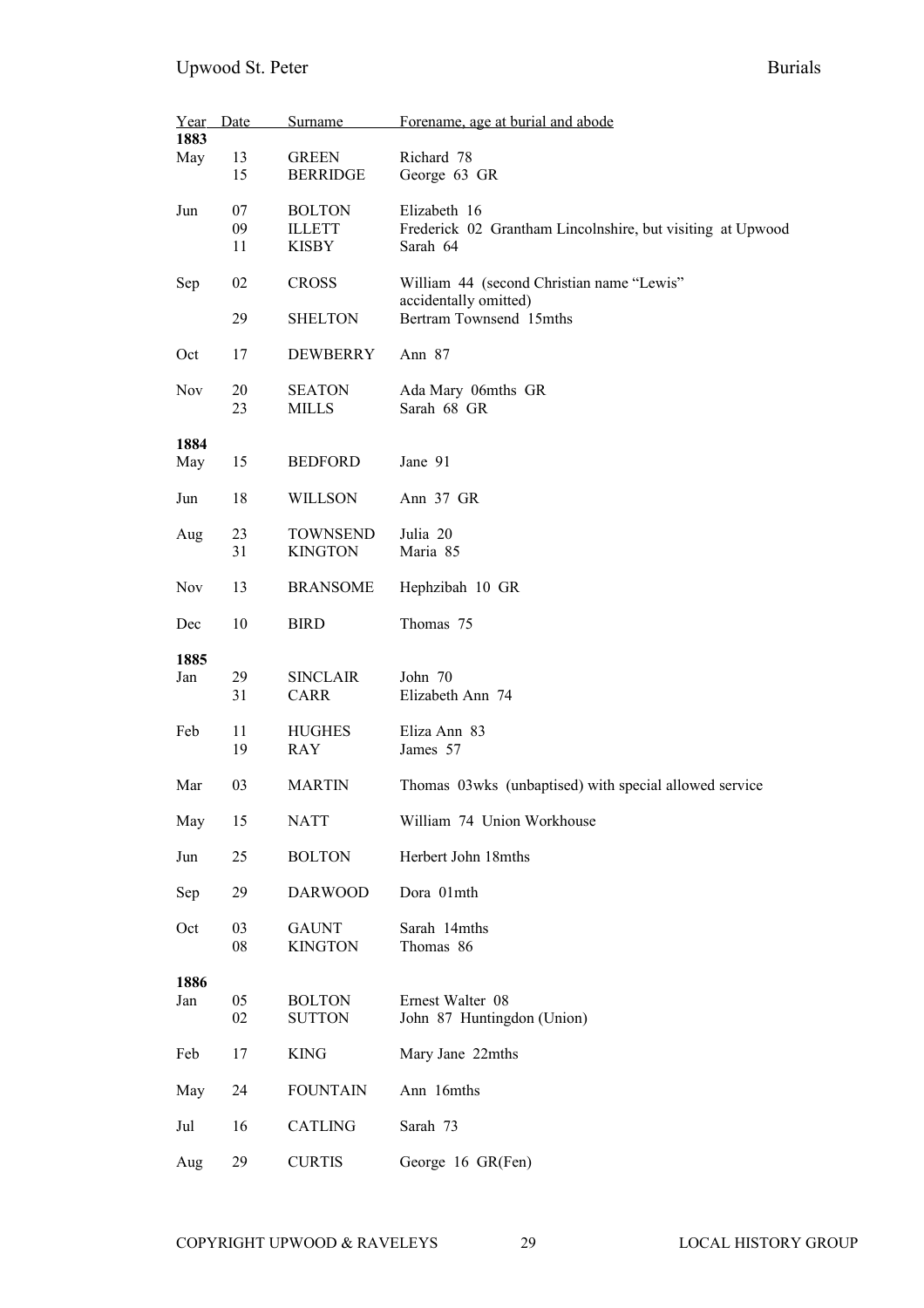| Year Date   |          | Surname              | Forename, age at burial and abode                |
|-------------|----------|----------------------|--------------------------------------------------|
| 1886        |          |                      |                                                  |
| Oct         | 11       | <b>KEY</b>           | Thomas 07                                        |
| <b>Nov</b>  | 06       | <b>SHELTON</b>       | George 47                                        |
| Dec         | 22       | <b>SEATON</b>        | Beatrice Louisa 07mths GR                        |
| 1887        |          |                      |                                                  |
| Jun         | 08       | ISLEY                | James 79                                         |
|             | 12       | <b>HOBBS</b>         | Alice Louisa 02 GR                               |
| Jul         | 12       | TEAT                 | Henry 58                                         |
|             | 29       | DEW                  | Lucy 53                                          |
|             |          |                      |                                                  |
| Aug         | 07<br>10 | <b>MEHEW</b><br>TEAT | George 43 GR<br>Emma 12                          |
|             |          |                      |                                                  |
| 1888        |          |                      |                                                  |
| Jan         | 12       |                      | BRANS[OME?] Hephzibah 47 GR, first in new ground |
| Mar         | 20       | <b>LIGHTFOOT</b>     | Mary 82 Huntingdon (Union)                       |
|             | 24       | <b>SHELTON</b>       | Charles 11mths                                   |
|             |          |                      |                                                  |
| May         | 02       | <b>HAWKES</b>        | George Edward 53 GR                              |
| Jul         | 28       | <b>BISHOP</b>        | Frederick James Herbert 03                       |
| Sep         | 05       | <b>BISHOP</b>        | David 61                                         |
| Dec         | 14       | <b>BIRD</b>          | Mary 79                                          |
| 1889        |          |                      |                                                  |
| Jan         | 14       | <b>MEHEW</b>         | Sarah 69 GR                                      |
| Mar         | 07       | <b>BROWN</b>         | Sarah 72 GR                                      |
|             | 15       | <b>VOSS</b>          | George 07                                        |
|             | 25       | <b>SETCHELL</b>      | Hannah 73                                        |
| Apr         | 20       | <b>FOSTER</b>        | Sarah 68 GR                                      |
| May         | 13       | <b>WATFORD</b>       | Catherine 89 Ramsey (Hollow)                     |
| Jul         | 04       | <b>AMBRICK</b>       | Emma 06days                                      |
| Jul         | 24       | <b>LOVEDEN</b>       | Sophia 04mths                                    |
| Aug         | 01       | <b>WATFORD</b>       | Mahalah 46 GR                                    |
| Oct         | 01       | <b>HARLOCK</b>       | William 80 Huntingdon (Union)                    |
| Dec         | 09       | <b>SUTTON</b>        | Catherine Elizabeth Newton 28 GR(Fen)            |
|             |          |                      |                                                  |
| 1890<br>Jan | 09       | <b>HAWKES</b>        | Thomas 78                                        |
|             |          |                      |                                                  |
| Feb         | 21       | <b>INGLE</b>         | David Henry 06wks                                |
| Mar         | 05       | <b>TOWNSEND</b>      | Sarah Jane 56                                    |
| Apr         | 19       | <b>FOUNTAIN</b>      | John 81 Huntingdon (Union)                       |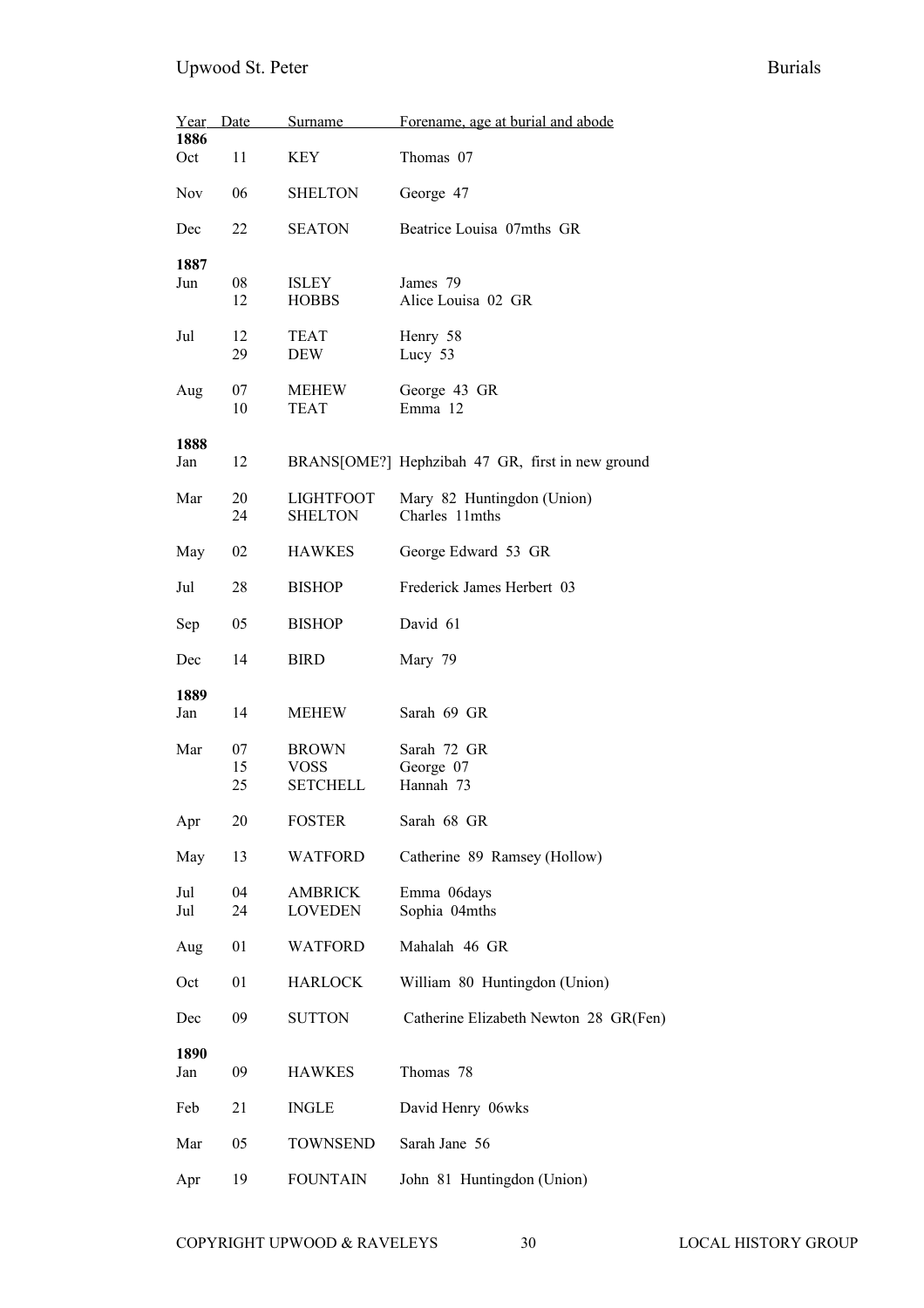| Year<br>1890 | Date     | Surname                          | Forename, age at burial and abode                                            |
|--------------|----------|----------------------------------|------------------------------------------------------------------------------|
| May          | 02<br>20 | SEATON<br><b>MURFIN</b>          | Albert Edward 10mths GR<br>Samuel 69                                         |
|              | 21       | <b>AYRES</b>                     | Jane 73 GR                                                                   |
| Jun          | 20       | <b>LEACH</b>                     | Ada 07mths GR                                                                |
| Sep          | 23       | <b>AYRES</b>                     | Edward 83 GR                                                                 |
|              | 29       | KEY                              | Mary Ann 87                                                                  |
| Oct          | 24       | <b>STORY</b>                     | Thomas 73 GR                                                                 |
| 1891<br>Sep  | 21       | DRAGE                            | John 50                                                                      |
| 1892         |          |                                  |                                                                              |
| Mar          | 04       | FORD                             | George Harry 07mths                                                          |
|              | 19<br>30 | <b>SMITH</b><br><b>TOWNSEND</b>  | Jane 92<br>Charles 22 Bradford                                               |
|              | 31       | <b>MILLS</b>                     | Ada Mary 14mths GR                                                           |
| Apr          | 01<br>22 | AMBRICK<br><b>CLARKE</b>         | Hilda 24days<br>Frederick 68 Woodwalton                                      |
|              |          |                                  |                                                                              |
| May          | 13<br>22 | <b>KISBY</b><br><b>FURNELL</b>   | James Perkins 70<br>Annie Jane 01 mth                                        |
|              | 25       | BRAYBROOK                        | Lily Mary Ann 13mths                                                         |
| Jul          | 13       | <b>ELDERKIN</b>                  | Sarah 76                                                                     |
| Oct          | 25       | <b>BULL</b>                      | Hannah Graven 34                                                             |
| <b>Nov</b>   | 29       | <b>SHELTON</b>                   | Charles 22mths                                                               |
| 1893         |          |                                  |                                                                              |
| Feb          | 28       | <b>MILLS</b>                     | John 41 GR                                                                   |
| Apr          | 07       | <b>HOBBS</b>                     | Hilda Mary 15days GR                                                         |
|              | 07       | <b>HOBBS</b>                     | Walter Thomas 16days GR                                                      |
| Nov          | 29       | <b>WALKER</b>                    | William 56                                                                   |
| Dec          | 28       | <b>GARRETT</b>                   | Jane 53 Huntingdon (Union)                                                   |
| 1894<br>Mar  | 14       | <b>AYRS</b>                      | Ruth 66 Godmanchester                                                        |
| Jun          | 12       | WHATFORD                         | James 65                                                                     |
| Aug          | 04<br>23 | <b>HARLOCK</b><br><b>SHELTON</b> | Mary 90 Huntingdon (Union)<br>Edward 10 Upwood died in (Huntingdon Hospital) |
| Oct          | 12       | <b>ISLEY</b>                     | Jane 76                                                                      |
| 1895<br>Mar  | 12<br>19 | <b>FURNELL</b><br>KEY            | John 01mth<br>Thomas Douglas 09mths                                          |

Apr 10 SINCLAIR Frances 74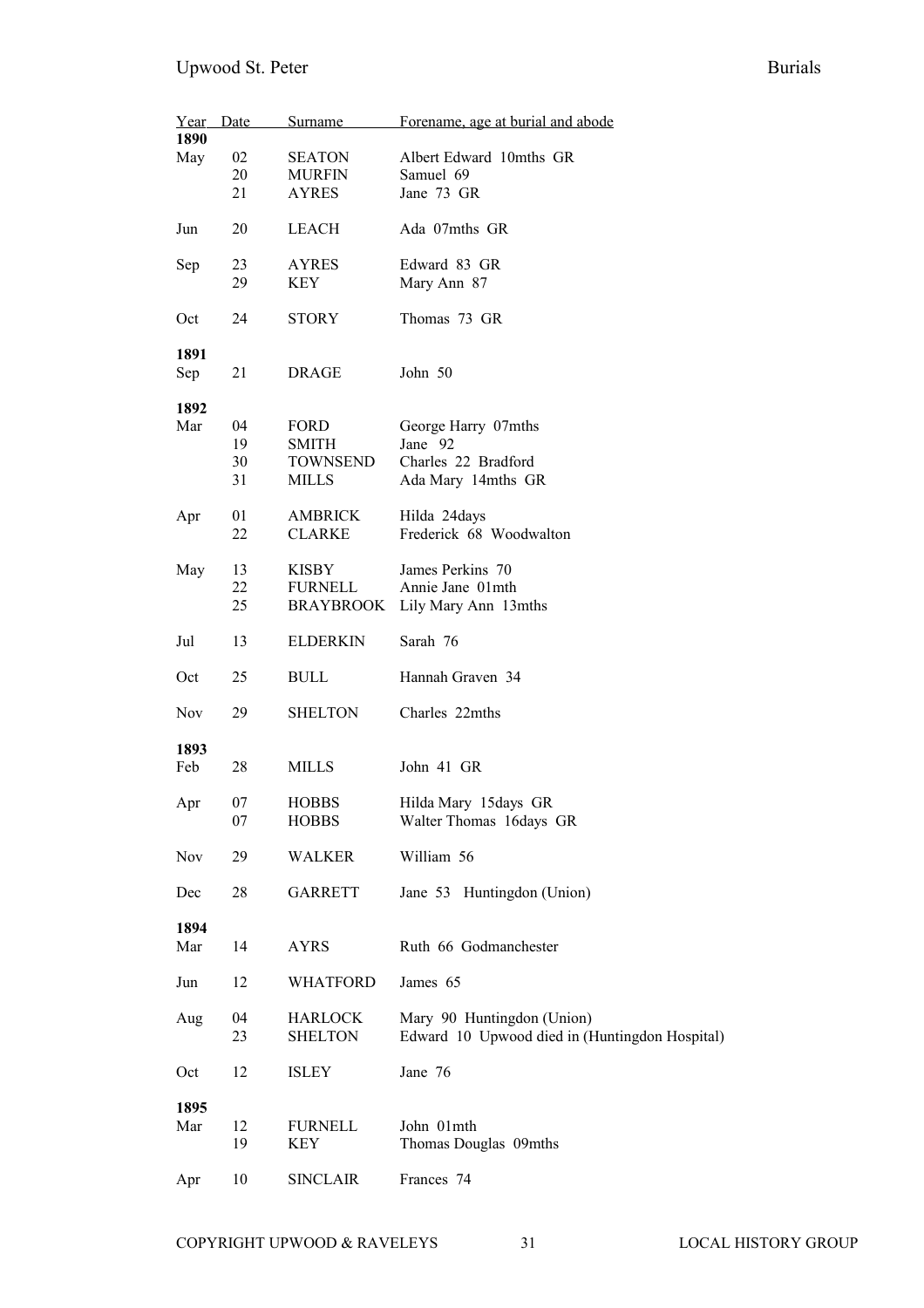| Year       | Date | Surname                  | Forename, age at burial and abode |
|------------|------|--------------------------|-----------------------------------|
| 1895       |      |                          |                                   |
| May        | 26   | <b>FOSTER</b>            | Bertha 01                         |
| Sep        | 04   | RICHARDSON Florrie 08 GR |                                   |
| Dec        | 09   | <b>KNIGHT</b>            | James 80 GR                       |
| 1896       |      |                          |                                   |
| Feb        | 11   | <b>BURKETT</b>           | Harry Albert 05mths               |
| Apr        | 13   | <b>HAWKES</b>            | John Bullen 23 GR                 |
|            |      |                          |                                   |
| 1897       |      |                          |                                   |
| Jul        | 20   | <b>DARWOOD</b>           | Arthur 28                         |
| Sep        | 18   | <b>MURFIN</b>            | Howard Alva 08mths                |
| Oct        | 04   | <b>GAUNT</b>             | Fanny 02                          |
|            | 29   | CHAPMAN                  | George William 20days             |
|            | 29   | <b>CHILLERY</b>          | William Henry 08mths              |
|            |      |                          |                                   |
| <b>Nov</b> | 26   | <b>BISHOP</b>            | Sarah, wife of John 82 GR         |
| Dec        | 29   | <b>MILLS</b>             | Thomas 54 GR                      |
| 1898       |      |                          |                                   |
| Feb        | 23   | <b>FOSTER</b>            | David 75 Huntingdon (Hospital)    |
| Mar        | 09   | <b>CLARKE</b>            | James 92                          |
| Apr        | 22   | <b>SETCHELL</b>          | Thomas 83 Needingworth            |
| May        | 04   | <b>MILLS</b>             | Esther 47 GR                      |
| Jun        | 24   | WALKER                   | Ann 55                            |
|            |      |                          |                                   |
| 1899       |      |                          |                                   |
| Mar        | 04   | COX                      | Alfred George 20days GR           |
|            | 22   | <b>KING</b>              | Deborah 82                        |
| Jun        | 05   | <b>PACK</b>              | Sarah 81 Huntingdon (Union)       |
| Jul        | 16   | <b>HARRITY</b>           | William Harper 20 GR              |
| Aug        | 18   | <b>BISHOP</b>            | John 83 GR                        |
| 1900       |      |                          |                                   |
| Feb        | 10   | <b>CROSS</b>             | Elizabeth 81                      |
|            |      |                          |                                   |
| May        | 08   | <b>CROSS</b>             | John 86                           |
|            | 11   | <b>JACOBS</b>            | Rebecca 81                        |
|            |      |                          |                                   |
| Aug        | 23   | <b>REVELL</b>            | Mary 57                           |
|            | 30   | <b>SEATON</b>            | William 85 Huntingdon (Union)     |
| Sep        | 15   | <b>RAWLINGS</b>          | Ann 36                            |
|            |      |                          |                                   |
| Oct        | 03   | <b>SHELTON</b>           | George 27                         |
|            | 23   | AUSTIN                   | Ellen Elizabeth 23 days           |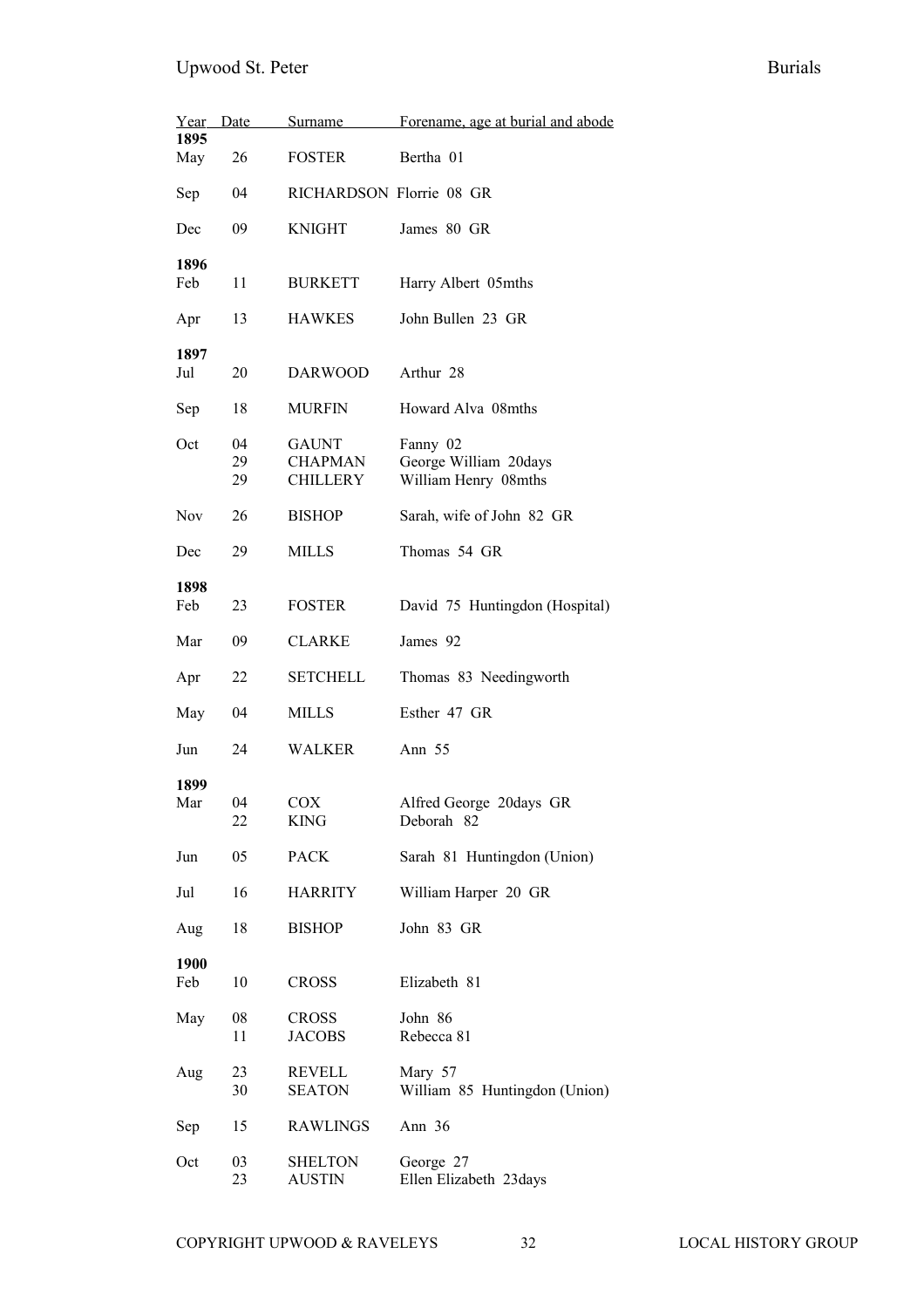| Year               | Date           | Surname                               | Forename, age at burial and abode                                                 |
|--------------------|----------------|---------------------------------------|-----------------------------------------------------------------------------------|
| 1900<br><b>Nov</b> | 17             | ISLEY                                 | William Henry 51                                                                  |
| 1901<br>Jan        | 23             | <b>GLOVER</b>                         | Walter John 02 GR                                                                 |
| Feb                | 18             | <b>KENNELL</b>                        | John 72                                                                           |
| Mar                | 04             | <b>KNIGHT</b>                         | George 81 GR                                                                      |
| May                | 15             | <b>BOLTON</b>                         | Ellen Rose 22                                                                     |
| Aug                | 27             | <b>AUSTIN</b>                         | Violet Ellen 21 days                                                              |
| Dec                | 04<br>09       | ADAMS<br><b>MAYHEW</b>                | Edward 10mths GR<br>Jacob 85 GR                                                   |
| 1902<br>Jan        | 27             | <b>KNIGHT</b>                         | William Fountain 72                                                               |
| Feb                | 18             | <b>CROSS</b>                          | William 91                                                                        |
| Mar                | 26             | <b>KING</b>                           | Edward 36 shortened service for occasion                                          |
| Nov                | 28             | <b>INGRAM</b>                         | John 22                                                                           |
| 1903<br>Jul        | 01             | <b>SHILTON</b>                        | Smith 68                                                                          |
| Aug                | 16             | <b>SHELTON</b>                        | Alice 02                                                                          |
| 1904<br>Jan        | 20<br>21       | <b>PEACH</b><br><b>KNIGHT</b>         | George 72<br>Sarah 76 The Heights Ramsey                                          |
| Mar                | 03             | KEY                                   | Frederick William 42 of 28 Kendall Rd Colchester                                  |
| Jul                | 03             | SHAW                                  | Emma 08mths                                                                       |
| Sep                | 08             | STOKLY                                | John 61                                                                           |
| Oct                | 21             | <b>SHELTON</b>                        | Alfred 35 Huntingdon (Union)                                                      |
| 1905<br>Jan        | 26<br>26       | WRIGHT<br><b>SHEPHERD</b>             | Alfred 61<br>Ann 80 Huntingdon (Union)                                            |
| Feb                | 23             | <b>FORD</b>                           | John 15                                                                           |
| Apr                | 26             | <b>SETCHELL</b>                       | Mary 78 Needingworth                                                              |
| May                | 06<br>20<br>20 | TEAT<br><b>CROSS</b><br><b>SEATON</b> | Elizabeth 71<br>Charlotte 92<br>Fredrica Elizabeth 20 Stukeley Hall, Gt. Stukeley |
| Jun                | 08             | <b>LOCKWOOD</b>                       | Arthur Edmund 21mths Common Farm Upwood                                           |
| Jul                | 06             | <b>SINCLAIR</b>                       | George 46                                                                         |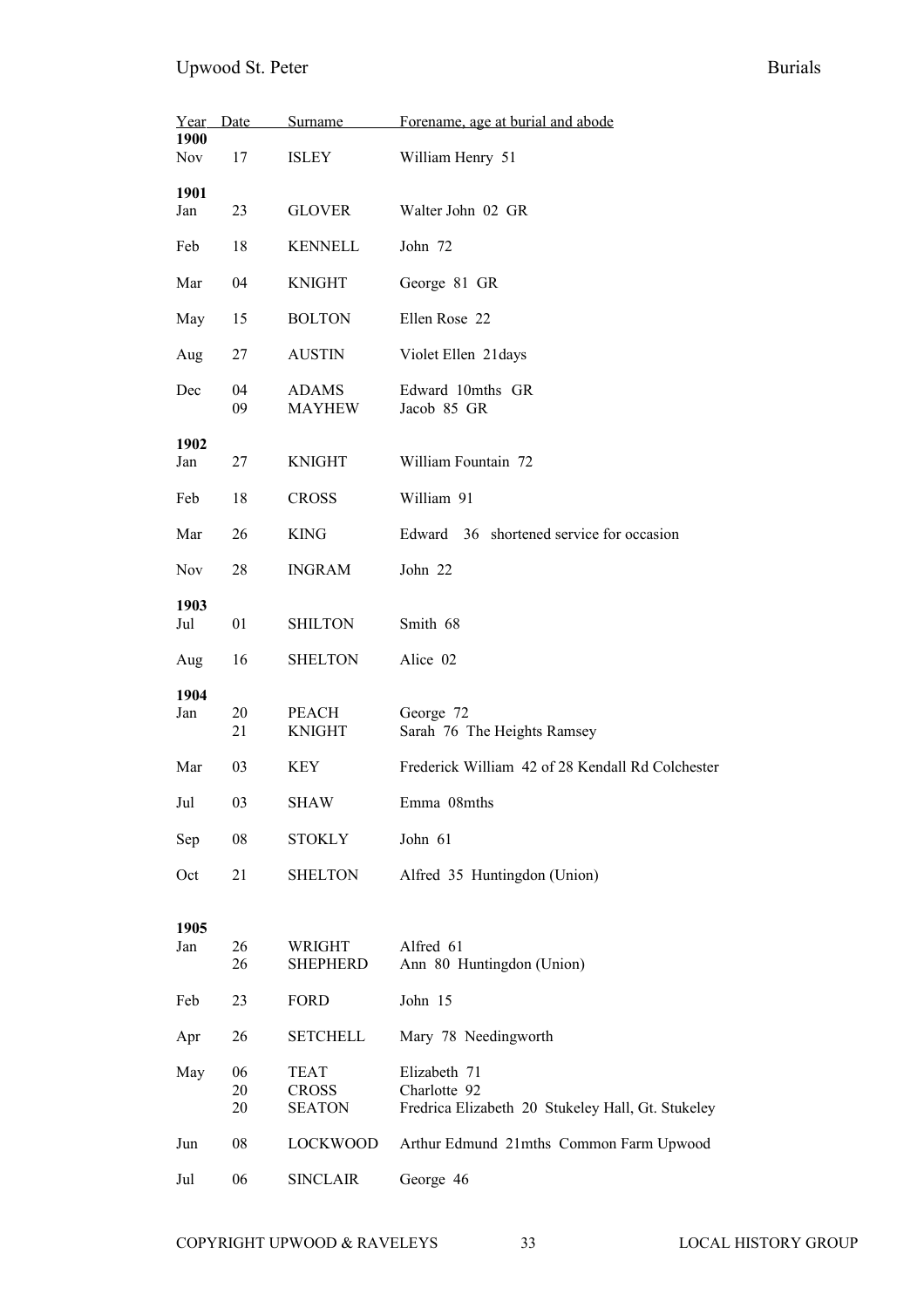|                    | Year Date | Surname                          | Forename, age at burial and abode            |
|--------------------|-----------|----------------------------------|----------------------------------------------|
| 1906<br><b>Nov</b> | 19        | <b>COX</b>                       | Edward 75 GR                                 |
| Dec                | 06        | <b>SLACK</b>                     | Emma 74                                      |
|                    |           |                                  |                                              |
| 1907<br>Mar        | 06        | <b>KING</b>                      | Thomas 77                                    |
|                    | 30        | <b>RICHARDS</b>                  | Mary Ann 39 GR (Keeper's Lodge)              |
| May                | 29        | <b>COLBERT</b>                   | Sarah Ann 72 Little Raveley                  |
| Jul                | 04        | <b>VOSS</b>                      | Alice Maud 07                                |
| Aug                | 15        | KEY                              | Eliza 74                                     |
| Oct                | 17        | <b>COX</b>                       | Mary 72 Lotting Fen, Ramsey                  |
| <b>Nov</b>         | 15        | <b>KAY</b>                       | Sydney 05wks The Union (Huntingdon)          |
| 1908<br>Jan        | 10        | WRIGHT                           | Frances 95                                   |
| Mar                | 18        | <b>HOBBS</b>                     | Sidney Thomas 02yr 03mths GR                 |
| Sep                | 17        | <b>ELDERKIN</b>                  | Frederick 21                                 |
| Oct                | 13        | <b>FOUNTAIN</b>                  | Dorothy 17                                   |
| 1909               |           |                                  |                                              |
| Jan                | 23        | TYE                              | David 67 The Union Huntingdon                |
| Jun                | 11        | <b>ISLEY</b>                     | Sarah 63                                     |
| Jul                | 30        | <b>BLACKMAN</b>                  | George Arthur 02mths                         |
| 1910<br>Mar        | 19        | COX                              | Thomas 86 GR                                 |
| Jul                | 09        | <b>SLACK</b>                     | Thomas 84                                    |
| Aug                | 19        | <b>BEDFORD</b>                   | George 73                                    |
| 1911               |           |                                  |                                              |
| Jun                | 09        | <b>SHELTON</b>                   | Joseph 69                                    |
| Jul                | 25        | <b>HOBBS</b>                     | Jane 94                                      |
| Dec                | 08        | <b>BURTON</b>                    | Thomas 67                                    |
| 1912<br>Apr        | 03<br>18  | <b>SHELTON</b><br><b>EDWARDS</b> | Joseph Smith 14mths<br>Albert William 10mths |
| May                | 03        | <b>INGRAM</b>                    | Jane Rebecca 69                              |
| Jun                | 20<br>28  | KILBY<br><b>JACOBS</b>           | William 79<br>James 56                       |
| Sep                | 04        | <b>GAUNT</b>                     | Frank 12                                     |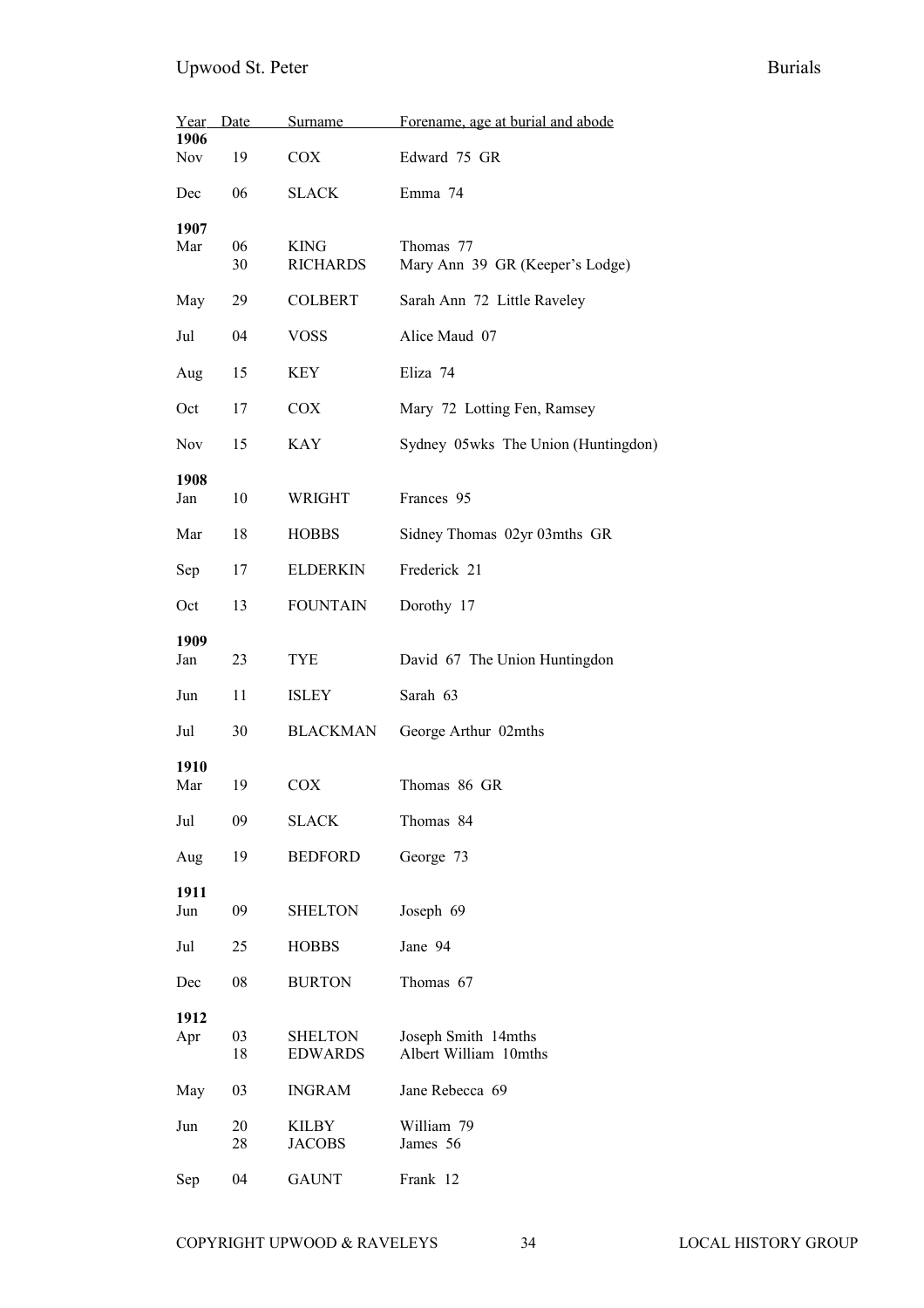| Year               | Date     | Surname                            | Forename, age at burial and abode                                                      |
|--------------------|----------|------------------------------------|----------------------------------------------------------------------------------------|
| 1912<br><b>Nov</b> | 13       | <b>DAY</b>                         | Mary Ann 67 The Fen, Wistow                                                            |
| 1913<br>Apr        | 24       | <b>THOMPSON</b>                    | William 84                                                                             |
| Jun                | 04       | WALKER                             | William 57 GR                                                                          |
| Aug                | 18       | <b>CLARKE</b>                      | Mary Elizabeth 60 of 14 Blenheim Rd, Ramsey,<br>E.G. Woodford, Non Conformist Minister |
| Sep                | 13       | MARSHALL                           | Sarah Ann 32 Lotting Fen                                                               |
| Dec                | 04       | <b>FORD</b>                        | Fred Bass 27                                                                           |
| 1914<br>Jan        | 01<br>27 | <b>THOMPSON</b><br>KEY             | Frederick John 15, Cotton Non Conformist Minister<br>William 84                        |
| Feb                | 21       | <b>TEAT</b>                        | Mary Elizabeth 61                                                                      |
| Apr                | 18       | <b>KENNELL</b>                     | George 75                                                                              |
| May                | 16       | COX                                | Alfred 50 GR                                                                           |
| Jun                | 04<br>30 | <b>EDWARDS</b><br><b>DUELL</b>     | Stanley 05days<br>Mary Ann 46 Brighty's Farm GR                                        |
| Sep                | 02       | <b>BARHAM</b>                      | Richard Eric 05mths                                                                    |
| Dec                | 10       | <b>VEAL</b>                        | Robert 13mths GR                                                                       |
| 1915<br>Feb        | 23       | <b>SHELTON</b>                     | Rebecca 77                                                                             |
| Mar                | 06       | WOODWARD                           | James Ernest 15mths, E.F.P Scholes<br>Non Conformist Minister                          |
|                    | 29       | <b>KNIGHT</b>                      | Sarah 84 of 42 Little Whyte, Ramsey                                                    |
| Apr                | 17<br>26 | <b>DODSON</b><br><b>KENNELL</b>    | Winifred Norah 03mths GR<br>Sarah 78                                                   |
| Jun                | 16<br>18 | <b>TOWNSEND</b><br><b>DEIGHTON</b> | Hilda 16<br>John Thomas 43                                                             |
| Oct                | 04       | <b>HOBBS</b>                       | Henry 70 GR, non-conformist minister                                                   |
| <b>Nov</b>         | 15       | <b>CROSS</b>                       | Walter 62                                                                              |
| 1916<br>Jan        | 06<br>08 | <b>FOUNTAIN</b><br><b>KNIGHT</b>   | Samuel 74<br>George 48 Oakleigh, Ramsden Crays                                         |
| Mar                | 18       | <b>GOVIER</b>                      | Edward 83 of 42 High St, Ramsey                                                        |
| Apr                | 22       | <b>WATSON</b>                      | Margaret 63                                                                            |
| May                | 20       | <b>EDWARDS</b>                     | Elizabeth 73 GR                                                                        |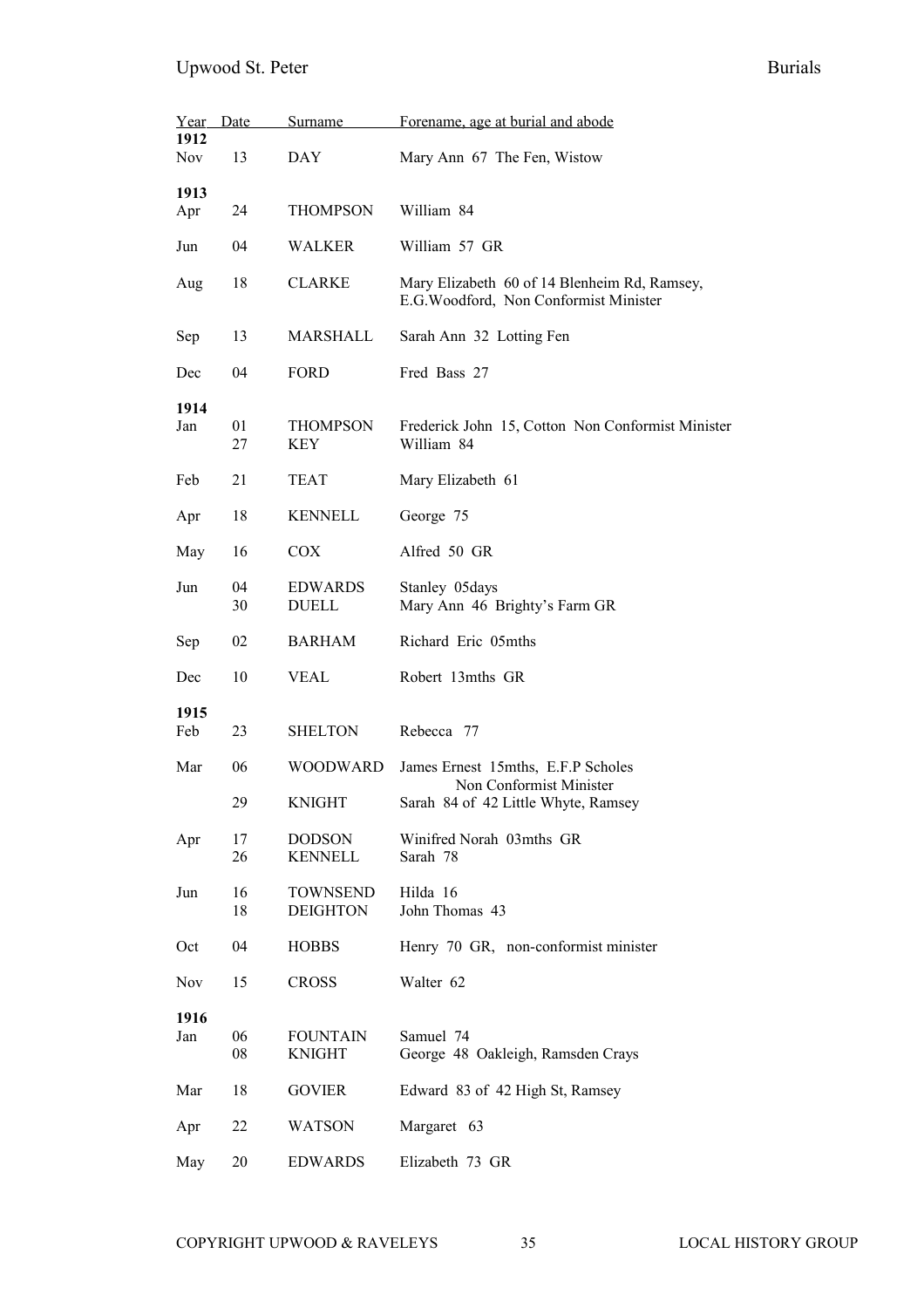| Year               | Date     | Surname                           | Forename, age at burial and abode                                         |
|--------------------|----------|-----------------------------------|---------------------------------------------------------------------------|
| 1916<br><b>Nov</b> | 01       | <b>CURTIS</b>                     | William 90                                                                |
| Dec                | 26       | BRAYBROOK Frederick 19            |                                                                           |
| 1917<br>Jan        | 09       | <b>HUGHES</b>                     | John Henry 22                                                             |
| Apr                | 21       | <b>JACOBS</b>                     | Eliza 58                                                                  |
| Jun                | 27       | <b>EDWARDS</b>                    | Gwendoline May 14mths                                                     |
| Jul                | 11       | <b>TEAT</b>                       | Susan Jane 31                                                             |
| Dec                | 21       | <b>TOWNSEND</b>                   | Emily 60                                                                  |
| 1918<br>Jan        | 17<br>28 | <b>POULTER</b><br><b>TOWNSEND</b> | Amos 68<br>Henry 87                                                       |
| Mar                | 23       | <b>GOVIER</b>                     | William yrs, J Gleave Non Conformist Minister                             |
| May                | 02       | <b>TYE</b>                        | Doris 09                                                                  |
| Jun                | 18       | <b>MAYHEW</b>                     | Martha 66                                                                 |
| Jul                | 03       | <b>LEACH</b>                      | Henry 75 GR                                                               |
| Sep                | 10<br>11 | <b>PARKS</b><br><b>THOMPSON</b>   | Albert Ernest 21<br>Adam Howie 26                                         |
| <b>Nov</b>         | 05<br>20 | <b>TEAT</b><br><b>CLARKE</b>      | Ada Florence 28 Warboys<br>Bertha Minnie 55 Arlesey                       |
| Dec                | 05       | <b>SHELTON</b>                    | Rose 27                                                                   |
| 1919<br>Mar        | 01<br>12 | <b>CROSS</b><br><b>SPEECHLEY</b>  | Martha 79<br>Mary Ann 83                                                  |
| Aug                | 08<br>16 | <b>WALKER</b><br><b>FORDHAM</b>   | Eliza 62 GR<br>Eva 09 GR                                                  |
| Nov                | 20       | <b>AYRES</b>                      | Sophia 65, William Osborne<br>Non Conformist Minister officiated          |
| Dec                | 03<br>05 | <b>BOLTON</b><br><b>TOWNSEND</b>  | Charlotte 73<br>Mary Dixie 70 GR, William Osborne Non Conformist Minister |
| 1920<br>Apr        | 10<br>26 | <b>KENNELL</b><br><b>EVANS</b>    | Sarah Louisa 54<br>John 46 Marston St. Lawrence, Northants                |
| Dec                | 03       | <b>SHELTON</b>                    | Edward 79                                                                 |
| 1921<br>Feb        | 11<br>23 | <b>HOBBS</b><br><b>SHELTON</b>    | William Thomas 68 GR<br>Ellen 77                                          |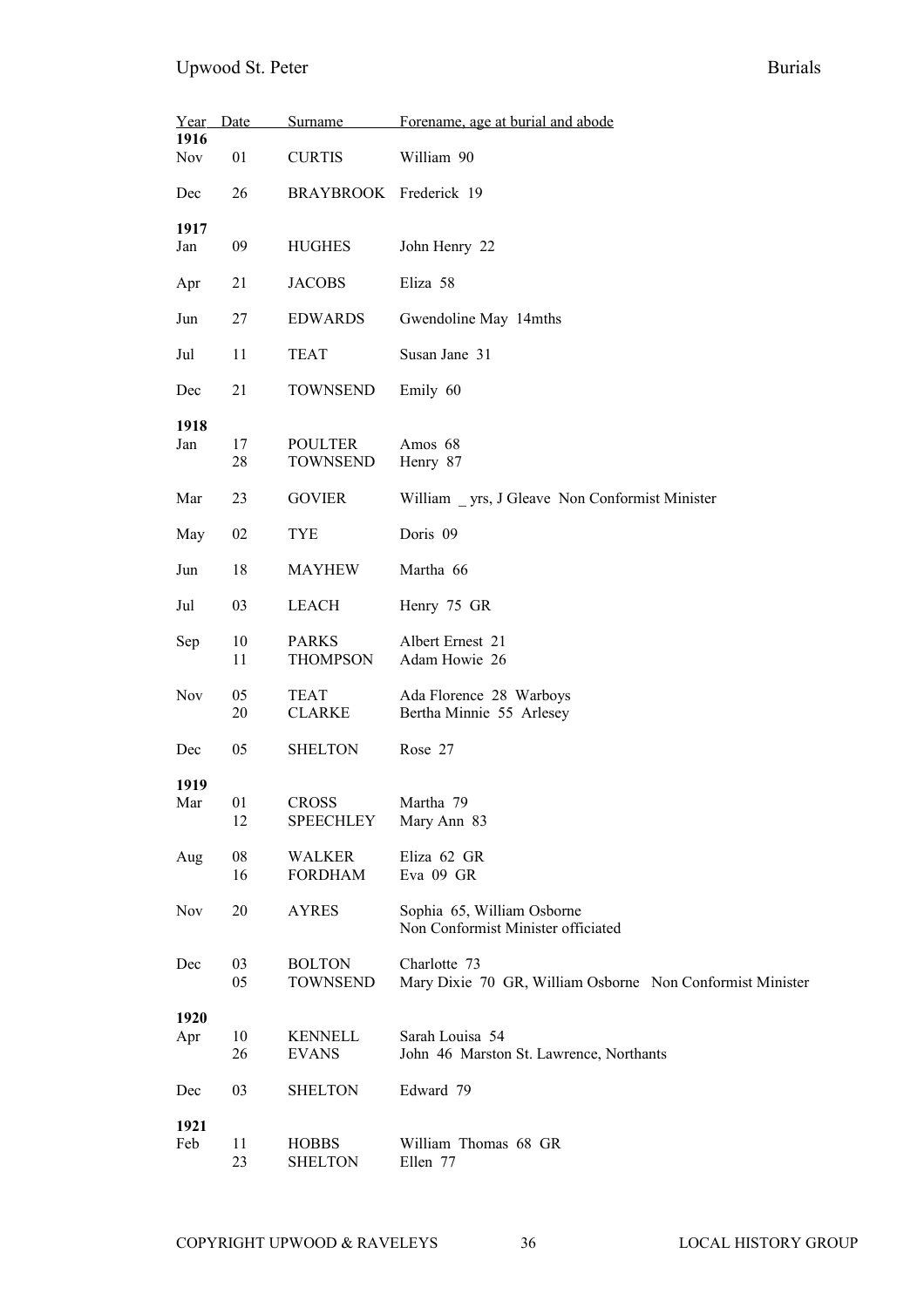| Year        | Date           | Surname                          | Forename, age at burial and abode                             |
|-------------|----------------|----------------------------------|---------------------------------------------------------------|
| 1921<br>Jun | 16             | <b>MURFIN</b>                    | Mary Kate 53                                                  |
| Jul         |                | <b>KIDMAN</b>                    | Fanny 60                                                      |
| 1922        |                |                                  |                                                               |
| Apr         | 13             | <b>CURTIS</b>                    | Emma 84 Peterborough (Upwood)                                 |
| Sep         | 09             | <b>REVELL</b>                    | Laurence William 42                                           |
| Oct         | 10             | <b>POULTER</b>                   | Edan Mary 07mths GR                                           |
| <b>Nov</b>  | 02             | <b>HUGHES</b>                    | Frederick Walter 20                                           |
| Dec         | 19<br>29       | <b>HAWKES</b><br><b>THOMPSON</b> | Mary Ann 88 GR<br>George 71                                   |
| 1923        |                |                                  |                                                               |
| Apr         | 11<br>23       | SILK<br><b>GLOVER</b>            | Rachel 42<br>Frederick 76 GR                                  |
| Sep         | 22             | <b>KEY</b>                       | James Herbert 63 Colchester                                   |
|             | 29             | <b>PITCHER</b>                   | Margaret 81 GR                                                |
| Oct         | 27             | <b>FURNELL</b>                   | John 63 GR                                                    |
| Dec         | 27             | WRIGHT                           | Annie 54 GR                                                   |
| 1924<br>Jan | 08             | <b>TEAT</b>                      | Matthew 68                                                    |
| Feb         | 08<br>11<br>20 | <b>THOMPSON</b><br><b>ISLEY</b>  | William George 45<br>Mary Ann 80                              |
|             |                | <b>EDWARDS</b>                   | Henry 80 GR                                                   |
| Mar         | 15             | <b>SINCLAIR</b>                  | Eliza 65                                                      |
| Apr         | 28             | <b>GAUNT</b>                     | Harry 56                                                      |
| Jun         | 12             | <b>SINCLAIR</b>                  | Emma 66                                                       |
| Jul         | 26             | <b>ELDERKIN</b>                  | Thomas 77                                                     |
| Aug         | 14             | <b>HUGHES</b>                    | William O'Farrel 86 Cambridge, formerly priest of this Parish |
| Sep         | 02             | <b>CURTIS</b>                    | William 59                                                    |
| Oct         | 25             | <b>SEATON</b>                    | Sophia 86 Ernest Smith non conformist minister                |
| Nov         | $10\,$         | <b>THOMPSON</b>                  | Drusilla 65, non-conformist minister Ernest Smith assisted    |
| 1925<br>Jan | 30             | <b>SPEECHLEY</b>                 | William 80                                                    |
| Mar         | 03             | <b>JACOBS</b>                    | Henry 80                                                      |
|             |                |                                  |                                                               |
| Oct         | 24<br>30       | <b>HOBBS</b><br><b>TEAT</b>      | Charlotte 73 GR<br>Daphne Stella 12mths                       |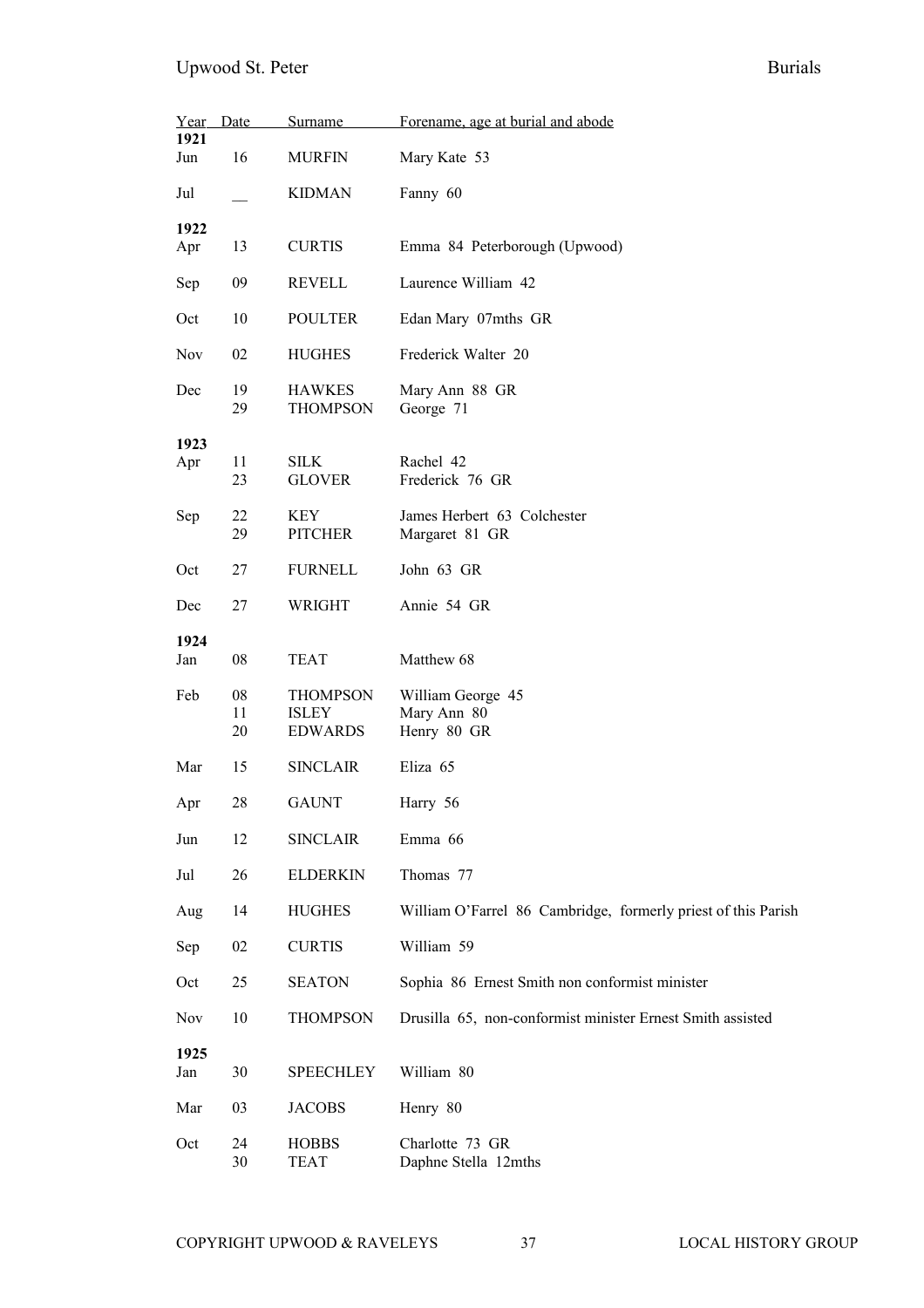| Year | Date | Surname       | Forename, age at burial and abode |
|------|------|---------------|-----------------------------------|
| 1925 |      |               |                                   |
| Dec  | 10   | <b>BOLTON</b> | John 78                           |
|      |      |               |                                   |
| 1926 |      |               |                                   |
| Jan  | 30   | <b>HUGHES</b> | Sam 73                            |

 A land hearse subscribed for by the parishioners was handed over to the vicar for the use of funerals in the parishes of Upwood and Great Raveley. It is kept in the cemetery chapel.

| Mar         | 19             | <b>PITCHER</b>                                     | Emma 37 GR                                                                                                    |
|-------------|----------------|----------------------------------------------------|---------------------------------------------------------------------------------------------------------------|
| May         | 25<br>28       | KEY<br>BRAYBROOKE William 75                       | Emily Charlotte 63 Offord Cluny                                                                               |
| Sep         | 10             | <b>GAUNT</b>                                       | Lydia 62 Royal Oak, Upwood                                                                                    |
| <b>Nov</b>  | 03             | <b>POTTS</b>                                       | James 83 BLAA E.Smith                                                                                         |
| 1927<br>Jan | 15             | FORD                                               | Thomas 74                                                                                                     |
| Feb         | 26             | <b>VOSS</b>                                        | Frances 83                                                                                                    |
| Apr         | 16             | <b>SEATON</b>                                      | George Peter 79 GR                                                                                            |
| Aug         | 13             | <b>CHAPMAN</b>                                     | Reuben 53 Carlton House Upwood BLAA E.Smith                                                                   |
| 1928<br>Jun | 04<br>06       | <b>DEIGHTON</b><br><b>COOK</b>                     | George 85<br>Sarah Ann 63                                                                                     |
| Jul         | 04<br>04<br>12 | <b>MURFIN</b><br><b>THOMPSON</b><br><b>BRISTOW</b> | Emma 93<br>Lizzie Ann 48 The Heights, Ramsey BLAA E.Smith<br>Violet 04days GR                                 |
| Sep         | 26             | <b>COOK</b>                                        | Dorothy 14                                                                                                    |
| 1929<br>Feb | 09             | <b>POULTER</b>                                     | Cyril William 20mths GR<br>died at County Hospital Huntingdon                                                 |
| Mar         | 09<br>16       | <b>GLOVER</b><br>CHURCHILL                         | Elizabeth 86 GR<br>Annette Emily 42 Croydon<br>died at St Thomas Hospital London                              |
| May         | 04<br>09       | <b>ALLPRESS</b><br><b>SEATON</b>                   | Lilian 44 Upwood died at Huntingdon Hospital<br>Fred Herbert Cannon 21 GR<br>died at Papworth Hall Sanatorium |
| Sep         | 21             | LEACH                                              | Margaret 84 GR                                                                                                |
| Nov         | 28             | ISLEY                                              | Joe 85 Farcet                                                                                                 |
|             |                | <b>BURTON</b>                                      | BLAA, Wilbert Walton                                                                                          |
| 1930<br>Jun | 26             | <b>INGLE</b>                                       | Martha 65                                                                                                     |
| Aug         | 13             | <b>FORDHAM</b>                                     | Eliza 64High Holborn GR                                                                                       |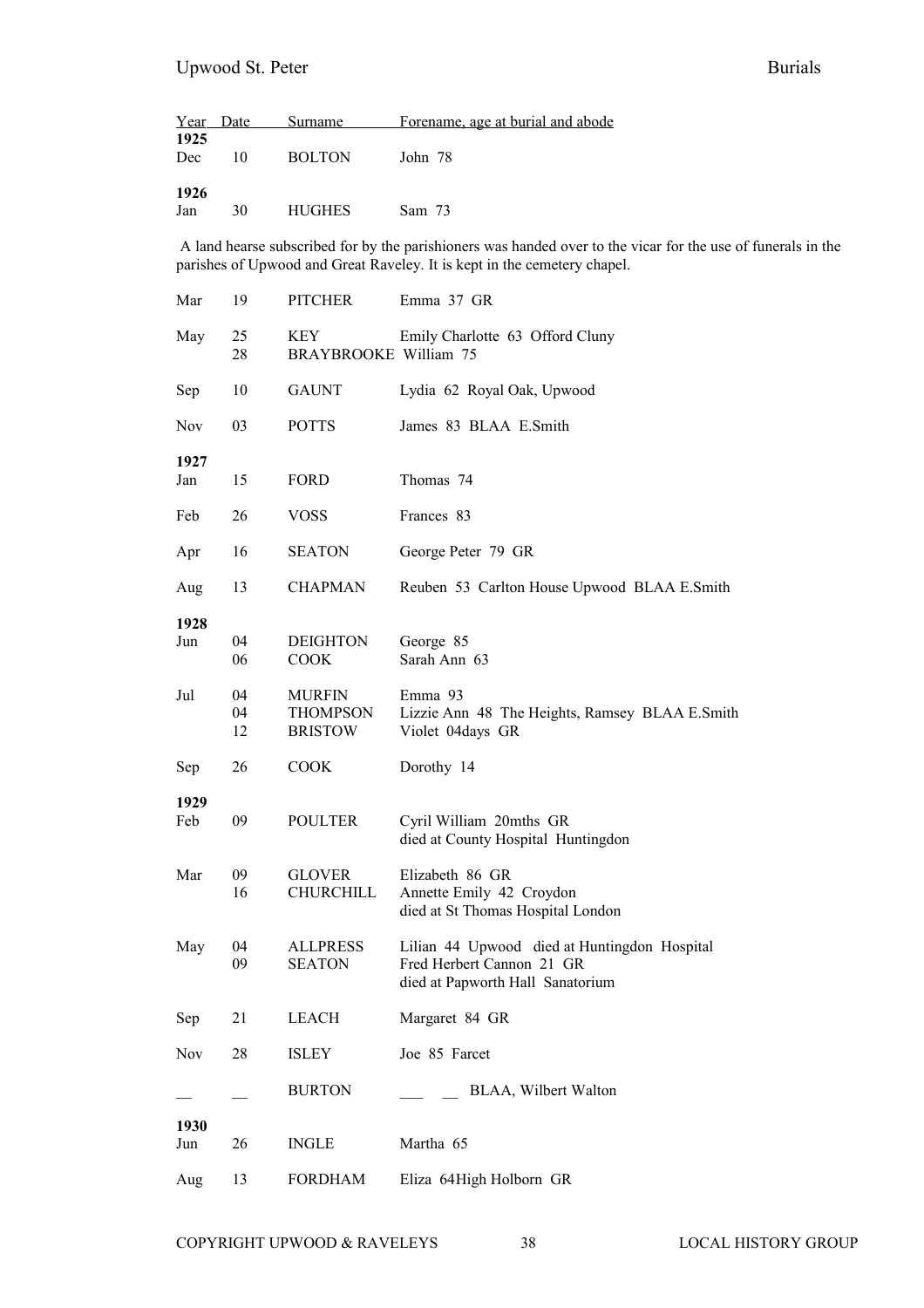| Year<br>1930 | Date     | Surname                        | Forename, age at burial and abode                               |
|--------------|----------|--------------------------------|-----------------------------------------------------------------|
| Sep          | 28       | <b>ELDERKIN</b>                | Sarah Ann 82                                                    |
| Oct          | 29<br>31 | <b>VOSS</b><br><b>SINCLAIR</b> | Samuel 84<br>William 72                                         |
|              |          | <b>KING</b>                    | James                                                           |
| 1931         |          |                                |                                                                 |
| Feb          | 02       | <b>HOBBS</b>                   | David 83 Farcet                                                 |
| Mar          | 16       | <b>SHELTON</b>                 | George Smith 74 GR                                              |
| May          | 12       | <b>SEATON</b>                  | Mary Ann 80 GR                                                  |
| 1932<br>Mar  | 18       | <b>CROSS</b>                   | George 87                                                       |
| Apr          | 29       | <b>POULTER</b>                 | Raymond Herbert 01mth GR                                        |
| Jun          | 29       | FORD                           | Lucy 78 Eaton Socon                                             |
| Jul          | 18       | <b>FOUNTAIN</b>                | Elizabeth 85                                                    |
| Feb          | 26       | <b>GRANGE</b>                  | Mary 94 BLAA, E. de Ville                                       |
| Sep          | 13       | <b>COOK</b>                    | Stanley 14                                                      |
| Oct          | 08       | <b>HOBBS</b>                   | Thomas 66 BLAA, E. de Ville                                     |
| <b>Nov</b>   | 21<br>28 | <b>FIRTH</b><br><b>CROSS</b>   | Mary Ann 85 GR<br>William 92                                    |
| Dec          | 22       | TURNER                         | Kathleen (unbaptised) 11mths GR                                 |
| 1933<br>Jan  | 09<br>20 | CHAPMAN<br>FURNELL             | Margaret Sarah 84 BLAA E. de Ville<br>Hezekiah James Chaplin 75 |
| Jul          | 18<br>31 | TEAT<br><b>HOBBS</b>           | William 73 Hemingford Grey<br>Lucy 73 GR                        |
| Oct          | 11       | SETCHELL                       | Annie Amelia 68 Huntingdon                                      |
| <b>Nov</b>   | 16<br>17 | WEST<br><b>MURFIN</b>          | Joseph 74 GR<br>Ada 61 Bradford, Yorks                          |
| 1934<br>Mar  | 08       | KEY                            | Hannah 78                                                       |
| Apr          | 05       |                                | BRAYBROOK Mary Ann 78 Ramsey (formally of Upwood)               |
| May          | 10       | <b>TURNER</b>                  | Pamela Doris 10mths                                             |
| Jun          | 07       | <b>BUTLER</b>                  | Flo 39 BLAA, E. de Ville                                        |
| Oct          | 08       | <b>MASON</b>                   | Leonard 28 Coates, near Whittlesey                              |
| Dec          | 15       | <b>TOWNSEND</b>                | Frederick 80                                                    |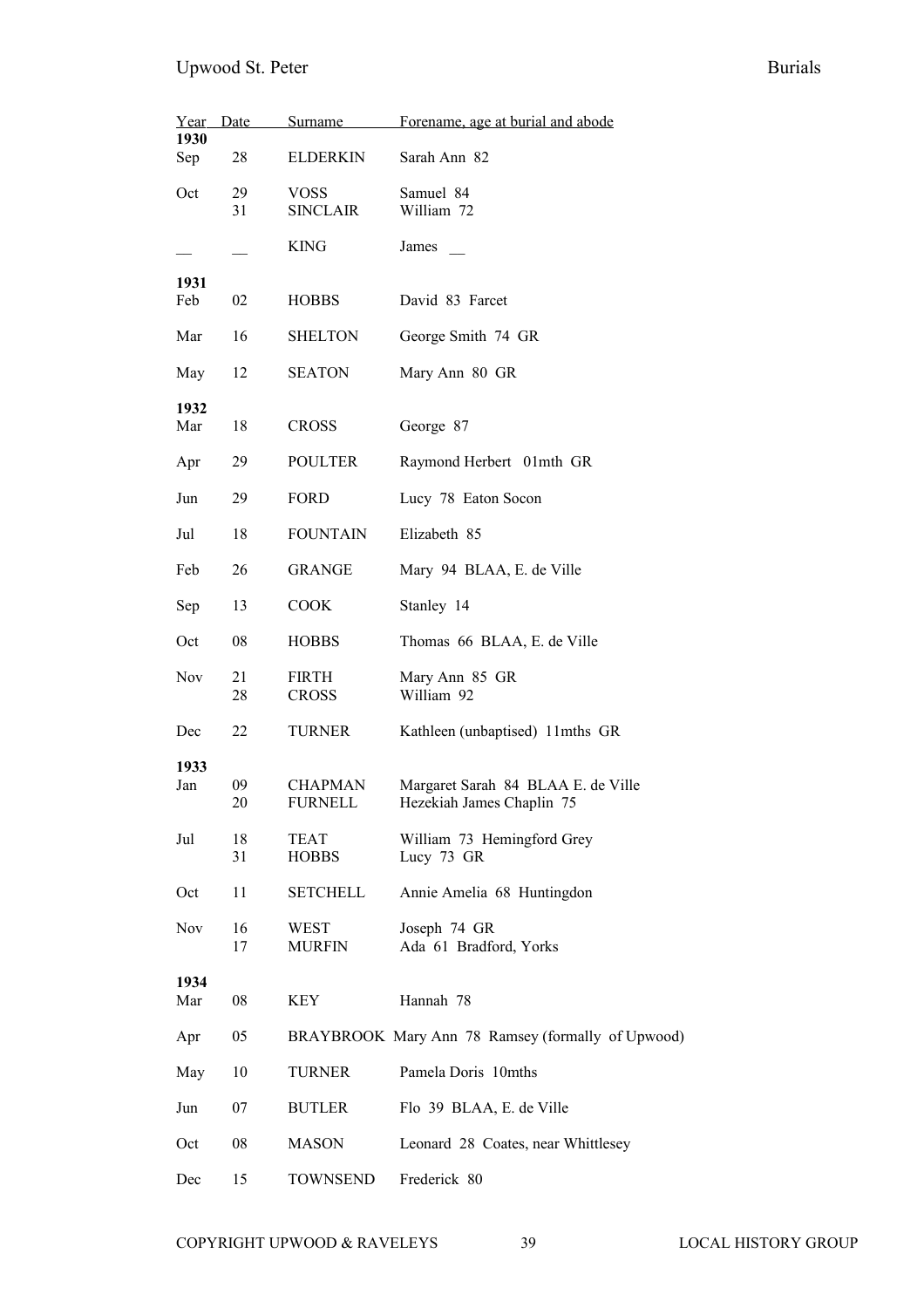| Year       | Date | Surname          | Forename, age at burial and abode                                   |
|------------|------|------------------|---------------------------------------------------------------------|
| 1935       |      |                  |                                                                     |
| Feb        | 09   | <b>HOBBS</b>     | Jane 80 Longthorpe                                                  |
|            | 26   | <b>TAYLOR</b>    | William 68                                                          |
| Mar        | 19   | <b>MURFIN</b>    | Cornelius 68 Upwood, died in Huntingdon Hospital                    |
| May        | 30   | <b>HALL</b>      | George William 36 Holme, died in Peterborough Hospital              |
| Jun        | 07   | <b>FURNELL</b>   | Sarah Ann 75 Upwood, died at Eaton Socon                            |
|            | 15   | <b>SKINNER</b>   | James 14                                                            |
|            | 25   | HALL             | Donald 04mths                                                       |
| <b>Nov</b> | 22   | WRIGHT           | Henrietta Ann 82                                                    |
| 1936       |      |                  |                                                                     |
| Feb        | 17   | <b>THOMPSON</b>  | Mary 84 Heights Ramsey                                              |
| Mar        | 04   | <b>MASON</b>     | Joseph<br>96                                                        |
| Jun        | 13   | <b>KENNELL</b>   | William 69                                                          |
| Sep        | 05   | <b>SCARR</b>     | Thomas Percival 35 Meadow Farm, Upwood                              |
|            | 23   | <b>STAFFURTH</b> | Samuel Francis 64 The Vicarage, Upwood                              |
|            |      |                  |                                                                     |
| Nov        | 17   | <b>BARHAM</b>    | Fanny 56 Upwood (died at Hunts Hospital County)                     |
| 1937       |      |                  |                                                                     |
| Feb        | 17   | <b>COLBERT</b>   | Arthur Thomas 77 GR                                                 |
| Feb        | 27   | <b>FURNELL</b>   | Edna Beryl 04mths Kingsland, Bury                                   |
|            |      |                  |                                                                     |
| Mar        | 01   | <b>TOWNSEND</b>  | Smith 68                                                            |
|            | 25   | <b>EDWARDS</b>   | Terence John 04mths                                                 |
|            |      |                  |                                                                     |
| May        | 16   | <b>BARHAM</b>    | Emily 78                                                            |
|            | 24   | <b>SMITH</b>     | Herbert Wallis 45 late of 60 The Avenue, Ramsey                     |
|            |      |                  |                                                                     |
| Sep        | 11   | <b>ELDERKIN</b>  | William Howard yrs                                                  |
|            |      |                  |                                                                     |
| 1938       |      |                  |                                                                     |
| Jan        | 17   | <b>EDWARDS</b>   | Stephen Bishop 70                                                   |
|            |      |                  |                                                                     |
| Feb        | 05   | <b>POULTER</b>   | Mary Ann 87                                                         |
|            | 12   | <b>HUGHES</b>    | Selina 72 GR                                                        |
| May        | 07   | <b>DARWOOD</b>   | Herbert 31 GR                                                       |
|            | 27   |                  |                                                                     |
|            |      | <b>GREEN</b>     | Millicent Mary 53 Ramsey Heights<br>F.E.Reedman, Methodist Minister |
|            |      |                  |                                                                     |
| Oct        | 13   | SMITH            | Daisy Maria 50 Sawtry                                               |
|            |      |                  |                                                                     |
| <b>Nov</b> | 19   | <b>COOK</b>      | John 78                                                             |
|            | 21   | WALKER           | Arthur Thomas 45 Holme Fen                                          |
|            |      |                  |                                                                     |
| Dec        | 28   | <b>CROOKSTON</b> | Stanley Elizabeth Helen 16mths GR                                   |
|            |      |                  |                                                                     |
| 1939       |      |                  |                                                                     |
| Mar        | 29   | <b>AYRES</b>     | Elizabeth Whiting 70 London, died at Memorial                       |
|            |      |                  | Hospital, Finchley, F.E.Reedman, Methodist Minister                 |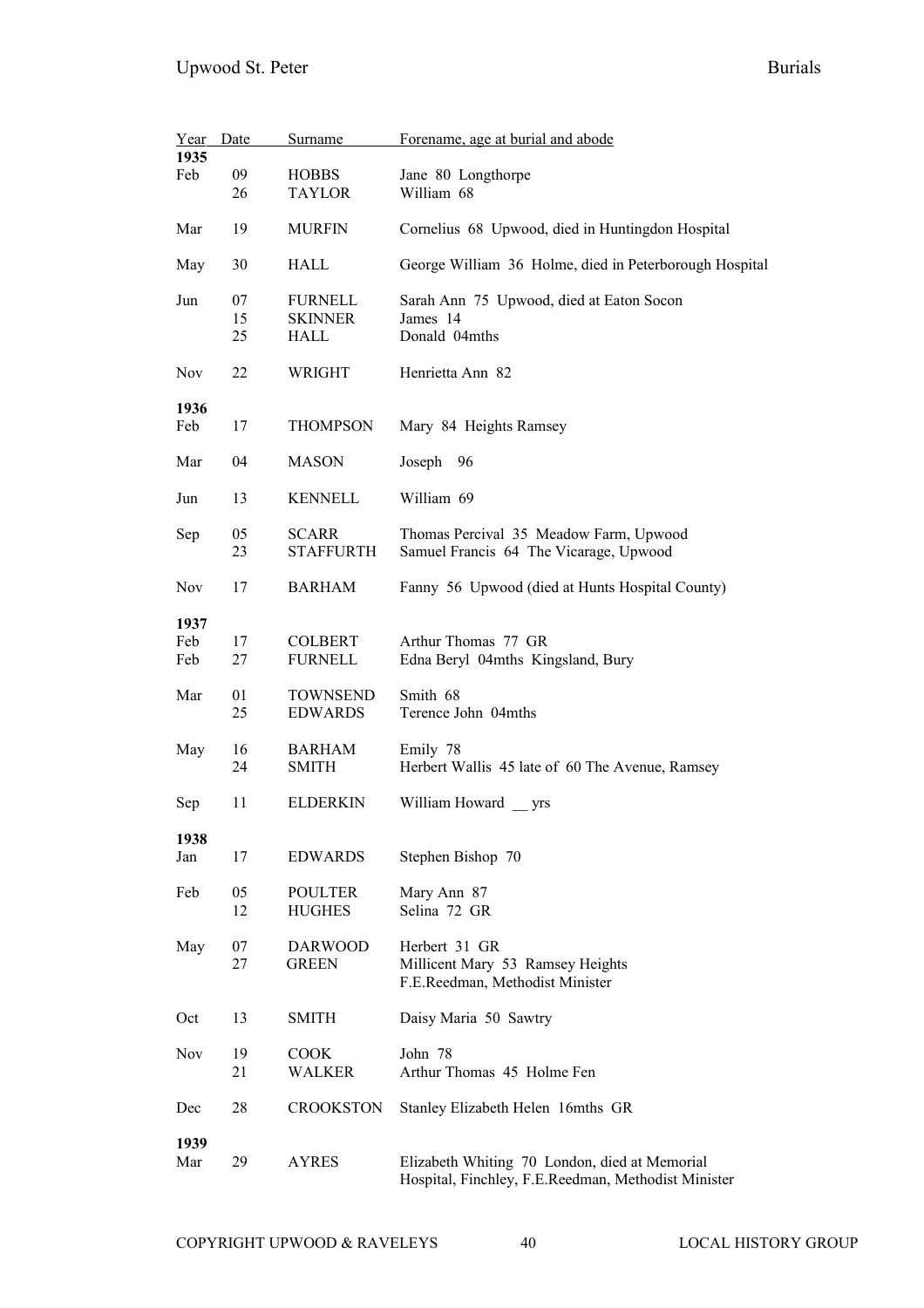| Year        | Date     | <b>Surname</b>                   | Forename, age at burial and abode                          |
|-------------|----------|----------------------------------|------------------------------------------------------------|
| 1939<br>May | 23       | <b>TOWNSEND</b>                  | Alice 78                                                   |
| Jul         | 19       | <b>STEWART</b>                   | Randolf Hoskins 54 Peterborough                            |
| 1940        |          |                                  |                                                            |
| Jan         | 10       | <b>LEACH</b>                     | Ada 62                                                     |
|             | 25       | <b>FURNELL</b>                   | Mary 60                                                    |
| Feb         | 01       | <b>EDWARDS</b>                   | Alfred James 64 Little Raveley                             |
|             | 15       | <b>TOWNSEND</b>                  | James 80 GR and Alconbury                                  |
| Apr         | 08       | <b>EDWARDS</b>                   | Rose Ann 69 Little Raveley, died at Eaton Sokon            |
|             |          |                                  |                                                            |
| Aug         | 05<br>17 | <b>SHELTON</b><br><b>SHELTON</b> | Elijah 76<br>Fanny Elizabeth 77                            |
|             |          |                                  |                                                            |
| Dec         | 19       | <b>NORRIS</b>                    | Sarah Elizabeth 64                                         |
| 1941        |          |                                  |                                                            |
| Jan         | 01       | <b>ROBBINS</b>                   | Jacob 75                                                   |
|             | 04       |                                  |                                                            |
| Feb         | 06       | <b>DEIGHTON</b><br><b>HOBBS</b>  | Ellen Berridge 91<br>Emma 85                               |
|             |          |                                  |                                                            |
| Mar         | 14       | <b>KING</b>                      | Jane 85                                                    |
|             | 21       | <b>ELDERKIN</b>                  | John Thomas 68                                             |
| Apr         | 23       | <b>CROSS</b>                     | Maria 87 Huntingdon Institution                            |
|             | 25       | <b>COLBERT</b>                   | Sarah Ann 71 GR                                            |
| Aug         |          |                                  |                                                            |
| Sep         | 27       | <b>MASON</b>                     | Preston 22 Upwood, but on military Service at Orkney N.B.  |
| Oct         | 21       | <b>BARFIELD</b>                  | Barry George 10mths                                        |
| Dec         | 05       | WRIGHT                           | Stephen William 68                                         |
| 1942        |          |                                  |                                                            |
| Mar         | 30       | <b>DARWOOD</b>                   | Percy 40 GR                                                |
|             | 30       | <b>KING</b>                      | Alice 30mins, performed without ceremony by undertaker     |
|             |          |                                  |                                                            |
| Apr         | 10       | <b>TOWNSEND</b>                  | Barbara Mae 02wks                                          |
|             | 27       | <b>SCARR</b>                     | Alan Victor 01                                             |
| Dec         | 16       | <b>SKINNER</b>                   | Aaron John 68                                              |
| 1943        |          |                                  |                                                            |
| Apr         | 24       | <b>BRIGHTY</b>                   | Tamar 62 GR Methodist Minister                             |
|             | 29       | <b>LEACH</b>                     | John William 67                                            |
|             |          |                                  |                                                            |
| Dec         | 11       | <b>NEWTON</b>                    | Lizzie 66 Carlton, Nottingham                              |
| 1944        |          |                                  |                                                            |
| Jan         | 08       |                                  | KITCHENER Frances Geraldine Angelina 78 Madingley Vicarage |
|             | 24       | <b>HOLLIS</b>                    | June P.F 04mths Woodwalton                                 |
|             |          |                                  |                                                            |
| 1944<br>Sep | 20       | <b>EDWARDS</b>                   | Brenda Mary 05                                             |
|             |          |                                  |                                                            |